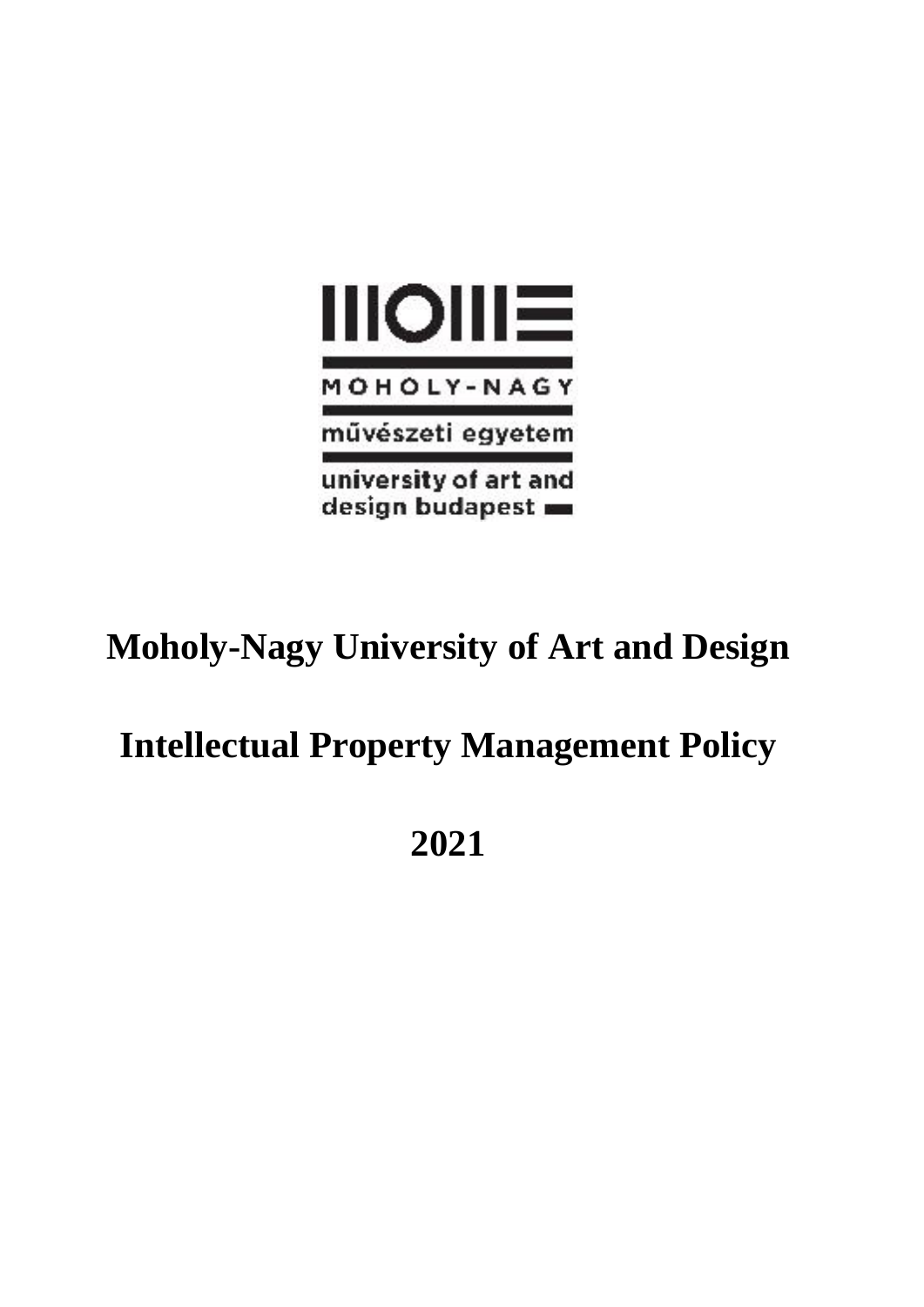# **TABLE OF CONTENTS**

| <b>CHAPTER I:</b>                                                                      |  |
|----------------------------------------------------------------------------------------|--|
|                                                                                        |  |
|                                                                                        |  |
|                                                                                        |  |
|                                                                                        |  |
| <b>CHAPTER II:</b>                                                                     |  |
|                                                                                        |  |
|                                                                                        |  |
|                                                                                        |  |
| Section 7 Specific Agreement Between the University and the Student10                  |  |
| Section 8 Specific Agreement Between the Student and a Third Party11                   |  |
|                                                                                        |  |
|                                                                                        |  |
|                                                                                        |  |
|                                                                                        |  |
| SUBJECT TO OTHER LEGAL RELATIONSHIPS FOR EMPLOYMENT OR UNDER                           |  |
|                                                                                        |  |
|                                                                                        |  |
|                                                                                        |  |
|                                                                                        |  |
|                                                                                        |  |
|                                                                                        |  |
|                                                                                        |  |
|                                                                                        |  |
| Section 19 The Relationship of Copyright Works to Industrial Property Works17          |  |
| Section 20 Rules Applicable to Copyright Works Completed in the Context of Job-Related |  |
| Section 21 Rules for Copyright Works Completed Based on Individual Orders 20           |  |
| Section 22 Special Rules Referring to Educational and Scientific Copyright Works21     |  |
| CHAPTER III.3: RULES REFERRING TO INDUSTRIAL PROPERTY WORKS22                          |  |
| Section 23 Service-Related Industrial Property Works and Those of Employees22          |  |
| Section 24 Rules for Industrial Property Works Completed Based on Individual Orders 25 |  |
| CHAPTER III.4: RULES APPLICABLE TO PROPRIETARY INFORMATION (KNOW-HOW)26                |  |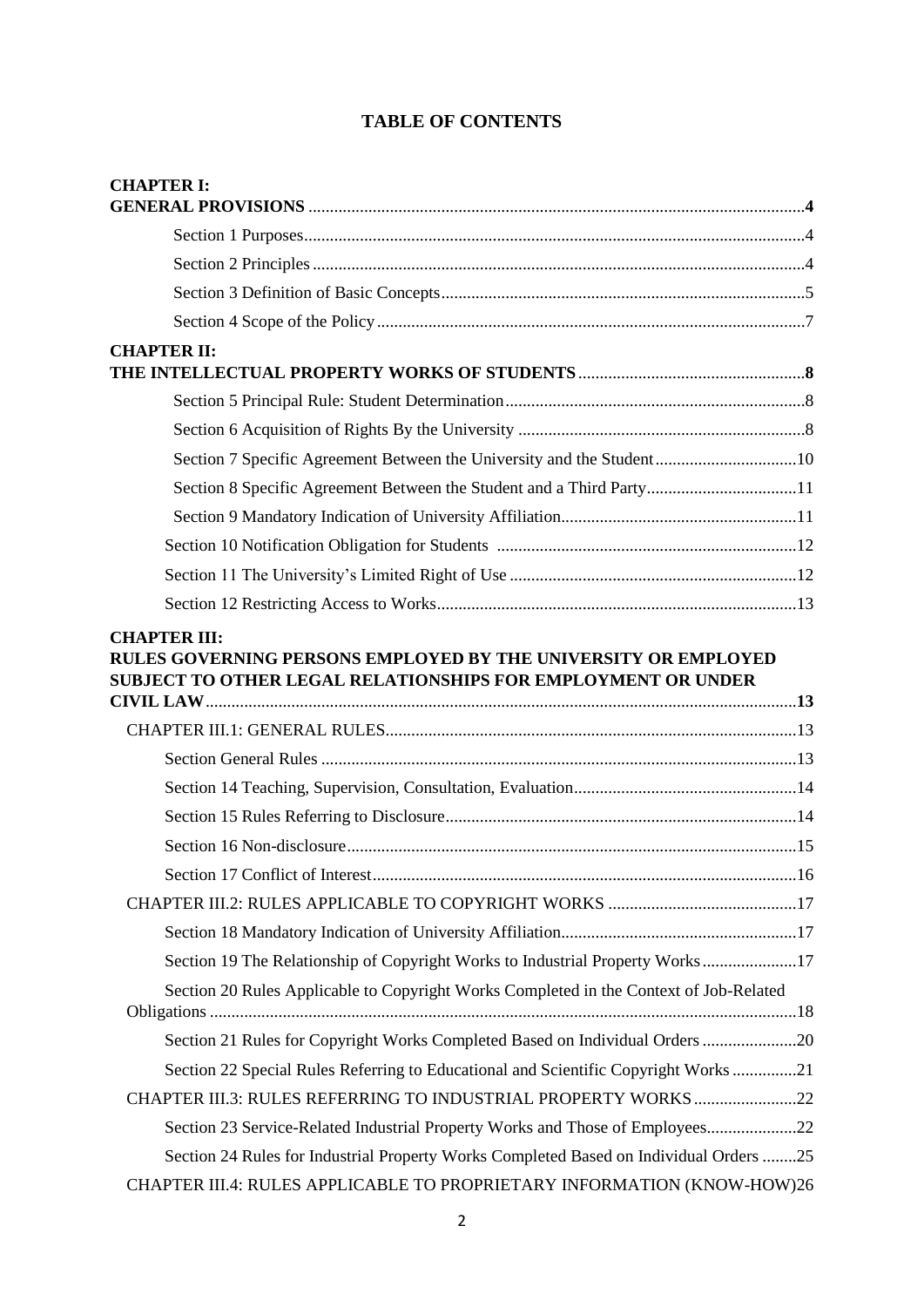| Section 25 Eligibility to and Remuneration for Proprietary Information (Know-How) 26                                                                                                  |
|---------------------------------------------------------------------------------------------------------------------------------------------------------------------------------------|
| <b>CHAPTER IV:</b>                                                                                                                                                                    |
|                                                                                                                                                                                       |
| Section 26 Types of Contracts Let with External Contractual Partners and The Role of KTO 27                                                                                           |
| Section 27 Contracts Referring to The Creation of Intellectual Property Works                                                                                                         |
| Section 28 Transfer or Licencing of the University's Intellectual Property Work or Intellectual                                                                                       |
| <b>CHAPTER V:</b>                                                                                                                                                                     |
|                                                                                                                                                                                       |
| Section 30 Section 30 Section 32 Modes of Utilising the University's Intellectual Property                                                                                            |
|                                                                                                                                                                                       |
| Section 32 Modes of Utilising the University's Intellectual Property Works, Intellectual                                                                                              |
| <b>CHAPTER VI:</b><br><b>THE KNOWLEDGE TRANSFER OFFICE AND THE INNOVATION BOARD 34</b>                                                                                                |
|                                                                                                                                                                                       |
|                                                                                                                                                                                       |
| <b>CHAPTER VII:</b><br>RECORDS ON AND THE VALUATION OF INTELLECTUAL PROPERTY WORKS AND                                                                                                |
|                                                                                                                                                                                       |
| Section 36 Valuation of Intellectual Property Works, Intellectual Property Rights37                                                                                                   |
| <b>CHAPTER VIII:</b><br><b>BASIC RULES RELATED TO USING THE UNIVERSITY'S BRANDING 38</b>                                                                                              |
|                                                                                                                                                                                       |
| <b>CHAPTER IX:</b><br><b>THE CONSEQUENCES OF BREACHING THE POLICY, REMEDIES 38</b>                                                                                                    |
|                                                                                                                                                                                       |
|                                                                                                                                                                                       |
| <b>CHAPTER X:</b>                                                                                                                                                                     |
|                                                                                                                                                                                       |
|                                                                                                                                                                                       |
|                                                                                                                                                                                       |
| Annex 2: Notification Form for Copyright Work Created Under Employment 43                                                                                                             |
| Annex 3: Notification Form for Intellectual Property Work or Proprietary Information (Know-<br>How) Suitable for Industrial Property Rights Protection, on the Basis of Employment 45 |
|                                                                                                                                                                                       |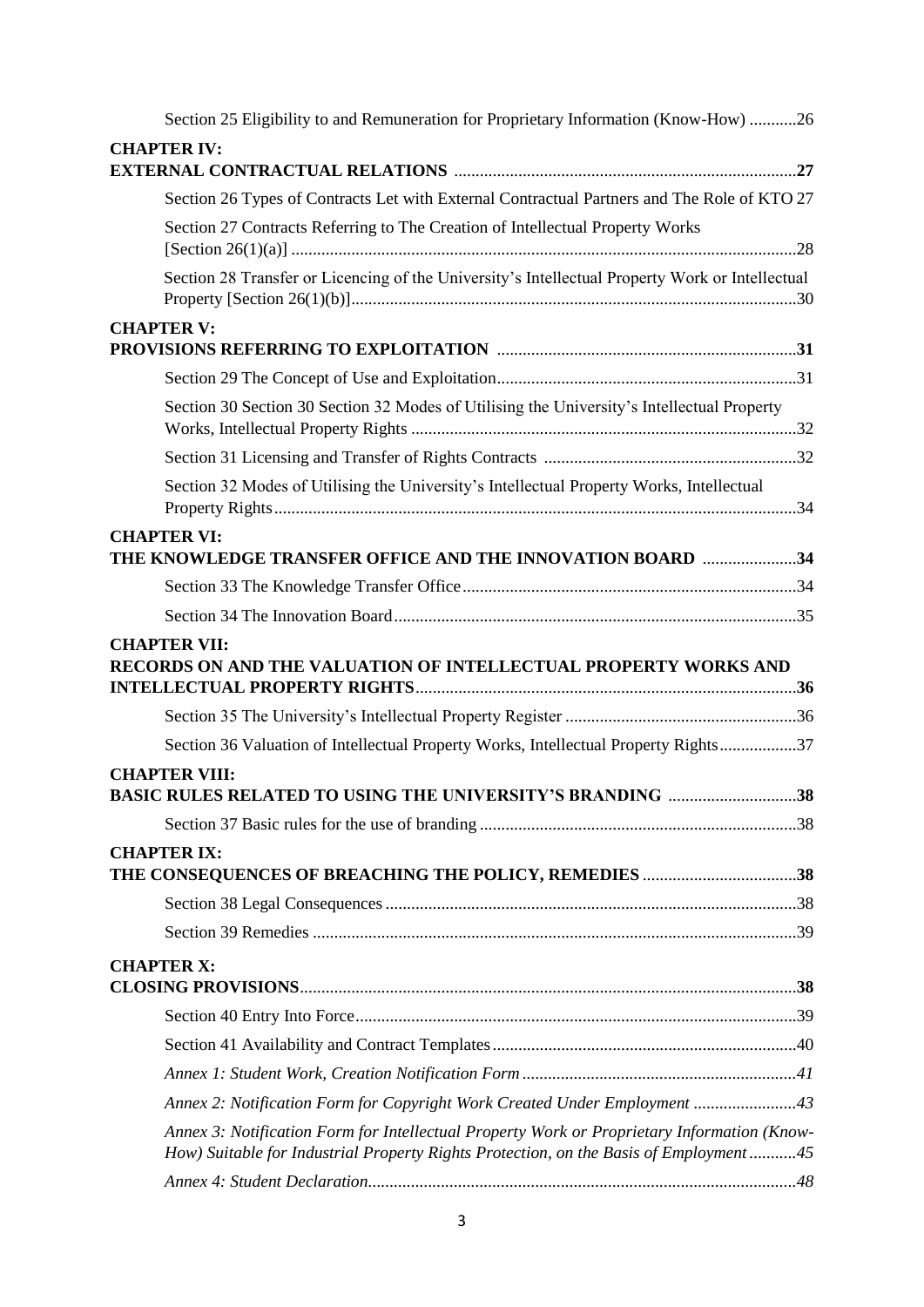Moholy-Nagy University of Art and Design's Intellectual Property Management Policy is defined as follows, based on Act CCIV of 2011 on National Higher Education, Act LXXVI of 2014 on Scientific Research, Development and Innovation, moreover the Moholy-Nagy University of Art and Design's Organisational and Operational Regulations (hereinafter "OOR"):

## CHAPTER I GENERAL PROVISIONS

#### **Section 1 Purposes**

The purpose of this Intellectual Property Management Policy (hereinafter "**Policy**") is to:

- Use the tools of creativity to facilitate promoting a people-centred future and sustainable development

- Encourage students, researchers, educators and others who create intellectual property works subject to the Policy (hereinafter collectively "**Creator**") at Moholy-Nagy University of Art and Design (hereinafter the "**University**") to create Intellectual Property Works

- Provide, as the principal rule, Students the right of determination regarding the works and Intellectual Property Works they create in the context of their education and learning activity, at the same time requiring them to indicate their affiliation with the University

- Provide for the acquisition, by the University, of rights relating to Intellectual Property Works beyond the scope of works and Intellectual Property Works that students create in the context of their education and learning activities

- Ensure that Intellectual Property Works are adequately protected by law/Intellectual Property Rights Protection

- Facilitate the effective valuation and registration of Intellectual Property Works created by the University's Creators in the course of their creative work

- Promote the appropriate use and continued development of Intellectual Property Works

- Lay down core principles for the transfer/vesting, exploitation and licencing of Intellectual Property Works and Intellectual Property Rights, and the basic framework for contractual relations with the University's external partners

- Determine the remuneration of educators, researchers, other Creators and the way they will share in the revenues from the exploitation and sale of Intellectual Property Works and Intellectual Property Rights.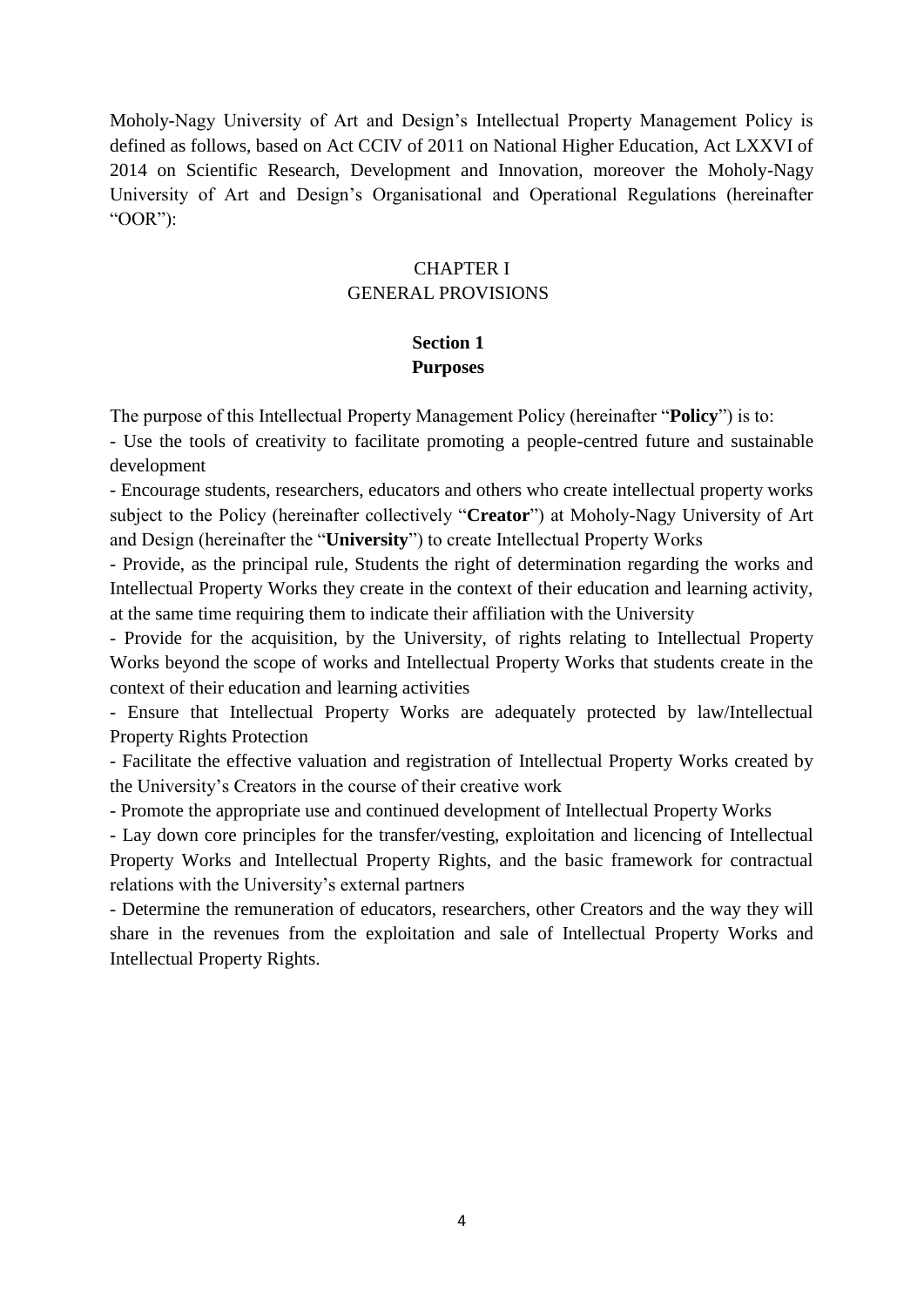# **Section 2 Principles**

(1) The University will give priority support to the creation of Intellectual Property Works, moreover to initiatives promoting that and a mindset of intellectual property awareness taking root.

(2) The University supports the creation and exploitation of Intellectual Property Works through

(a) rules relating to the valuable rights of or remuneration for Intellectual Property Works,

(b) education—both legal and business-related—on intellectual property and innovation, furthermore, information and advisory services and measures to raise awareness about intellectual property,

(c) brokering opportunities for cooperation with the business community,

(d) other services as the University may determine at its discretion.

(3) The University will recognise and support its educators, researchers and other Creators who create Intellectual Property Works by providing financial and non-financial incentives, including awards, moral recognition, moreover taking achievements related to Intellectual Property Works into account for career advancement. Responsibility for establishing, maintaining and updating policies on moral recognition, career advancement and performance-driven pay related to Intellectual Property Works will lie with the University's Head of HR.

(4) Persons subject to this Policy shall be required to exercise critical diligence and pursue particular cooperation with the University and with each other in implementing the purposes and spirit of this Policy, including in particular confidentiality, drafting accurate and complete documentation, the prompt and efficient handling of affairs, moreover enhanced cooperation in the protection and exploitation of Intellectual Property Works and Intellectual Property Rights, including the provision of information and the signing of necessary documents.

## **Section 3 Definition of Basic Concepts**

**Intellectual property work** means a work or technical solution

(a) which is suitable for being the subject of industrial property rights protection (invention, utility model, design, plant species, topography) or

(b) which is protected by copyright or is performance under related rights (in particular: sound recordings, cinematographic works, databases), furthermore

(c) proprietary information (know-how) protected by the Act on the Protection of Trade Secrets.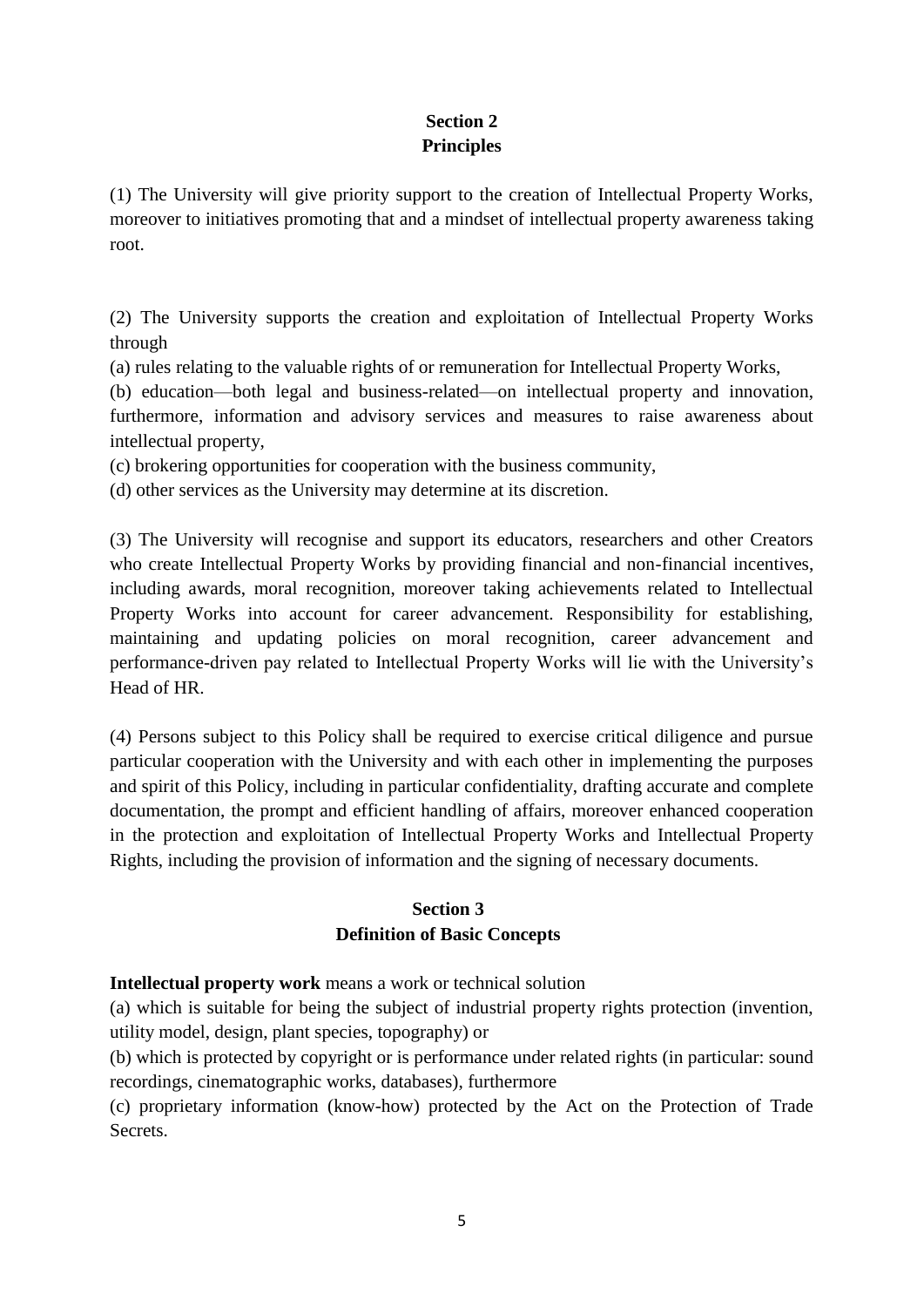**Intellectual property rights**: Legal protection for intellectual works and certain performances, indications (trademarks and geographical indications) under copyright and industrial property law and, for proprietary information, under the Act on the Protection of Trade Secrets, furthermore, protection under law in as provided in directly applicable European Union acts and international conventions, thus in particular:

(a) industrial property rights protection (patent, utility model protection, design protection, plant variety right, topography protection), including applications for protection pertaining to such,

(b) copyright protection and protection under related rights,

(c) protection of proprietary information (know-how),

(d) trade mark protection, including applications for protection pertaining to that.

**Copyright** protection covers all individual and original works of literature, science and art, regardless of whether or not specified by law, and in particular the following:

- literary (e.g. professional literature, scientific, journalistic) works,

- computer programming and the corresponding documentation (hereinafter "Software"),

- cinematographic and other audio-visual works (hereinafter collectively "Cinematographic Works"),

- works created by drawing, painting, sculpture, engraving, lithography or other similar means, and their design drawings,

- photographic artwork,

- map works and other cartographic works,

- architectural works and their design, and the combined design of building complexes and urban planning ensembles,

- technical facility designs,
- works of applied arts and their designs,
- costumes, sets and their designs,
- industrial design artwork,
- databases qualifying as anthological works,

provided that such are not excluded from protection.

**Copyright work:** works, creations subject to copyright protection, and works, creations, performances protected by copyright related rights (in particular, databases).

**Patentable invention**: All new inventions, in any field of technology, that are based on the pursuit of inventing and susceptible of industrial application are patentable, provided that they are not excluded from protection. The following, in particular, are not considered inventions (excluded only to the extent that their protection is claimed solely in that capacity):

- discoveries, scientific theory and the mathematical method,

- creations of aesthetics,

plans, rules or procedures applicable to intellectual activity, games, business operations, and computer programs,

- the display of information.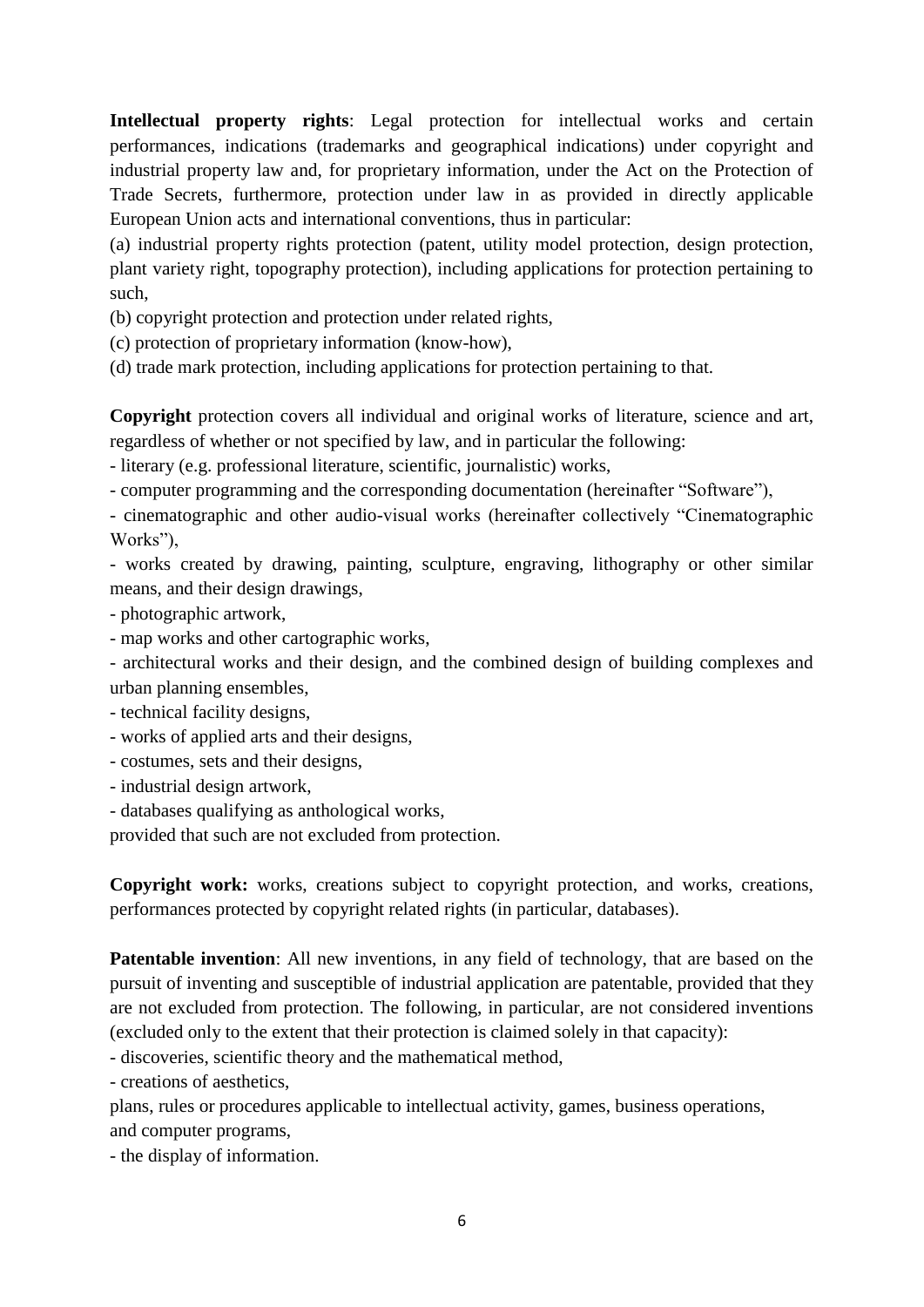**Utility model:** A solution for the configuration, construction, arrangement of the components of an article. Equipment and a system consisting of multiple devices which are interconnected also constitute a utility model.

A configuration, construction or arrangement of parts of an article may be given **utility model protection** if it is based on a new inventive step and is susceptible of industrial application; provided that it is not excluded from protection.

**Design:** The appearance of the whole or a part of a product resulting from the external characteristics of the product itself or of its ornamentation, in particular the design, contours, colours, shape, surface or the materials used.

**Design protection** may be granted to all new and individual designs, provided that they are not excluded from protection.

**Proprietary information (know-how):** Technical, economic or organisational knowledge, solutions, experience or a compilation thereof, which constitute trade secret and which are recorded using identifiable means.

**Author:** The natural person who created the work. Copyright is inherently due to the author.

**Creator:** The natural person who creates an intellectual property work, in particular the inventor of the invention, the author of Copyright Work and the developer of know-how.

**Industrial property work through service obligation**: An employee's invention, plant variety, utility model, design, topography, where the employee's obligation arising from employment involves developing solutions or creating a topography within the scope of inventions or plant varieties or utility models or designs.

**Employee's industrial property works**: An invention, plant variety, utility model, design or topography of an employee who, without this being their obligation arising out employment, develops an invention or a plant variety or a utility model or a design whose exploitation falls within the scope of their employer's activities. The University may only exploit an Employee's Industrial Property Work consistently with the Creator's right of disclosure.

Licence: A permit that grants the right to exploit, utilise or use in relation to an Intellectual Property Work or Intellectual Property Rights or a licence for exploitation, utilisation or use.

**Knowledge Transfer Office:**The University's centre for Intellectual Property Works and Intellectual Property Rights, as regulated in Section 33 hereunder.

**Innovation Board:**The University's decision-making and proposing body in relation to Intellectual Property Works and Intellectual Property Rights, as regulated in Section 34 hereunder.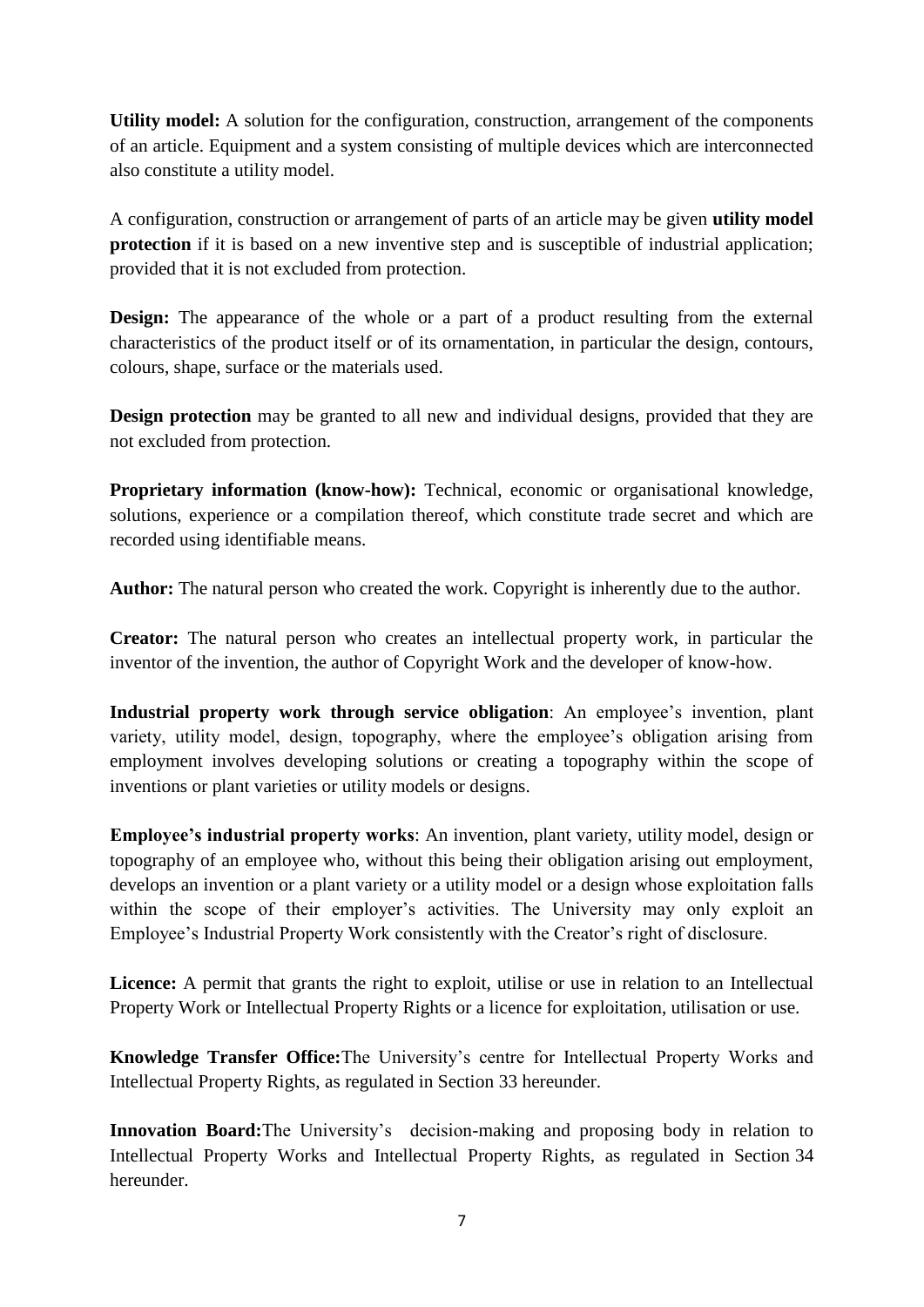# **Section 4 Scope of Application of the Policy**

(1) The **personal scope** of this Policy covers the following:

a) Students subject to student status with the University, including in particular the following forms of education: undergraduate programme (BA), master's programme (MA), doctoral programme, specialised continuing education; furthermore, to persons in a contractual relationship with the University for adult education; moreover students and visiting students studying at the University in the context of an Erasmus or other programme

b) Persons in employment at the University

c) All natural persons in employment at or subject to other legal relationships for employment or under civil law with the University, in particular educators, researchers, external lecturers, furthermore visiting researchers and research scholarship grantees holding university titles

d) Economic operators pursuing research and development and/or innovation and/or educational activities and/or creating Intellectual Property Works at the University in the context of a relationship under civil law

e) Exploiting undertakings established by or with the participation of the University for the exploitation of an Intellectual Property Work or Intellectual Property, moreover other legal entities established by the University or such that operate with its participation or other legal entities exploiting an Intellectual Property Work or Intellectual Property Rights, and persons in employment at or subject to other legal relationships for employment or work including those under civil law

f) All organisation units of the University

g) All natural or legal persons or entities and bodies not listed above, regarding whom/which this Policy establishes rights and/or obligations or who/which acknowledge this Policy as binding by a specific written declaration.

(2) The **functional scope** of this Policy covers the following:

a) All Intellectual Property Works and Intellectual Property Rights generated, created or developed by a person subject to this Policy in the course of or in connection with an activity pursued by that person based on or in connection to their legal relationship with the University—in particular: teaching, research, artistic creation—with the proviso that this Policy has to be applied to trademarks and other indications if they are directly related to the Intellectual Property Works and Intellectual Property Rights under this clause

b) All other Intellectual Property Works and Intellectual Property Rights whose valuable rights and interests or Licensing Rights have been acquired by the University from third parties, whether free of charge or for consideration, under a contract.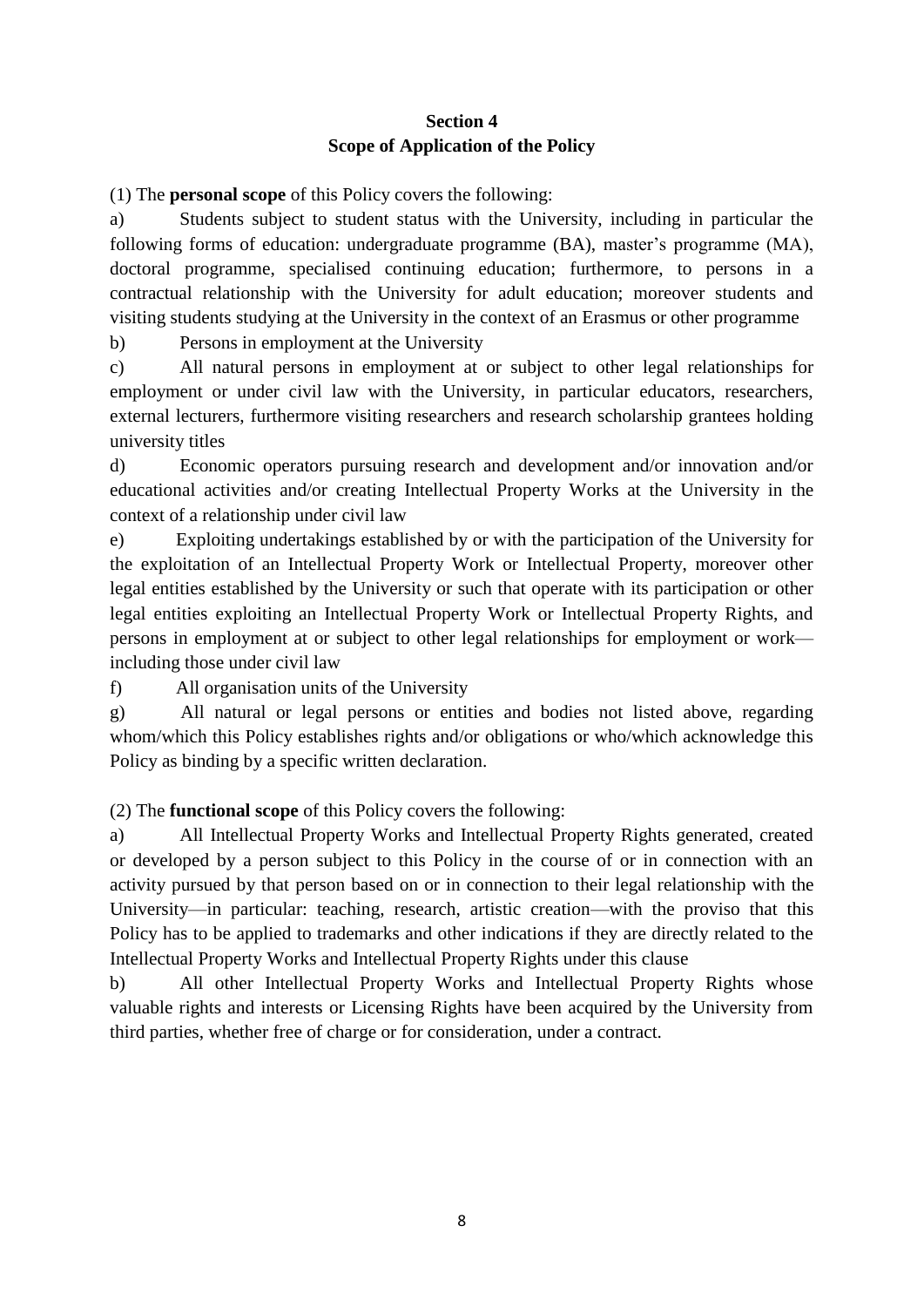## CHAPTER II STUDENTS' INTELLECTUAL PROPERTY WORKS

## **Section 5 General Rule: Student Determination**

(1) Persons with BA, MA and doctoral student status at the University, furthermore, persons enrolled in specialised training, furthermore, persons enrolled in adult education without student status under a contractual relationship, furthermore, students and visiting students studying at the University within the framework of Erasmus or other programmes (hereinafter collectively "**Student**"), will be due—in respect of Intellectual Property Works created during or in connection with their studies, in the context of their student status, specialised education or other legal relationship (in particular BA and MA semester examination works, final examination/diploma works, master thesis works, theses)—the moral rights related to the respective Intellectual Property Works, moreover the valuable rights and interests related to the respective Intellectual Property Works (in particular exclusive rights of utilisation, exploitation, use the right to license the same), except in the cases provided for in Section 6, Section 7 and Section 8 hereunder.

(2) Proprietary rights of the copies (e.g. prototypes) of the creations or works subject to this Section 5 will be due the Students, however, Students shall be obliged to make the copies available to the University for exhibition purposes during the two (2) years from creating the creation or work, if the University so requests.

## **Section 6 Acquisition of Rights By the University**

(1) By way of derogation from the provisions of Section 5, the valuable rights and interests related to Intellectual Property Works created by a Student will be due and will be acquired by the University, and all Students shall be obliged to transfer all valuable rights and interests in the Intellectual Property Work to the University, or, if the transfer of valuable rights and interests is excluded by law, the Student will transfer utilisation rights to the fullest extent permitted (i.e. particularly so that such will be: exclusive, for all modes of utilisation including adaptation, unlimited, without territorial limitation, for the entire term of protection, assignable to third parties), or shall be required grant license to the University where

(a) the Intellectual Property Work is created in the course of or in connection with the following:

(aa) activities pursued under a contract the University concluded with a third party or (ab) activities supported by a tender grant, or

(ac) other—in particular research—project activities, as specified by the University,

and in the context of which the University is obligated to acquire the valuable rights and interests or rights of utilisation, use, exploitation pertaining to the obtained results, or the acquisition of such rights for the University is warranted per the University's decision at its discretion, or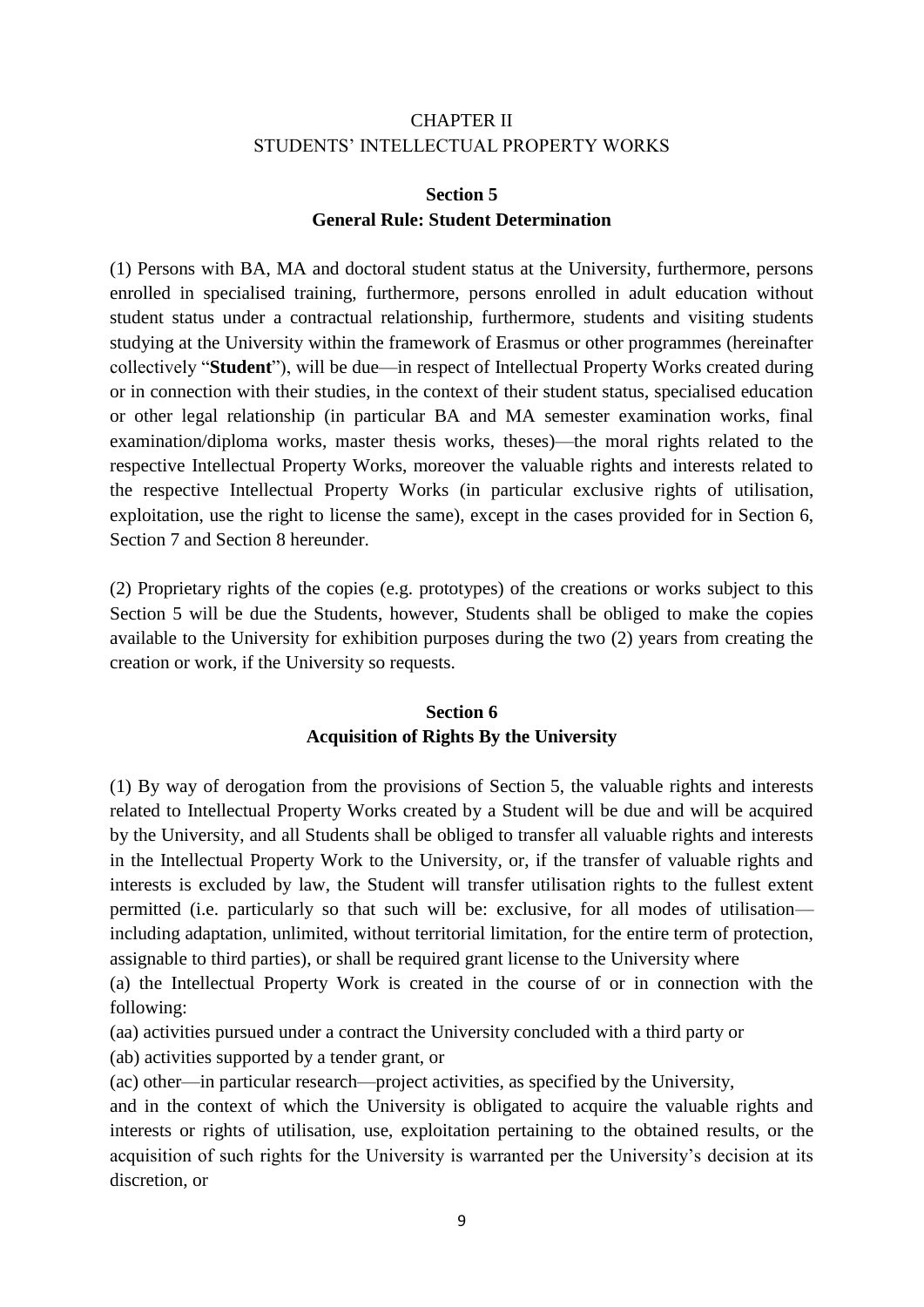(b) the Intellectual Property Work was created in the context of employment or a civil-law relationship with the University in addition to the student status or training relationship, or (c) all cases not listed above, but where the Student is involved in respect of any of the contracts entered into by the University that are regulated in Section 27 hereunder, or (d) Students participate in other project work not subject to points a) to c) above.

(2) In the cases subject to Section 6(1), before the start of the activity, the head of the department responsible for the activity or project will be responsible for informing the Students, including by displaying it in a prominent place in the Neptun system, that Section 6 hereunder will apply to the activity and not Section 5 hereunder, and in the light of this information the Students may decide whether or not to participate in the activity.

(3) If the Student participates in an activity subject to Section 6(1), the University and the Student shall be required, before the commencement of the activity, to enter into a written contract which will provide in particular for

(a) transferring to the University the valuable rights and interests in the Intellectual Property created by the Student and/or granting to the University the broadest permissible scope of use (in particular: exclusive rights of use for all uses, including adaptation, unlimited, without territorial limitation, for the entire term of protection, assignable to third parties) [see Section 6(1)]; and

b) appropriate compensation, remuneration or express waiver of rights, as necessary; and

c) the Student's non-disclosure obligation;

d) the conditions of use of the University's infrastructure and resources by Students.

(4) The Student may not participate in any activity subject to Section 6(1) without a Contract within the meaning of Section 6(3). The head of the department responsible for the activity or project will be responsible for ensuring that the contract pursuant to Section 6(3) is concluded with the Student before the project or activity commences.

(5) In cases subject to Section 6(1), the University Innovation Board may, at its discretion, decide not to claim or not to claim in full the valuable rights and interests and/or rights of use of the resulting Intellectual Property, provided that this does not conflict with any legal, contractual or tender obligation. The terms and conditions in this regard will be governed by the contract under Section 6(3).

(6) In cases subject to Section 6(1), the Student will have the right to communicate, publish, disclose or publish their work (including in particular the Student's own website, portfolio, social media platforms, other on-line and off-line platforms and methods, including in particular publication, exhibition) to others only with the prior written permission of the University. The additional terms and conditions in this regard will be governed by the contract under Section 6(3).

(7) The University will be entitled to the ownership of the copies (e.g. prototypes) of the creations and works subject to Section 6(1).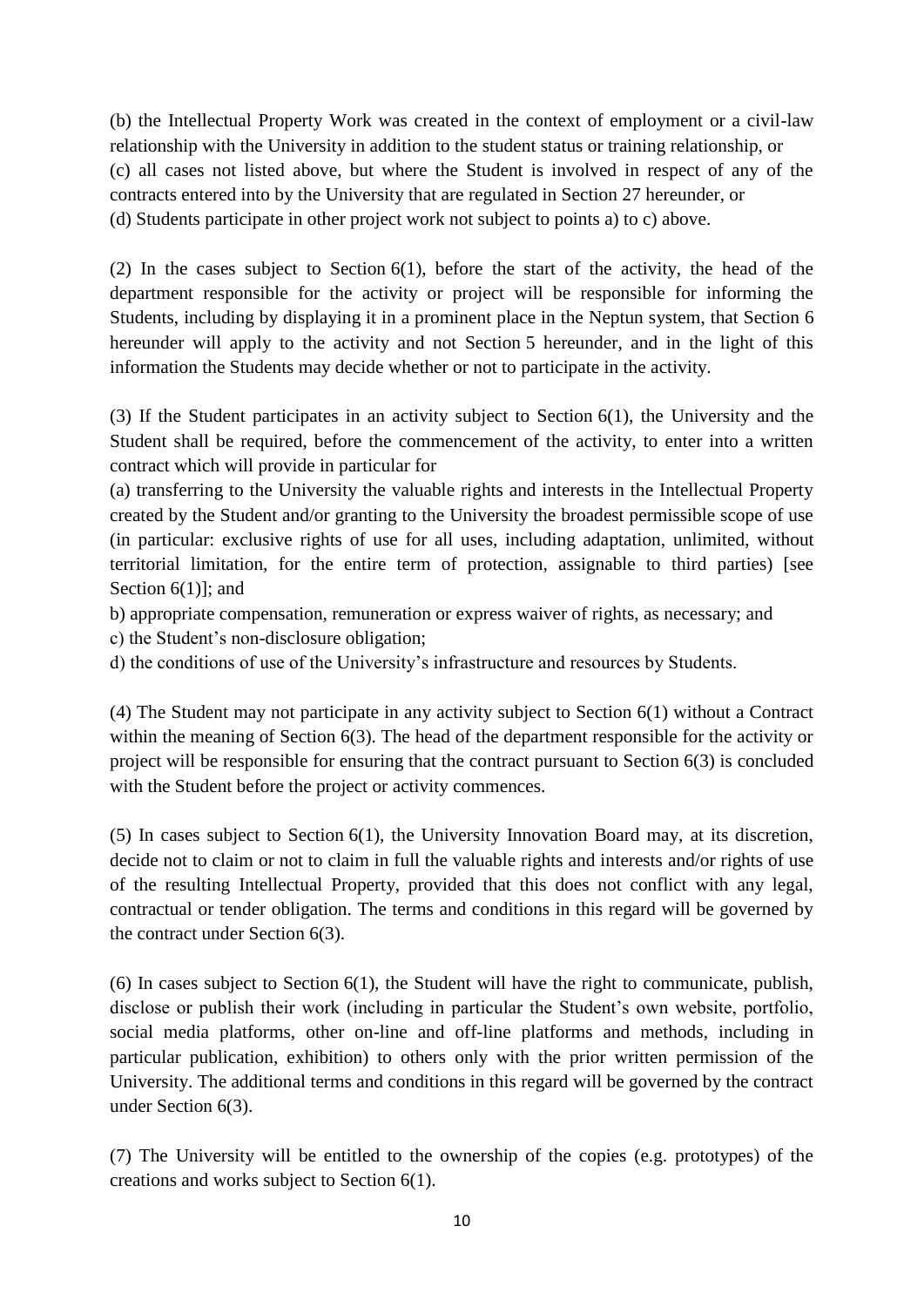(7) With regard to the activities subject to this Section 6(1) and the contracts under Section 6(3), the provisions of Chapter III of this Policy shall apply mutatis mutandis to the Student (e.g. where the Student enters into employment with the University or concludes a separate civil-law contract with the University in respect of an individual project). Sections 15 to 16 of this Policy will apply mutatis mutandis to the Students subject to Section 6.

## **Section 7 Specific Agreement Between the University and the Student**

(1) The Student and the University may voluntarily enter into a different agreement in respect of Intellectual Property Works subject to Section 5. A different agreement may be concluded in particular if the Student's Intellectual Property Work under Section 5 can be used by the University or if the University wishes to use it itself or through a third party and/or if the University supports certain Students in the context of a grant application, and in particular in the case of doctoral theses.

(2) In the cases subject to Section 7(1), the Student and the University will enter into a written contract, in which it will be necessary to regulate in particular the transfer, provision, fees, remuneration and the sharing of the revenues of valuable rights and interests and/or utilisation, exploitation, use rights related to Intellectual Property Works to the University, as well as the provisions on confidentiality. The acquisition of rights by the University may be exceptionally waived, subject to a decision of the Innovation Board, if justified based on all the circumstances of the case.

(3) In cases subject to this Section 7, Section 15 to 16 of this Policy will be applicable mutatis mutandis to the Students.

## **Section 8 Specific Agreement Between the Student and a Third Party**

By way of derogation from the provisions of Section 5, if this does not violate any legal regulation or this Policy or any other Policy or contract, the provisions of the grant agreement between the Student and a third party shall prevail in respect of Intellectual Property Works created under such a grant agreement, provided that the Student shall inform the University, in writing, of the conclusion of such agreements in advance. It will be the Student's own responsibility to ensure that the grant agreement is not contradictory to this Policy.

# **Section 9 Mandatory Indication of University Affiliation**

(1) If a student does the following in any way, during their studies at the University, and for an unlimited period of time after the termination of their student status, in accordance with the provisions of Section 9(4), regarding any creation, work, Intellectual Property Work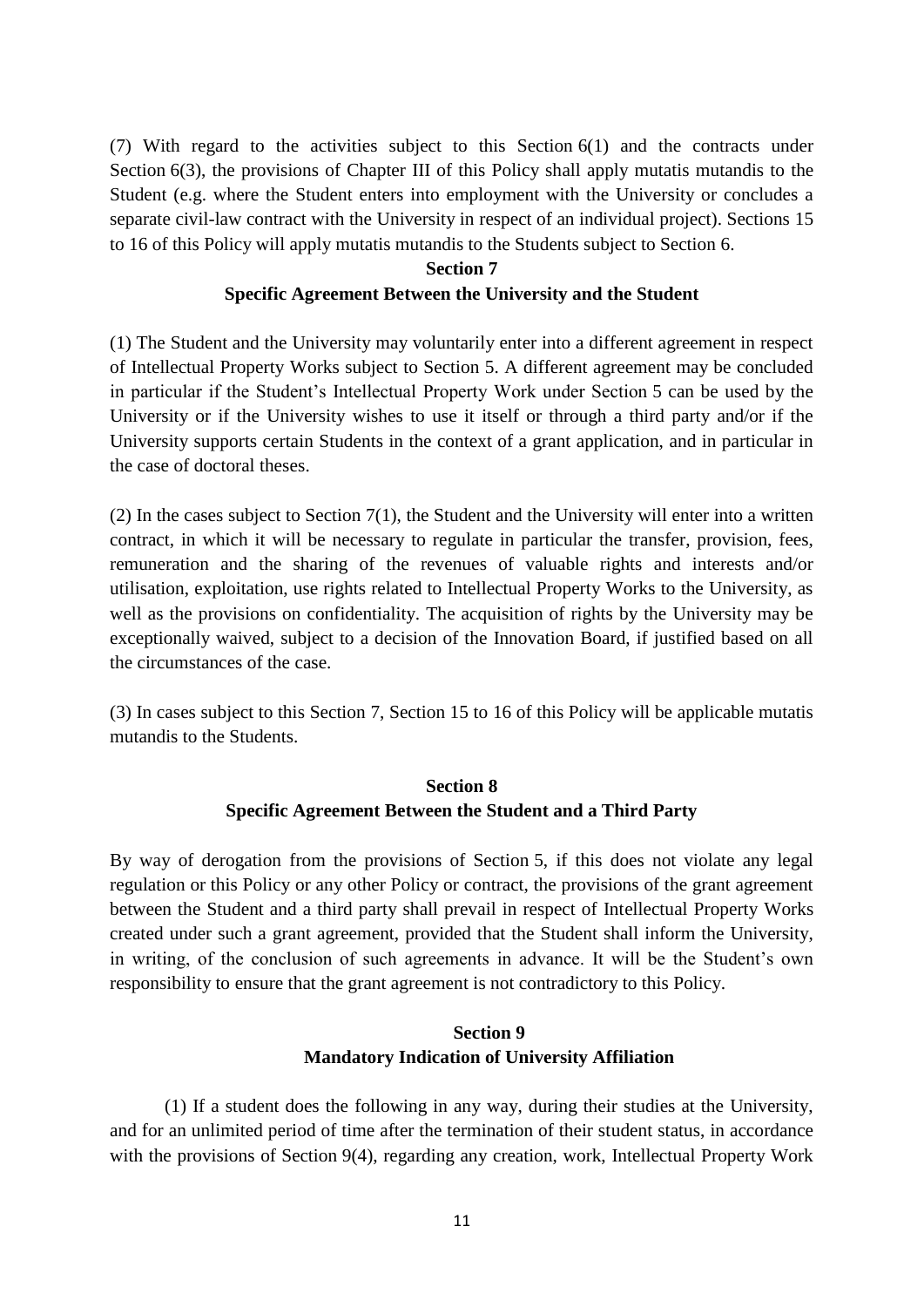created by them in the course of their studies at the University, particularly works and creations under Section 5

(a) share, display, feature or publish it on an online platform (including, in particular, on their own website, blog, any social media platform, as well as on third party online platforms); and/or

(b) in any other way communicate or disclose it to any person (in particular: include it in exhibitions, festivals, include it their portfolio, include it in a publication, present it at exhibitions, conferences, trade shows, festivals, professional competitions, study competitions, and publish or make it available in any other way)

the Student shall be required to always indicate that the given creation, work or Intellectual Property Work was created during the period of study at the University, and must clearly indicate the name(s) of the collaborating teacher(s), if any.

(2) The Student shall be required to comply with their obligation under Section 9(1) by clearly indicating the following wording in Hungarian or English:

"Ezt az alkotást [Hallgató neve] a Moholy-Nagy Művészeti Egyetemen (MOME) [oktatók neve] közreműködésével hozta létre [évszám] évben."

"This work was created by [name of student] at the Moholy-Nagy University of Art and Design (MOME) with assistance from [name of teacher] in the year [number]."

(3) Students will only have the right to communicate, publish or disclose information under Section 9(1) if they are not prevented from doing so by non-disclosure.

(4) The obligation set out in this Section 9 will be imposed on the Student during the period of their student status and for an unlimited time thereafter.

(5) The University will have the right to establish additional regulations regarding the indication provided for in this Section 9, in particular with regard to the particulars of the genre and the particulars of the various media and channels.

## **Section 10 Notification Obligation for Students**

(1) All Students shall notify the University of all Intellectual Property Works created under Section 5 of the Policy in connection with their student status at the University, within eight (8) days of their creation. The professional lead concerned or the person responsible for the project will be responsible for ensuring that the notifications are made to the Knowledge Transfer Office, at least on a monthly basis, in accordance with the content of Section 35(2) of the Policy, using the notification form included in *Annex 1* to this Policy.

(2) The Departmental Managers and the administrative staff of the University shall be obliged to assist the topic supervisor concerned or the person responsible for the respective project in the preparation of the notification forms pursuant to this Section 10, consultation with the Students, and filing of notifications to the Knowledge Transfer Office.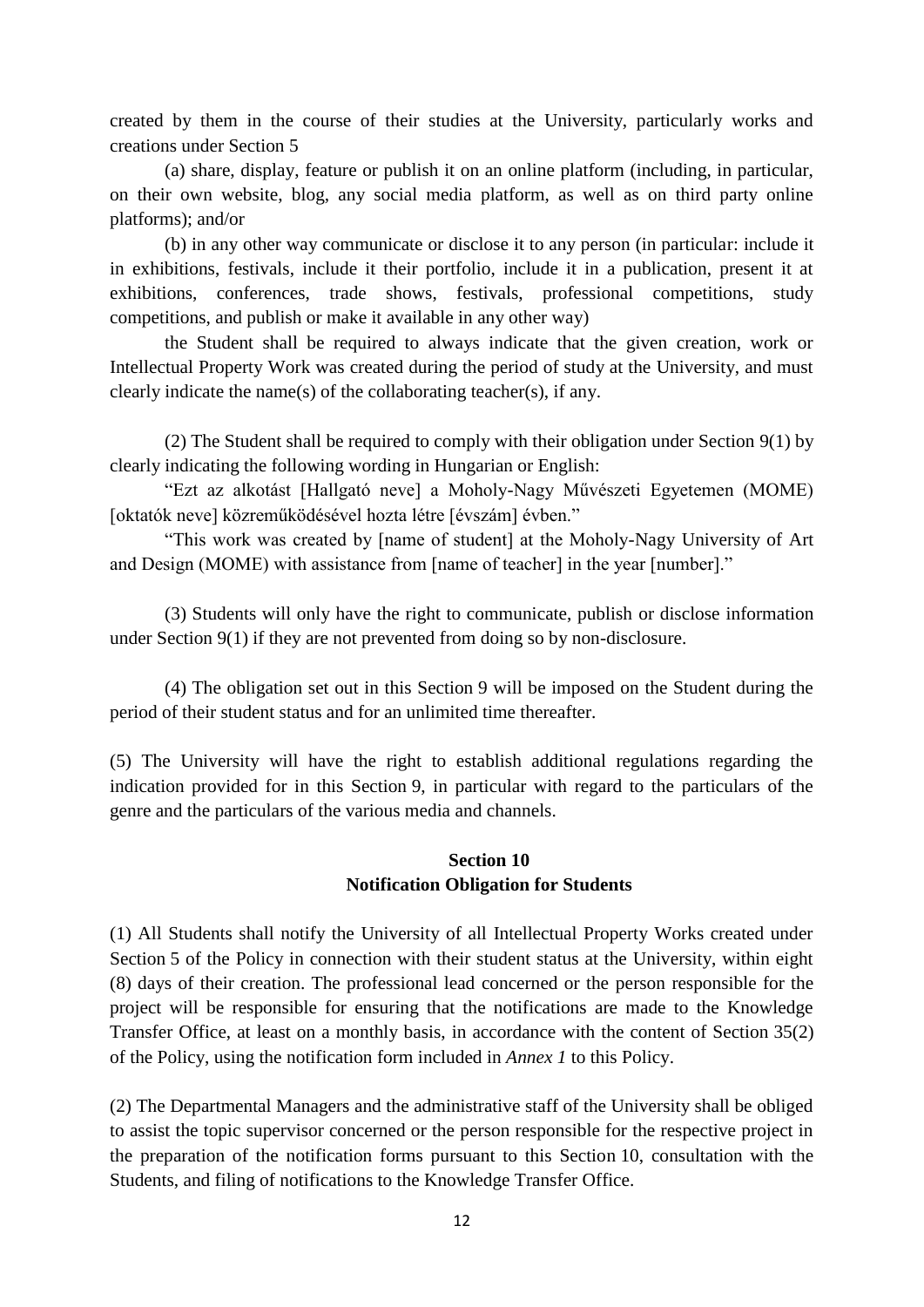(3) Students shall be obliged to cooperate fully in preparing the notifications under this Section 10.

#### **Section 11 The University's Limited Right of Use**

(1) The University will have the right to use, free of charge and without limitation in time and space, and on a non-exclusive basis, all Students' every creation, work and Intellectual Property Work subject to this Policy; in particular, creations, works, Intellectual Property Works subject to Sections 5 to 7, or, depending on the circumstances of the respective case, extracts or photographs or videos thereof

(a) on the University's website, social media platforms, in the University's electronic and printed publications, brochures and any advertisements, as well as in any third party online and printed publications, platforms, programmes and in any other way for promotional, marketing, educational purposes,

(b) at exhibitions, conferences, trade shows, festivals, professional competitions, study competitions and any other similar events for promotional, marketing and educational purposes,

(c) in the educational activities of the University,

(d) in the University's Intellectual Property Register (Section 35) to reproduce, distribute, transmit to the public, display, perform, exhibit or otherwise use and, within this framework, grant to third parties the right to use.

(2) The Students shall grant the rights of utilisation provided for in Section 11(1) to the University free of charge, without any claim for payment of consideration, and the Students expressly waive their right to remuneration.

(3) If the Student wishes to obtain industrial property rights protection for their creation, work or Intellectual Property Work under Section 5 or Section 8, or wishes to keep their work secret, they shall inform the University's Knowledge Transfer Office (KTO), in which case the University will have the right to exercise the rights provided for in Section 11(1) in a manner whereby

(a) it does not compromise the obtaining of industrial property protection; and/or

(b) consistently with Students' interest to keep the creation, work, Intellectual Property Work confidential and in a manner that does not infringe any trade secret.

With respect to works and creations under Section 6 and Section 7, the decision on acquiring protection and maintaining secrecy will be made by the University, unless expressly agreed otherwise in writing, and the Innovation Board will make the decision on behalf of the University.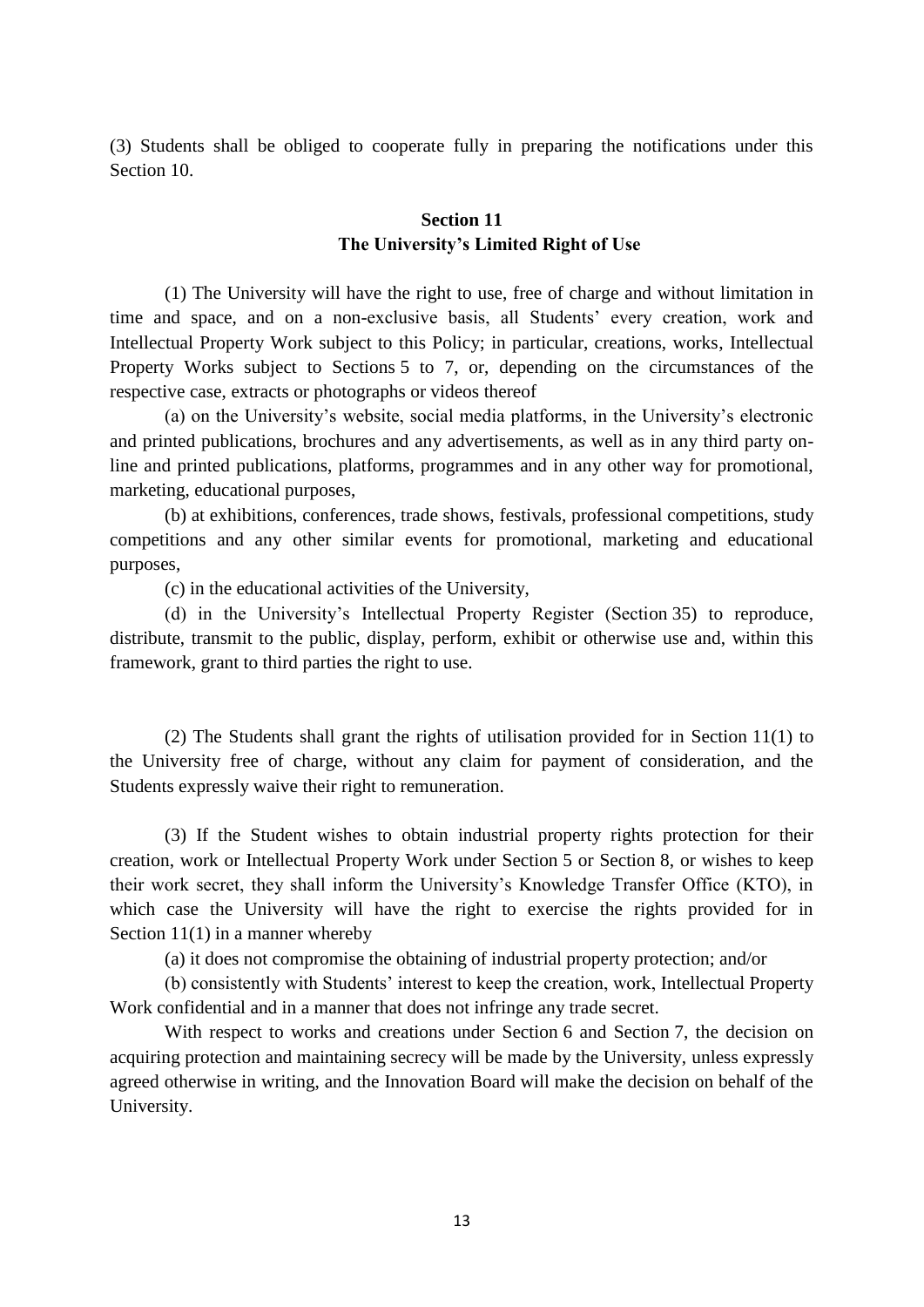#### **Section 12 Restricting Access to Works**

If, in connection with a paper, essay, examination work, diploma work, master's work, thesis or dissertation (hereinafter collectively "**Work**") required to satisfy any academic or examination obligation, confidentiality for the contents of the Work is warranted on account of suitability for industrial property rights protection and/or keeping it secret, then

(a) if the valuable rights and interests of the Intellectual Property Work belong to the Student, the supervisor or the consultant shall, at the request of the Student, request confidential treatment of the Work in accordance with the Student's request, until the publication of the application for industrial property rights protection at the latest;

(b) in other cases not subject to point (a) above, the supervisor or the supervisor will, taking into account the Student's opinion, initiate confidential treatment, at the latest until the publication of the industrial property application.

#### CHAPTER III

# RULES GOVERNING PERSONS EMPLOYED BY THE UNIVERSITY OR EMPLOYED SUBJECT TO OTHER LEGAL RELATIONSHIPS FOR EMPLOYMENT OR UNDER CIVIL LAW

# CHAPTER III.1 GENERAL RULES

## **Section 13 General Rules**

(1) The provisions of this Chapter III will apply to all persons who are not students, including in particular those employed in an employment or other occupational relationship, under a civil law contract, in particular lecturers, researchers and contributors of the University.

(2) The persons specified in Section 13(1) shall, based on their legal relationship with the University, and in connection therewith, be obliged to

(a) to fully document the activities and processes in the course of carrying out research and development, innovation tasks, projects and the creation of Intellectual Property Works;

(b) disclose, communicate, notify and deliver the created Intellectual Property Work to the University without delay;

(c) cooperate with the designated department by providing the necessary information in the framework of the notification procedure;

(d) facilitate the professional basis for responsible managerial decision-making;

(e) actively participate in any protection and exploitation procedures and actions.

(4) Certain rights and obligations contained in the Policy, having particular regard to the provisions relating to confidentiality, Intellectual Property Works and Intellectual Property Rights, will survive the termination of the legal relationship with the University indefinitely.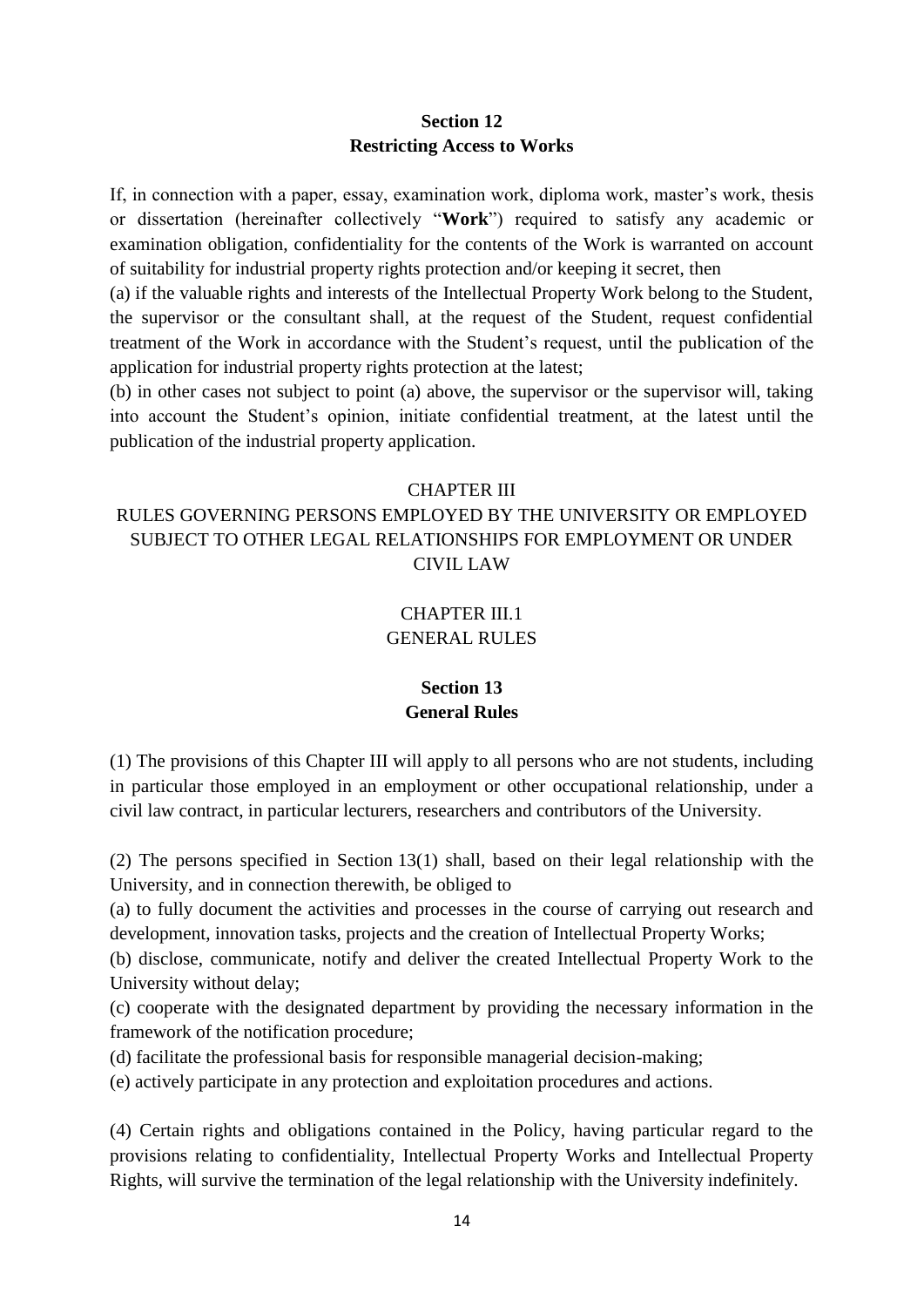(5) Persons who have no student status or are not employed by the University, in particular contributors who are in a contractual relationship with the University in connection with individual projects and contracts regulated in Section 27, (see in particular the provisions of Section 21 and Section 24 of the Policy), furthermore, in particular visiting researchers, contractual researchers, visiting teachers and scholarship holders shall be obliged to conclude an individual written contract with the University, which will provide in particular that

(a) the valuable rights and interests and/or the rights of use to the fullest extent possible in the Intellectual Property Works created by such persons under the Specific Agreement in connection to it will vest in and be assigned to the University,

(b) the individual remuneration or express waiver of remuneration of such persons; and c) confidentiality.

#### **Section 14 Teaching, Supervision, Consultation, Evaluation**

(1) Within the framework of the educational activities of the University, teaching, subject supervisory, consultation and evaluation activities do not in themselves create Intellectual Property, and as a consequence

(a) these activities do not create a joint Intellectual Property Work between the Student and the persons carrying out the teaching, subject management, consulting, reviewing, assessing activities; and

(b) the University does not acquire any rights in the Intellectual Property Works created by Students through these activities.

## **Section 15 Rules Referring to Disclosure**

(1) The Author of Copyright Work and any other person with access to copies of the Copyright Work shall, before the disclosure of the contents of the Copyright Work in any form—including in particular publication and performance—or its communication to any other person, be obliged to exercise the highest degree of care and ensure that such disclosure does not reveal information which

(a) excludes or compromises the protectability under industrial property law or protectability of a technical solution or work (invention, utility model, design, plant variety right, topography) described in or contained in or capable of being implemented by means of the Copyright Work, or which

(b) infringes the copyright and/or industrial property rights of the University and/or its contractors or its trade secrets, including Proprietary Information.

All Authors, all persons subject to this Policy will be fully responsible for compliance with and the correctness of the provisions of this Section 15(1).

(2) If, based on the first sentence in this Section 15(1), the Author(s) of any publication is (are) of the opinion that the publication poses any risk, they shall present the proposed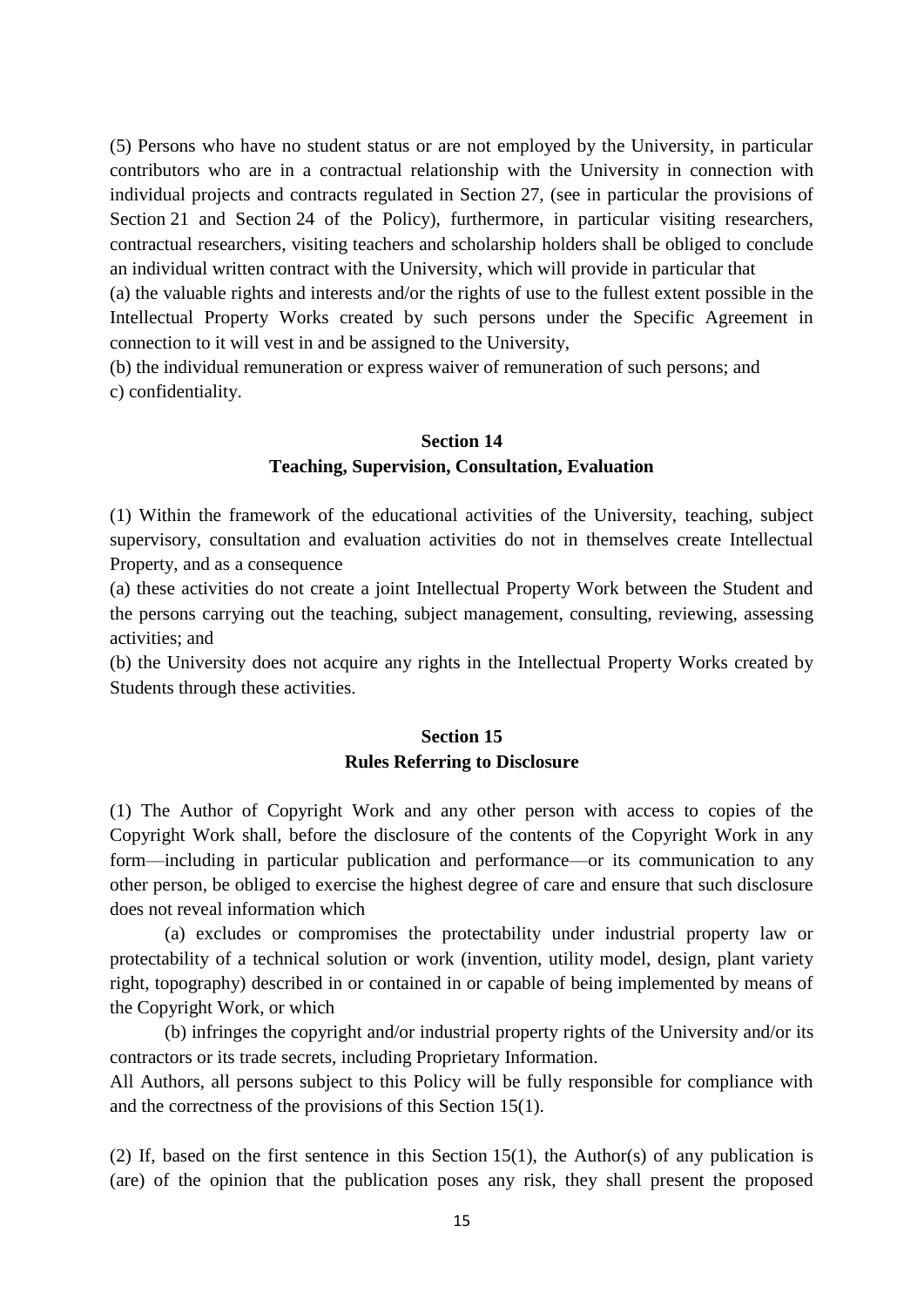Copyright Work to the Innovation Board prior to publication. The Innovation Board will decide within fifteen days whether it

(a) consents to the publication of the Copyright Work, or

(b) refuses to give its consent, or

(c) provide for a deferment of publication for a specified period until such time as will not compromise the obtaining of industrial property protection.

(3) A Copyright Work may not be published if

(a) disclosure of the Copyright Work would compromise or exclude the University's and/or the University's contracting partner's rights in Intellectual Property Works and/or Intellectual Property Rights, in particular the right to obtain industrial property protection and/or the right of the University or the University's contracting partner to use the solution as a trade secret, including as Proprietary Information, or

(b) the Copyright Work is created under a contractual arrangement that restricts or excludes the disclosure of the Copyright Work.

(4) The provisions of Section 15(1) to (3) above will apply mutatis mutandis to

(a) in all cases of communication and/or disclosure to others, including in particular public practice; and

(b) any communication, representation or publication, even if not in the form of a Copyright Work.

## **Section 16 Non-Disclosure**

(1) The Intellectual Property of the University and/or its contracting partners, in particular inventions, designs and Proprietary Information (know-how), as well as all non-public information relating to the protection and exploitation of Intellectual Property Works, will constitute trade secrets and are to be treated as confidential by the University through internal restricted administration. All persons subject to the personal scope of this Policy shall be bound by an obligation of strict confidentiality, which will survive indefinitely after the termination of their legal relationship.

(2) All persons subject to this Policy shall be obliged to keep the trade secrets of the University and of the University's contractors, in particular the trade, service and other secrets, Proprietary Information (know-how) relating to all research and development, innovation, projects related to creating Intellectual Property Works and contracts concluded by the University, and classified information, in particular, they will not have the right to communicate or disclose them to any other person or to use or exploit them, except where they are required to do so under legal this Policy or where such use or exploitation is necessary for taking their jobs or for the performance of a contract concluded by the University.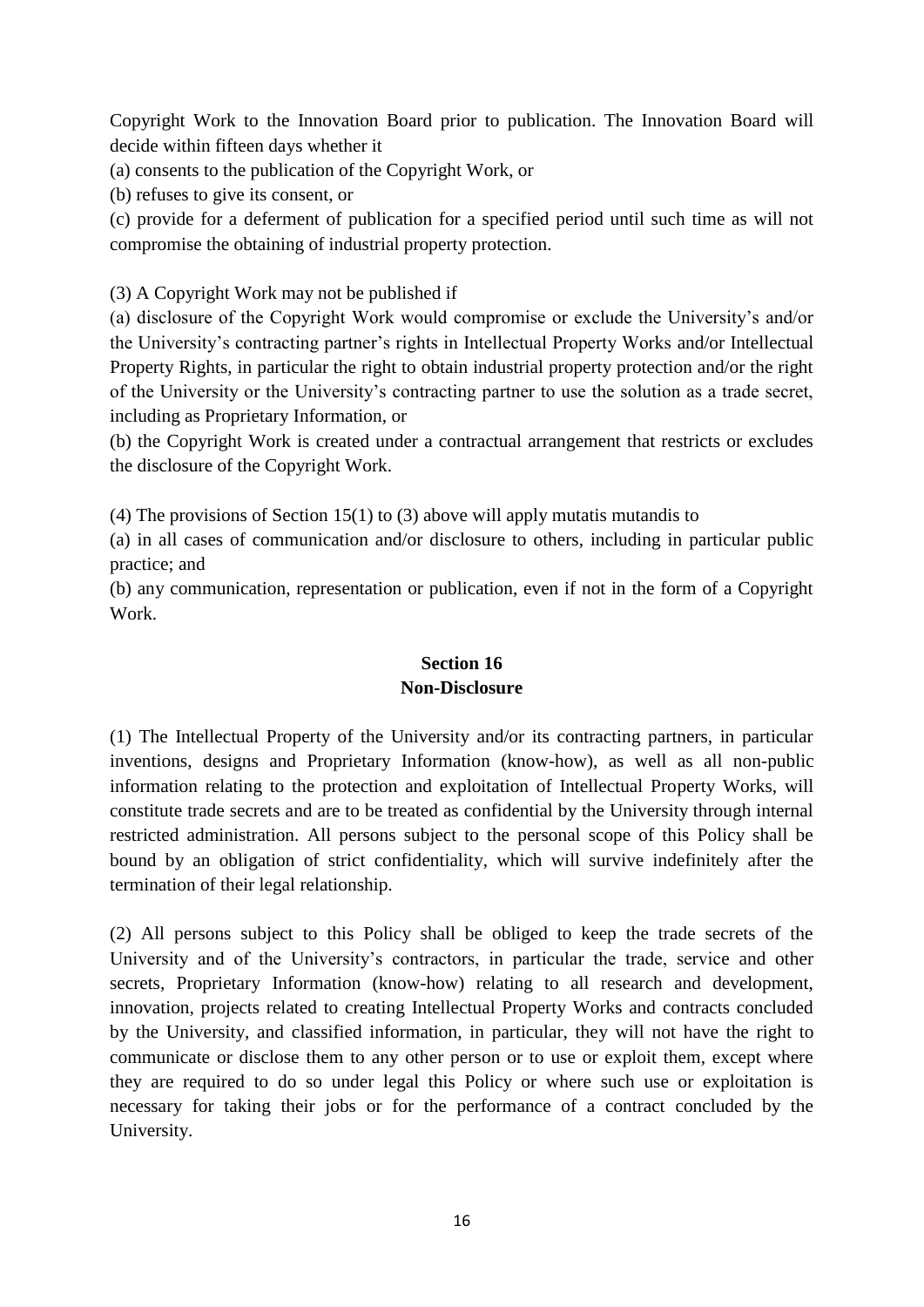(3) The University shall enter into a written non-disclosure agreement with all potential contracting partners and other interested parties prior to entering into any negotiations or negotiations for any contract [see Chapter IV hereunder] with a third party contractor relating to Intellectual Property Work or Intellectual Property subject to this Policy, and all contracts subject to this Policy must contain appropriate confidentiality provisions.

# **Section 17 Conflict of Interest**

(1) For the purposes of this Policy, the grounds and rules of conflict of interest applicable to employees of the University will exist in the cases specified in the Employment Requirements and in employment contracts and other contracts.

(2) In the case of joint projects and contracts planned with external partners, as well as in the preparation of engagements and assignments aimed at R&D, innovation activities and creating other Intellectual Property Works, participating and contributing university citizens will be responsible for ensuring that their obligations with the University and the obligations of the University towards third parties—in the context of a contract—do not infringe upon any conflict of interest, confidentiality and ethical rules.

(3) If persons subject to the personal scope of the Policy and are in a legal relationship pursue research or creative activity aimed at the creation of an Intellectual Property Work at another university, research organisation, in the framework of a scientific fellowship programme, as a visiting researcher or under another similar status, then the acquisition of rights and the ownership share of works created through such activity must be set out in a prior agreement. In the absence of such agreement, the provisions of the host party's this Policy shall prevail, but any person subject to the Policy who is in a legal relationship with the University shall be obliged to act responsibly with an eye to safeguarding all of the University's trade secrets (including Proprietary Information) or confidential information and to comply with the rules on conflicts of interest and ethics.

(4) Where grounds of conflict of interest exist, the superior managers exercising work instruction powers will be primarily competent to issue a position regarding notification and assessment matters.

# CHAPTER III.2 RULES APPLICABLE TO COPYRIGHT WORKS

# **Section 18 Mandatory Indication of University Affiliation**

(1) In any publication of Copyright Work created as an obligation arising from the legal relationship, and the disclosure of the same in bibliographies—including in particular 'MTMT'—furthermore, when giving lectures, the author of the Copyright Work shall be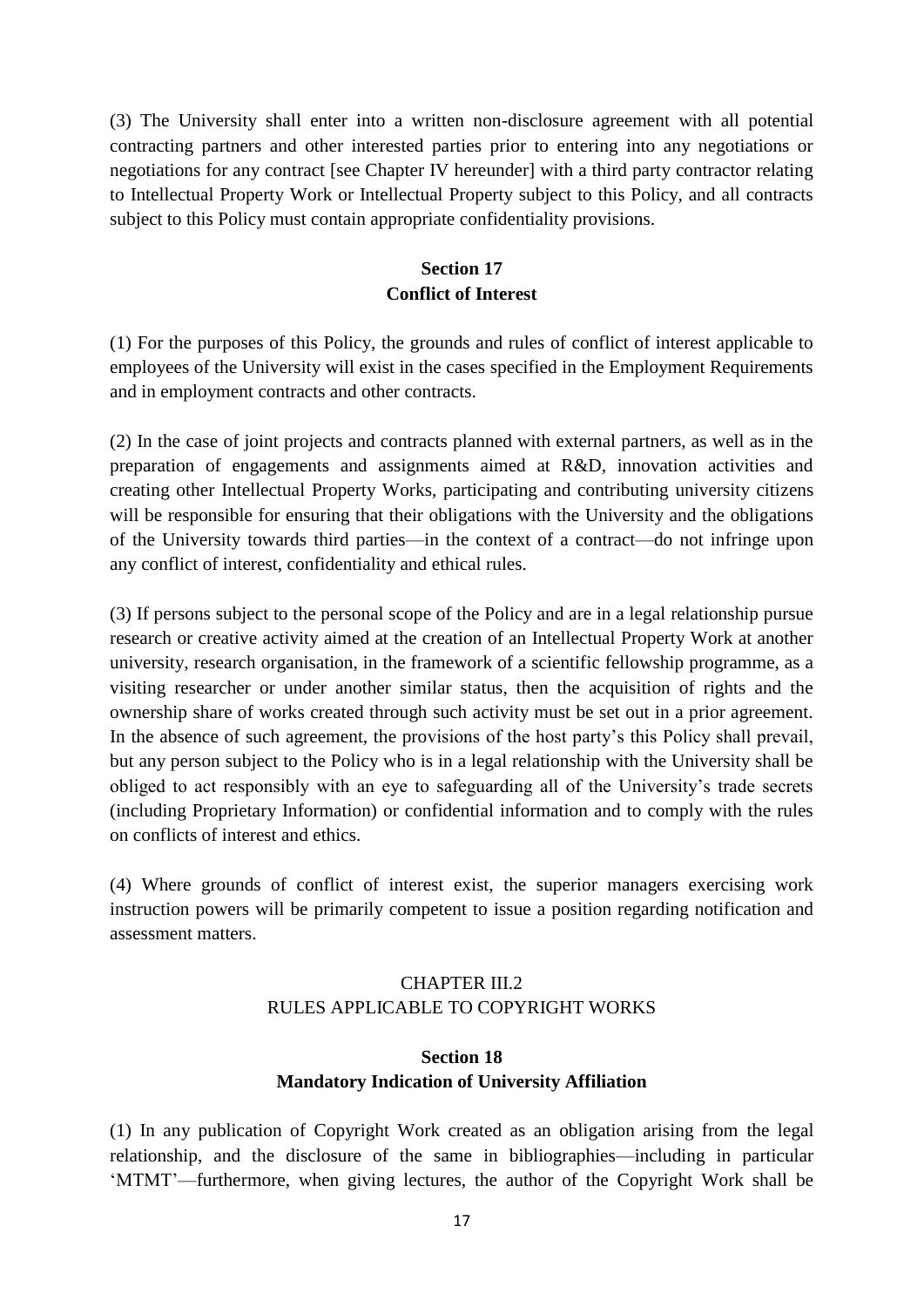required to indicate the University, the name of the organisational unit employing the Author, their own position, and provide the University's contact details (particularly: phone number, email address).

(2) If any of the creations, works or Intellectual Property Work created by a teacher, researcher or other creator of the University under his or her legal relationship with the University, as a result of an obligation arising from the legal relationship, is in any way

(a) share, display, feature or publish it on an online platform (including, in particular, on their own website, blog, any social media platform, as well as on third party online platforms); and/or

(b) in any other way communicate or disclose it to any person (in particular: include it in exhibitions, festivals, include it their portfolio, include it in a publication, present it at exhibitions, conferences, trade shows, festivals, professional competitions, study competitions, and publish or make it available in any other way)

the teacher, researcher or other Creator of the University shall be required to indicate their affiliation with the University in every case.

(3) Teachers, researchers and other Creators shall discharge their obligation under Section 18(1) by clearly indicating the following wording in Hungarian or English:

"Ezt az alkotást [Alkotó neve] a Moholy-Nagy Művészeti Egyetem (MOME) [pozíció megjelölése] hozta létre [évszám] évben."

"This work was created by [name of Author], [position of the Author] of the Moholy-Nagy University of Art and Design (MOME) in the year [number]."

(3) The University will have the right to establish additional regulations regarding the indication provided for in this Section 18, in particular with regard to the particulars of the genre and the particulars of the various media and channels.

## **Section 19 The Relationship of Copyright Works to Industrial Property Works**

Where Copyright Works can be protected in a way linked to a technical solution, the functioning of an apparatus or product or the external design of a product, and in the case of Copyright Works which also include novel technical solutions and/or formal designs of certain objects, or in any other case where the possibility of obtaining industrial property protection for the Intellectual Property Work may arise (in particular: obtaining patent, utility model or design protection), the rules for obtaining industrial property protection described in Section 23 will apply. Furthermore, the remuneration under this Policy will be paid, in any case, to the Creator only once and will not be cumulative in the form of remuneration for a copyright and industrial property right.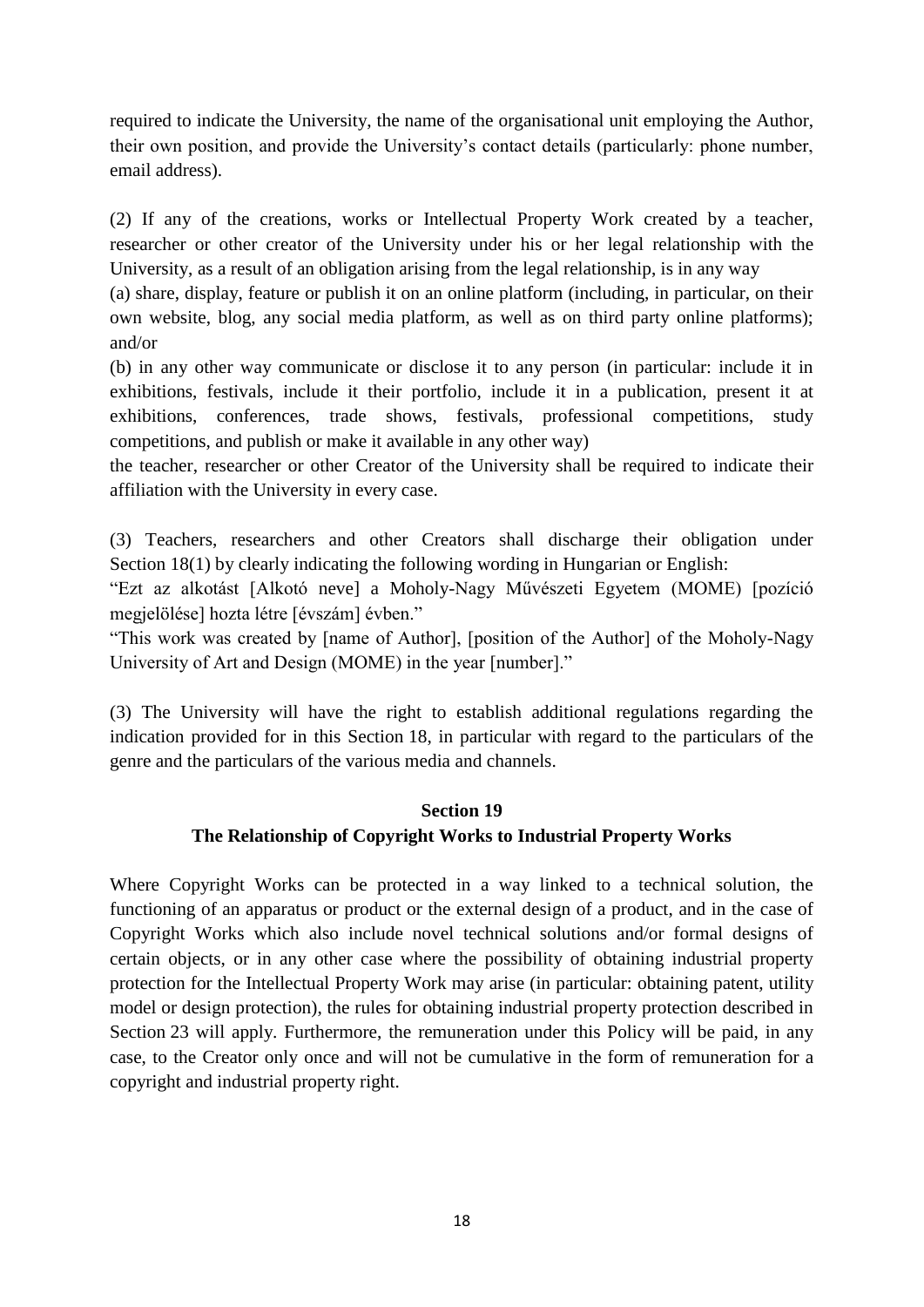#### **Section 20**

# **Rules Applicable to Copyright Works Prepared in The Context of Job-Related Obligations**

(1) Unless otherwise agreed in writing, the valuable rights and interests in a work or performance created by a person(s) under an employment relationship with the University in the course of the obligations arising from the employment relationship will, upon transfer, vest in the University as the successor in title to the author(s).

(2) Authors shall be required to hand over to the University any Copyright Works subject to Section 20(1) promptly after their creation. The transfer of a Copyright Work and the disclosure of information about its creation will be notified electronically without delay to the head of the department(s) or research group where the work was created and will be made at the same time by sending the notification form in *Annex 2 to* this Policy to the Knowledge Transfer Office. Corrections can be required if necessary.

(3) The Innovation Board of the University may decide not to claim a Copyright Work under Section  $20(1)$ , in which case a written contract to that effect will need to be concluded with the Author, and the Author will remain the owner of the valuable rights and interests.

(4) The following rules shall prevail to the remuneration of Authors employed by the University in connection with the use and exploitation of the Copyright Works provided for in Section 20(1):

(a) if the Copyright Work is used and exploited by the University itself, the Author will not receive any remuneration in addition to their salary,

(b) where the University grants a licence to use the Copyright Work to another person or transfers the valuable rights and interests to another person, the provisions of Section 23(7) to (12) hereunder shall prevail, mutatis mutandis, to the remuneration of Authors, with the proviso that the term Copyright Work will be understood to replace, mutatis mutandis, industrial property work. Accordingly, the calculation of the Fee Base pursuant to Section 23(9) hereunder, moreover the amount limits and % share for creators applicable to the Creator's Fee are to be applies mutatis mutandis to the remuneration of the Authors;

(5) The provisions laid out and referenced to Section 20(4) will not be applicable to cases where the Copyright Work is created on the basis of or in the context of a separate contract between the University and the Author or based on or in the context of performing an additional task, by order of the University, for the purpose of the University meeting its contractual obligations towards third parties in compliance with contracts concluded pursuant Section  $26(1)(a)$  and Section  $27(1)$  to (2) hereunder. In such cases, the fee stipulated in the individual contract between the University and the Author or in the document relating to the order for additional work shall—unless otherwise stipulated in writing in the contract or in the document relating to the additional work—be the total fee of the Author, and the Author will not be eligible to any further remuneration, i.e. including the fee pursuant to Section 20(4)(b)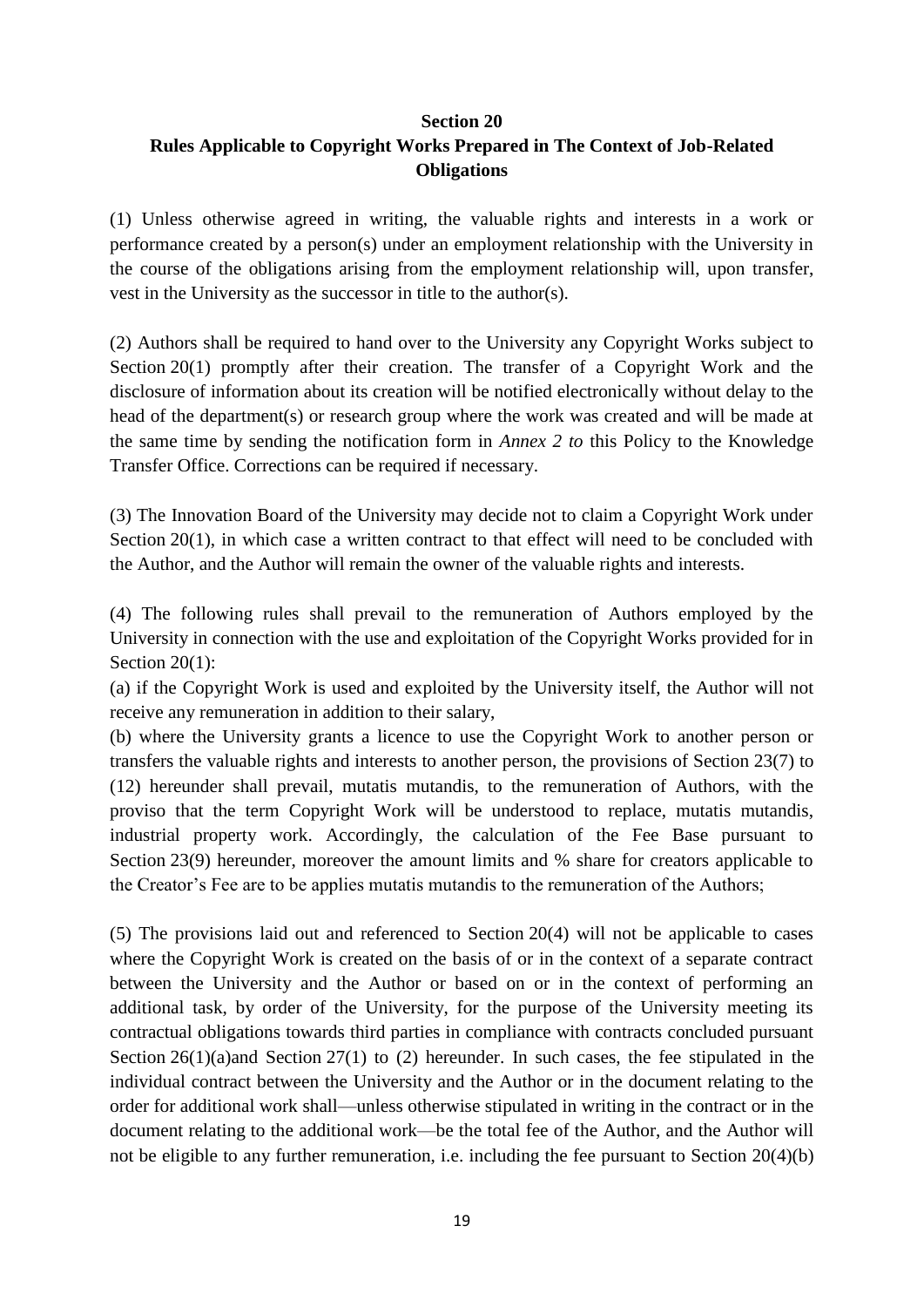and the fee pursuant to Section 23(7) to (12) referenced therein; the provisions of Section 21 shall prevail to the contract between the University and the Author.

(6) If there is more than one Author of the Copyright Work, the amount stipulated in the fee agreement will be due to the Authors jointly, and must be split between them in the proportion corresponding to their declaration on their respective share of the actual contribution to the creation of the work, or, in the absence of such declaration, it must be split equally.

(7) In the case of Section 20(4)(b) of this Policy, Section 23(14) hereunder shall prevail to splitting the Fee Base remaining after the remuneration (Creator's Fee) due to the Author in respect of the revenues accruing to the University in the event of licensing the utilisation of the Copyright Work to a third party and in that of transferring valuable rights and interests in the Copyright Work to a third party.

#### **Section 21**

## **Rules Applicable to Copyright Works Produced on the Basis of Individual Projects**

(1) If the University enters into a contract with a third party under Section 26(1)(a) and Section 27(1) to (2) of the Policy, the University shall be obliged, in all cases, to conclude an individual written agreement with the university instructors, university researchers and other Creators and contributors contributing to the performance of such orders: either a specific civil-law contract or an agreement for performing additional tasks.

(2) No employee of the University may be involved in the performance of contracts under Section 26(1)(a) and Section 27(1) to (2) hereunder as part of their job, but instead, where the University employee is involved in the performance of the University's contracts under Section  $26(1)(a)$  and Section  $27(1)$  to (2) hereunder, an individual written contract must be concluded with the respective employee: either a specific civil-law contract or an agreement for performing additional tasks, with the proviso whereby the employee will, in all cases, only be eligible to the remuneration provided for in the civil law contract or agreement for performing additional tasks in respect of the Copyright Work they will have created, as well as the utilisation thereof by the University, the assignment of such utilisation rights to third parties and the transfer of the valuable rights and interests to third parties, and may not stake any further claim for remuneration whatsoever against the University.

(2) The contract referred to in Section 21(1) must provide for, in particular:

(a) the detailed terms and conditions of contractual performance

(b) the valuable rights and interests and/or exploitation rights relating to Intellectual Property Works, in this respect, as a general rule, the assignment to the University of the valuable rights and interests in the Copyright Works created and, where the assignment of the valuable rights and interests is excluded by law, the broadest possible scope of the uses permitted at the time of conclusion of the contract (in particular: exclusive, for all uses—including adaptation—unlimited, without territorial limitation, for the entire term of protection and assignable to third parties), or the University acquiring such must be stipulated,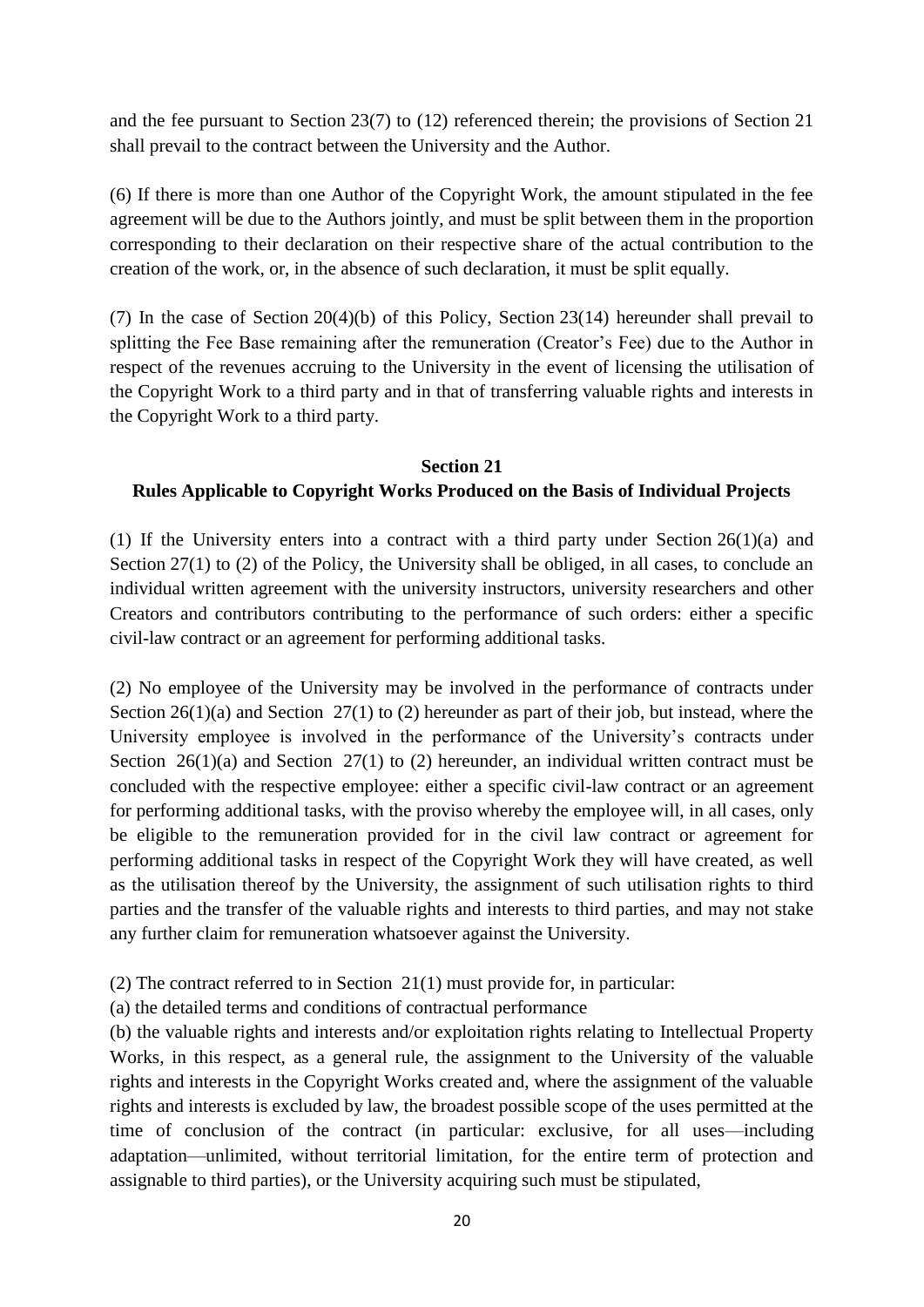c) the individual remuneration of university instructors, university researchers, other Creators and other contributors involved in performance, regarding which the contracting fee/retainer and the rights transfer/utilisation fee must be separated and each determined,

(d) the liability and confidentiality obligations of the university teachers, university researchers and other contributors involved in the performance of the contract;

(e) all other aspects referred to in Section 27(1) to (2), mutatis mutandis.

## **Section 22 Special Rules for Educational and Scientific Copyright Works**

(1) For educational, informative and informative works (in particular: textbooks, notes, presentations, exercise assignments) created in the course of or for the purpose of educational activity,

(a) the University is the owner of the copyright in such works, provided that the person concerned is employed and has a duty to create such works,

(b) in the case of non-employed persons, in particular lecturers employed under a contract of appointment, the University shall conclude a contract under which the University is granted the right of use to the widest extent permitted (in particular: exclusive right of use for all uses, including reproduction, unlimited, without territorial limitation, for the entire term of protection, assignable to third parties).

(2) In the case of Copyright Works as defined in Section 22(1), the University will, in the case of Copyright Works, grant to the Author of the Copyright Work or to other instructors a nonexclusive, non-transferable, free licence to use the Copyright Work for teaching and research purposes only in the scope and to the extent necessary for the teaching or research activities of the Author or other instructor or researcher at the University.

(3) For works under Section 22(1)(a),

(a) the Author of the work will not be eligible to any specific remuneration in addition to their salary if the work qualifies as an educational support material, the preparation of which is an obligation arising from their job as an instructor and it would not be possible to adequately test Students' knowledge of the given subject without the work or it is necessary for the expected standard of teaching;

(b) in the case of course notes or textbooks, unless provided for otherwise in a written contract between the University and the Author, the remuneration of Authors will be governed by the provisions of Section 23(7) to (12) of this Policy, mutatis mutandis, with the proviso that the term Industrial Property Work is to be understood, mutatis mutandis, instead of Copyright Work. Accordingly, the calculation of the Authors' remuneration will be governed mutatis mutandis in particular by the calculation of the Fee Base under Section 23(9) hereunder and the amount limits and percentage shares of the creators applicable to Creators Fees in Section 23(10) hereunder, while Section 23(14) hereunder will be applicable to splitting the fee base remaining after Author's remuneration regarding revenue due to the University.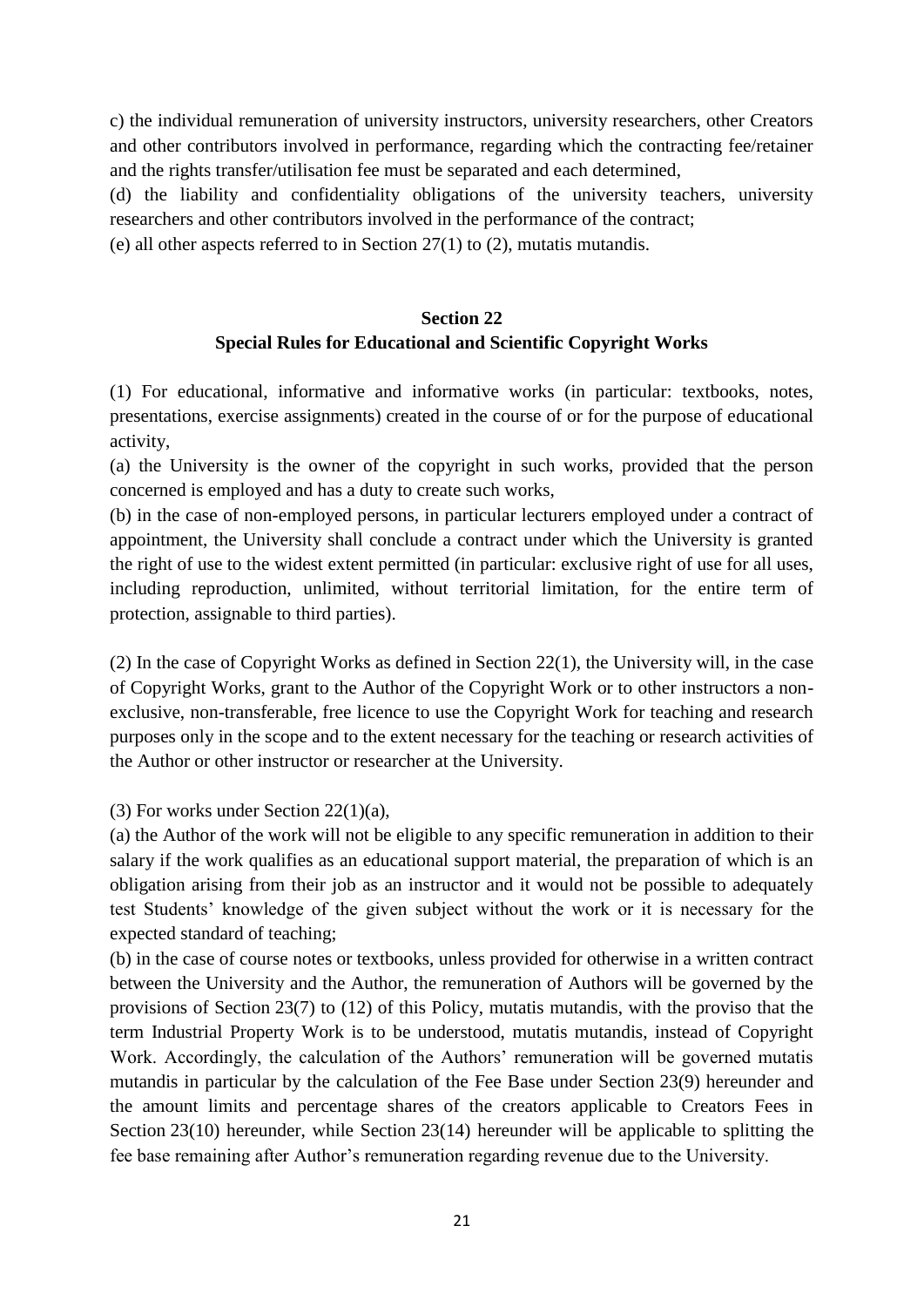(4) For works within the meaning of Section 22(1)(b), the contract concluded by the University must include an individual provision on the utilisation fee.

(5) If the preparation of scientific works (in particular: articles, studies, monographs, scientific lectures and their presentation) is not part of the Author's job duties or if the Author's individual contract with the University does not provide otherwise (e.g. in the case of scientific works prepared at the request of the University and/or with the sponsorship of the University), the valuable rights and interests in such works will belong to the Author, but—if this does not infringe upon the interest of a third party and/or contracts concluded by the Author (e.g. publishing contract)—the Author shall be obliged to grant to the University, for the purposes of the University's education and research activities, non-exclusive right of use, free of charge and for the entire term of protection, for the acts of use necessary for education and research (including reproduction in the required quantity, distribution, public performance, communication to the public, exhibition, and adaptation of the work to the extent necessary for the purpose and without infringing upon the Author's moral rights).

## CHAPTER III.3 RULES REFERRING TO INDUSTRIAL PROPERTY WORKS

#### **Section 23**

#### **Industrial Property Works Through Service Obligation and of Employees**

(1) All persons employed by the University shall notify Industrial Property Works Through Service Obligation and Employee's Industrial Property Works created in the course of their work or activities subject to the scope of this Policy to the head of the department(s) or research group in which such were created immediately, but no later than eight days after their creation, in writing and electronically, and at the same time, they are to notify the Knowledge Transfer Office in writing using the notification form attached as *Annex 3* and describe it in detail. During and prior to the notification and in the subsequent university procedure, particular care must be taken to ensure that the industrial property solution or work does not become available in any way that could exclude or compromise obtaining industrial property rights protection. Corrections can be required if necessary.

(2) The Innovation Board, acting as the University's representative, shall decide within ninety (90) days of receiving the description per Section 23(1), and declare whether it will claim the Industrial Property Work Through Service Obligation or intends to exploit the Employee's Industrial Property Work. The Innovation Board sends the decision to the Chancellor of the University and as a copy to the Creator(s) for information.

(3) Where the University claims the Industrial Property Work Through Service Obligation pursuant to Section 23(2), the University will be entitled to all valuable rights and interests, all applications for protection and all Intellectual Property Rights as the successor in title to the Creator.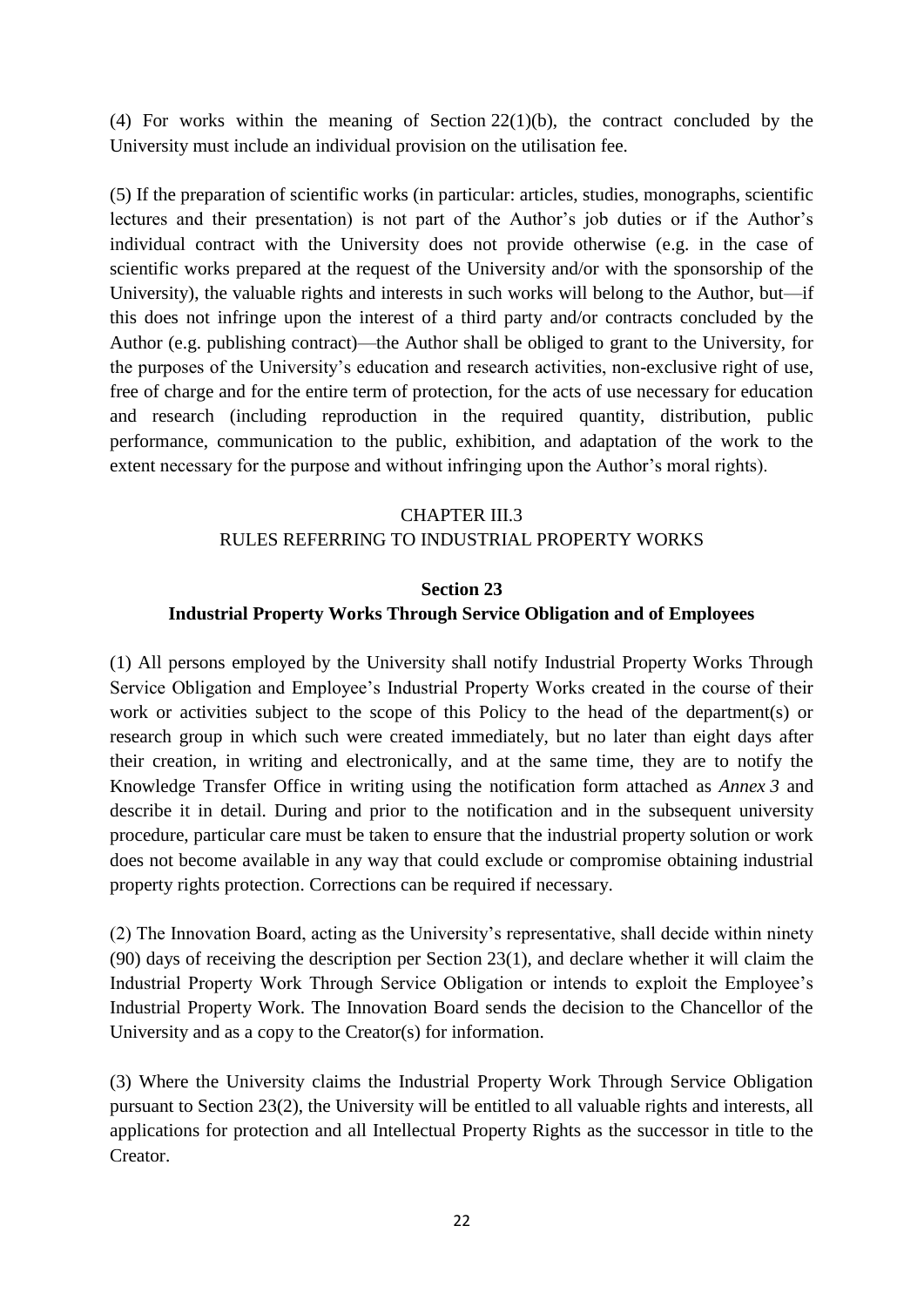(4) Where the University claims an Employee's Industrial Property Work pursuant to Section 23(2), the intellectual property right in the Employee's Industrial Property Work will vest in the Creator, however, the University will be entitled to exploit the industrial property work. The University's right of exploitation is not exclusive; the University may not grant any licence for exploitation. The right of exploitation will pass to the successor in the case of the dissolution of the University or the exit of an organisation unit; it may not pass or be transferred to others otherwise.

(5) The Creator may dispose of the Service industrial property right if the University consents thereto or if the University fails to make the declaration referred to in Section 23(2) above. The patent or other industrial property rights protection in the Employee's Industrial Property Work will vest in the creator without being subject to the University's right of exploitation, if the University consents to this or if the University fails to furnish the declaration under Section 23(2).

(6) Where the University adopts or accepts an Industrial Property Work Through Service Obligation, it shall, within a reasonable time after taking delivery of the description, arrange for the filing of a patent or other industrial property right protection application on behalf of the University; the University shall furthermore be required to act with due diligence in the interest of obtaining the patent or other industrial property right protection. The University may refrain from filing a patent or other industrial property right application or may withdraw the application if it keeps the invention or other industrial property right application secret and uses it as a trade secret solution, while acknowledging that it would otherwise be patentable or otherwise eligible for industrial property protection at the time of receipt of the disclosure. The provisions in the preceding sentence may not be applied to designs. The Innovation Board will take this decision on behalf of the University, and shall be required to inform the Creator of its decision. The University will furthermore provide for the safeguarding and protection strategy prior to exploitation, on the modes of exploitation, furthermore, covering the costs of the procedures.

(7) In case the University sells an Industrial Property Work Through Service Obligation or an Employee's Industrial Property Work (in particular: licensing, transfer of rights), the Creator will be eligible to receive a creator's fee—in the cases and for the period mandatorily required by the industrial property rights protection legislation—and the University and the Creator shall conclude a separate written contract about that. The University shall be obliged to pay the creator's fee unless the University concludes a contract otherwise.

(8) Unless otherwise provided in the written fee agreement between the University and the Creator, the creator's fee payable by the University pursuant to Section 23(7) ("**Creator's**  Fee") must be calculated consistently with Section 23(9) to (10).

(9) Unless provided for otherwise in the fee agreement between the University and the Creator, the base for calculating the Creator's Fee payable by the University will be based on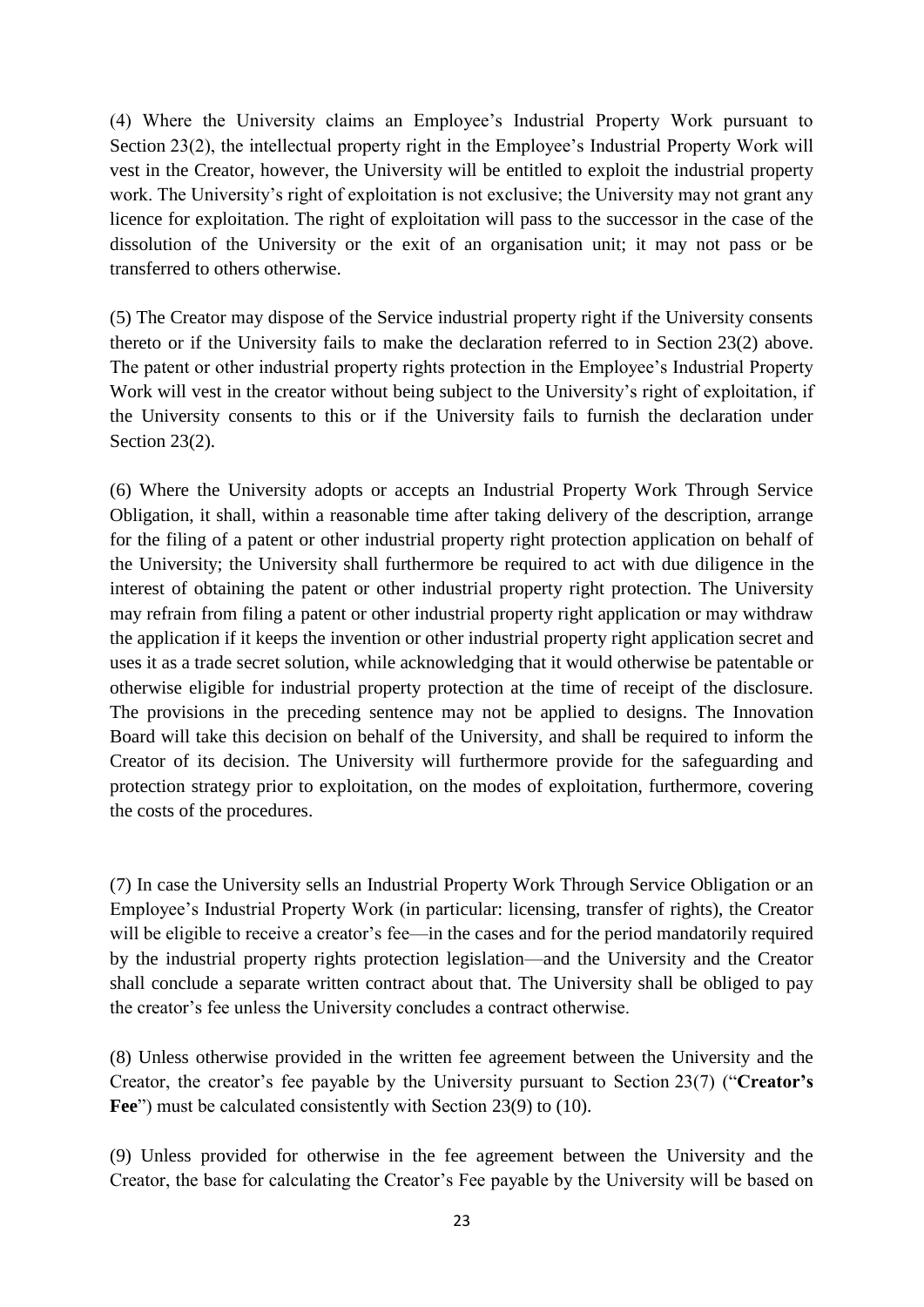the net proceeds from the sale of the industrial property work (hereinafter referred to as the "**Fee Base**").

In determining net revenue (Fee Base)

(a) as a first step, the University's revenue must be determined as follows:

(aa) proceeds from the sale will include any rights transfer and/or licence fee or other amount paid by the Buyer or Licensee in exchange for the transfer of the protection and/or the licence right and/or other pecuniary benefit provided as consideration;

(ab) in the case of the establishment of a commercial enterprise, the income: the part of the taxable profits of the commercial enterprise to which the University is entitled;

(ac) in the case of exploitation by the University: the amount for which the Intellectual Property could be obtained on the market for which the Licensee and/or the buyer of the Licensed Work would pay on a market basis as consideration for the licensing of and/or the transfer of rights in the Licensed Work.

(b) to determine the net revenue (Fee Base), the following must be deducted from the revenue referred to in (a) above

(ba) the costs associated with the creation of the industrial property right,

(bb) the costs of the procedures for the assessment of the industrial property right and for obtaining, maintaining, protecting or enforcing the industrial property right, including the fees of patent agents and attorneys and official fees; and

(bc) the costs incurred by the University in connection with the grant of the Licence,

(bd) taxes, duties and any other public dues, including public dues charged on the Creator's Fee and payable by the University,

(be) MOME operating costs to which the University is due (currently 15%) and a solidarity contribution (currently 5%).

(10) Unless provided for otherwise in the fee agreement between the University and the Creator, the Creator of an Industrial Property Work Through Service Obligation or Employee's Industrial Property Work will receive the following gross remuneration from the Fee Base calculated under Section 23(9):

(a) If the Fee Base does not exceed HUF 1 million, the Creator's Fee will be 100% of the Fee Base;

(b) Should the Fee Base exceed HUF one million but does not exceed HUF 10 million, the Creator's Fee will be 60% of the part of the Fee Base exceeding HUF 1 million, increased with HUF one million

(c) Should the Fee Base exceed HUF ten million, the Creator's Fee will be 30% of the part of the Fee Base exceeding HUF ten million, increased with HUF six million four-hundred thousand.

(11) Where an Industrial Property Work Through Service Obligation or an Employee's Industrial Property Work has more than one Creator, the Creator's Fee under Section 23(10) will be due the Creators jointly, and must be split between them in the proportion corresponding to their declaration on their respective share of the actual contribution to the creation of the industrial property work, or, in the absence of such declaration, it must be split equally.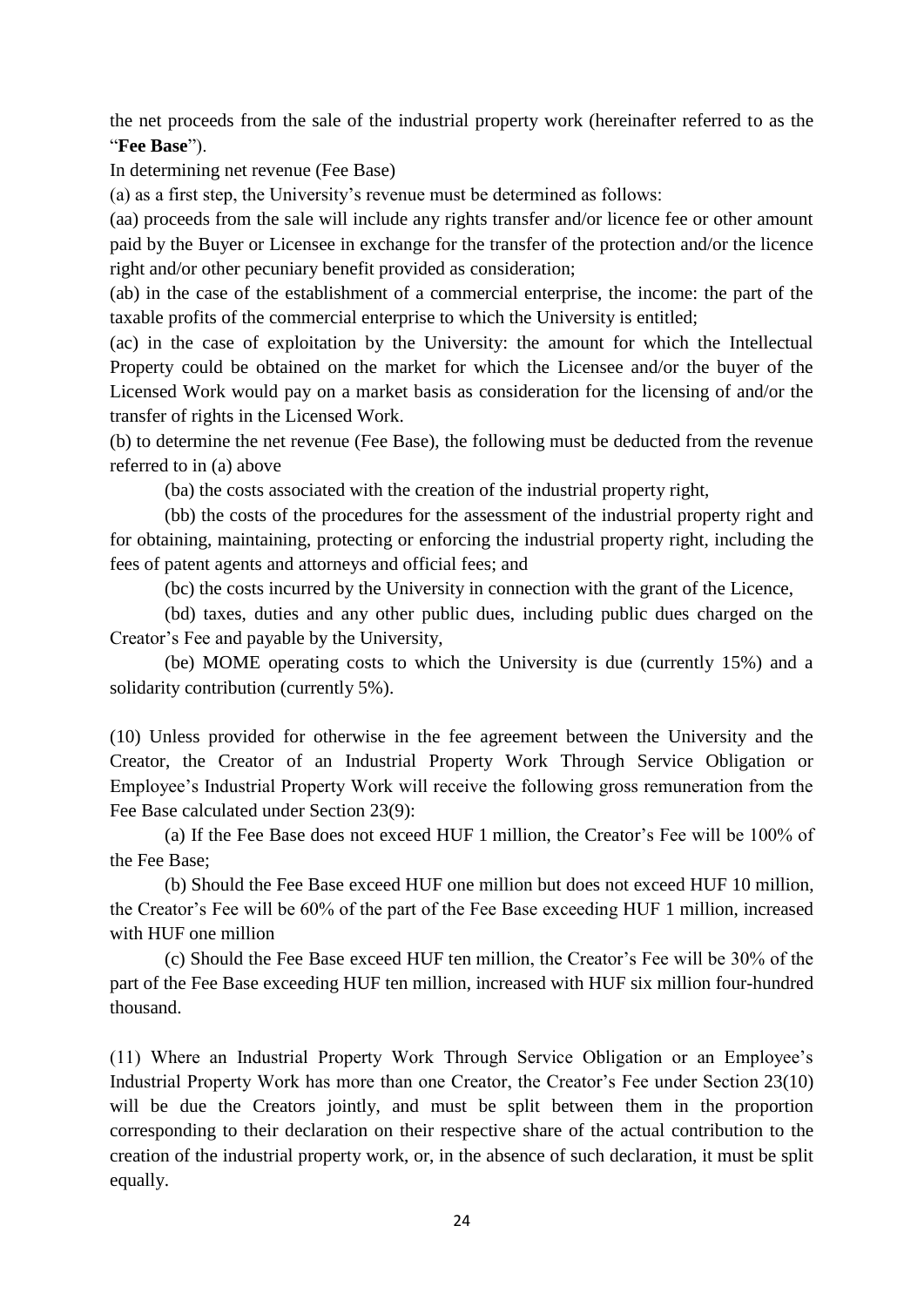(12) Unless provided for otherwise in the fee agreement between the University and the Creator, the Creator's fee must be calculated and paid annually.

(13) The provisions of Section 23(7) to (12) relating to the Creator's Fee will not be applicable in cases where the an industrial property work or solution is created on the basis of or in the context of a separate contract or the performance of an additional task between the University and the Creator, on the order of the University, for the purpose of the University discharging its contractual obligations towards third parties in accordance with the contracts concluded pursuant to Section  $26(1)(a)$  and Section  $27(1)$  to (2) hereunder. In such cases, the fee stipulated in the individual contract between the University and the Creator or in the document relating to the order for additional work will be the Creator's full fee—unless otherwise stipulated in writing in the contract or in the document relating to the additional work—and the Creator will not be eligible to any further remuneration, including the Creator's Fee pursuant to Section 23(7) to (12); the provisions of Section 24 will be applicable to the contract between the University and the Creator.

(14) After the payment of the Creator's Fee provided for in Section 23(10) hereunder, the remaining Fee Base, i.e. 40% of the Fee Base in the case of Section 23(10)(b) and 70% of the Fee Base in the case of Subsection (c), will be split as follows:

(a) 90% goes to the organisation unit involved in an Intellectual Property Work, while

(b) 10% is due to the Knowledge Transfer Office.

# **Section 24 Rules Applicable to Industrial Property Works Produced on the Basis of Individual Projects**

(1) If the University enters into a contract with a third party under Section 26(1)(a) and Section 27(1) to (2) of the Policy, the University shall be obliged, in all cases, to conclude an individual written agreement with the university instructors, university researchers and other Creators and contributors contributing to the performance of such orders: a specific civil-law contract or an agreement for performing additional tasks.

(2) No employee of the University may be involved in the performance of contracts under Section 26(1)(a) and Section 27(1) to (2) hereunder as part of their job, but instead, where the University employee is involved in the performance of contracts under Section 26(1)(a) and Section 27(1) to (2) hereunder, the University will have the right to claim the following from the employee of the University.- (1) to (2) of the Policy, an individual written contract must always be concluded with the employee: either a separate civil law contract or an agreement for performing additional tasks, with the proviso that the employee will, in all cases, be entitled to the remuneration provided for in the civil law contract or agreement for performing additional tasks only in respect of the industrial property work or solution they have created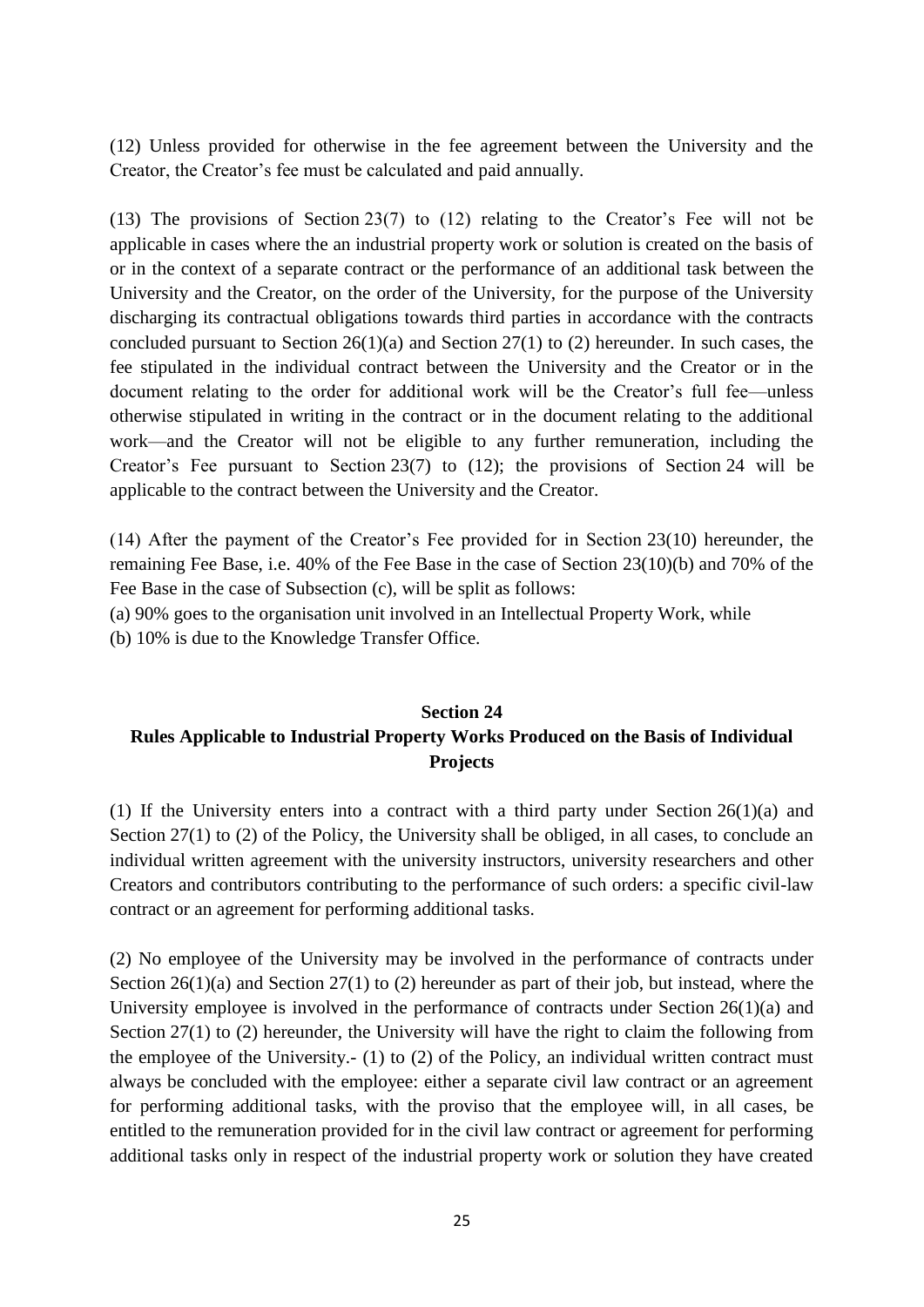and its sale by the University and will not be entitled to claim any further remuneration from the University.

(3) The contract referred to in Section 24(1) must provide for, in particular:

(a) the detailed terms and conditions of contractual performance

(b) the transfer to the University of the valuable rights and interests and/or exploitation rights in respect of Intellectual Property Works, and in this respect, as a general rule, the transfer of valuable rights and interests and claims for protection in respect of the industrial property works and solutions created,

(c) the individual remuneration of university lecturers, university researchers, other authors and other contributors involved in the performance of the work [Section 23(13)], in respect of which the contracting/assignment fee and the rights transfer/utilisation fee must be separated and determined separately,

(d) the warranty commitments and non-disclosure obligations of the university instructors, university researchers, other Creators and other contributors involved in performance, (e) all other aspects referred to in Section 27(1) to (2), mutatis mutandis.

# CHAPTER III.4 RULES APPLICABLE TO PROPRIETARY INFORMATION (KNOW-HOW)

## **Section 25**

## **Eligibility to and Remuneration for Proprietary Information (Know-How)**

(1) All Proprietary Information (know-how) developed or created by persons subject to this Policy under or in connection with their legal relationship with the University will be the exclusive property of the University and will be assigned in its entirety to the University. With respect to people employed under an employment contract, the University will, based on governing legal regulations, be the eligible party regarding all trade secrets—including all Proprietary Information (know-how)—relating to the University and created, produced by the Creator in the course of or in connection with their employment. Contracts concluded with other employees, including in particular contributors under civil law contracts, must provide that the University will be the party exclusively eligible to Proprietary Information (knowhow) created in the course of the contractual collaboration.

(2) All Proprietary Information (know-how) developed or created by employees subject to this Policy on the basis of or in connection with their employment with the University must be reported electronically without delay to the head of the department(s) or research group where it was created, and simultaneously must be reported in writing to the Knowledge Transfer Office on the notification form attached as Annex 3 to this Policy and described in detail. Corrections can be required if necessary.

(3) In the case of the exploitation of the Proprietary Information (know-how) provided for in Section 25(1), the remuneration of the Creators will be as follows: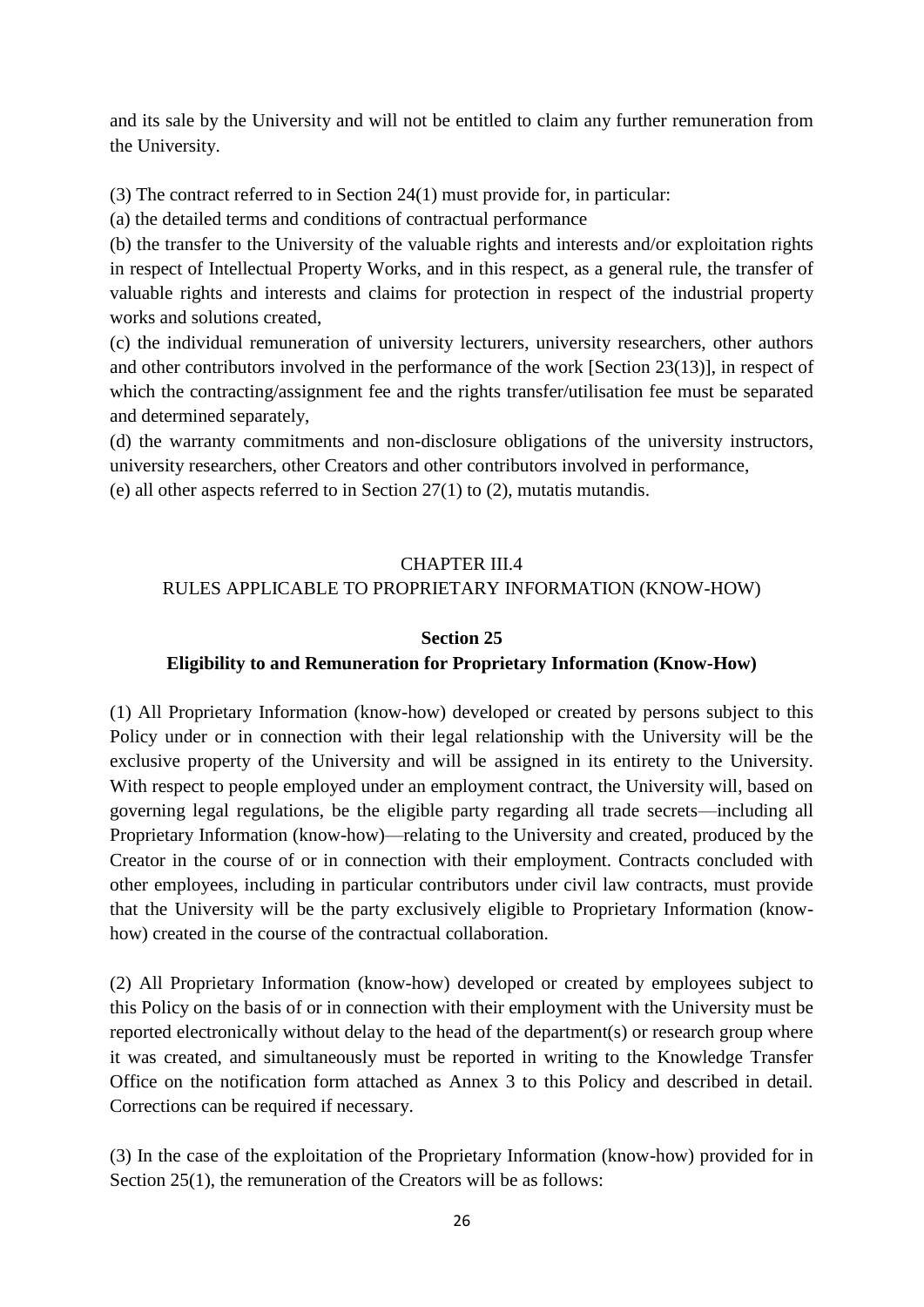(a) for an employed Creator:

(aa) if the Proprietary Information (know-how) is used and exploited by the University itself, the Creator will not be entitled to any remuneration in addition to their salary,

(ab) if the University grants a licence to use the Proprietary Information (know-how) to another person or transfers the valuable rights and interests to another person, the provisions of Section 23(7) to (12) hereunder shall prevail, mutatis mutandis, to the remuneration of the Creators, with the proviso that the term Proprietary Information (know-how) will be understood to replace, mutatis mutandis, intellectual property work. Accordingly, the calculation of the Fee Base pursuant to Section 23(9) hereunder, moreover the amount limits and % share for creators applicable to the Creator's Fee are to be applies mutatis mutandis to the remuneration of the Creators;

(b) in the case of non-employment relationships, the individual contracts shall prevail regarding the remuneration of the Creators.

(4) The provisions set out and referenced in Section 25(3)(ab) are not to be applied to cases where Proprietary Information (know-how) is created on the basis of or in the context of a separate contract between the University and the Creator or through performing an additional task by order of the University, and for the purpose of the University discharging its contractual obligations towards third parties in compliance with Sections 26(1)(a), furthermore, Section 27(1) to (2). In such cases, the fee set out in the individual contract between the University and the Creator or the document relating to the additional task order will be the full fee of the Creator—unless otherwise provided in writing in the contract or the document relating to the additional task order—and the Creator may not claim any further remuneration, including the fee under Section 25(3)(ab) and Section 23(7) to (12) referred to therein.

(5) No employee of the University may be involved in the performance of contracts under Section 26(1)(a) and Section 27(1) to (2) hereunder as part of their job, but instead, where the University employee is involved in the performance of the University's contracts under Section  $26(1)(a)$  and Section  $27(1)$  to (2) hereunder, an individual written contract must be concluded with the respective employee: either a specific civil-law contract or an agreement for performing additional tasks, with the proviso whereby the employee will, in all cases, only be eligible to the remuneration provided for in the civil law contract or agreement for performing additional tasks in respect of the Proprietary Information (know-how) they will have created, as well as the sale thereof by the University, and may not stake any further claim for remuneration whatsoever against the University.

(6) If there is more than one Creator of the Proprietary Information (know-how), the amount stipulated in the fee agreement will be due to the Creators jointly, and must be split among the Creators in the proportion corresponding to their declaration on their respective share of the actual contribution to creation, or, in the absence of such declaration, it must be split equally.

(7) In the case of Section 25(3)(ab) of this Policy, Section 23(14) hereunder shall prevail to splitting the Fee Base remaining after the remuneration (Creator's Fee) due to the Author in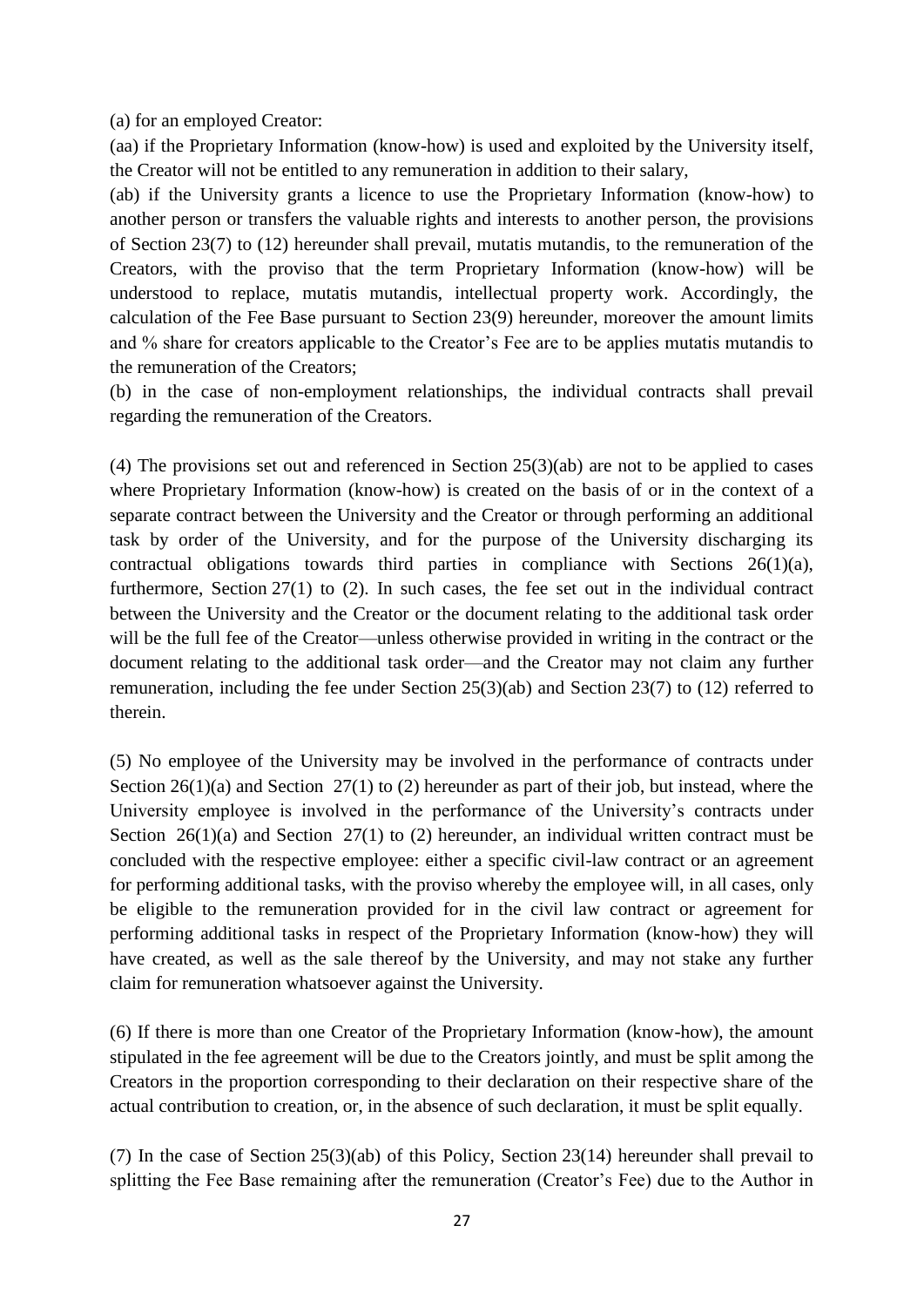respect of the revenues accruing to the University in the event of licensing the utilisation of the Proprietary Information (know-how) to a third party and in that of transferring valuable rights and interests in the Proprietary Information (know-how) to a third party.

# CHAPTER IV EXTERNAL CONTRACTUAL RELATIONS

#### **Section 26**

## **Types of Contracts Let with External Contractual Partners and The Role of KTO**

(1) This Section 26 shall prevail if

(a) the creation of an Intellectual Property Work is likely to result from or in connection with the activities of the University under a contract which the University intends to enter into with external contractors, in particular:

(aa) a contract of engagement or commission—in particular a research and development contract—or a contract relating to a Copyright Work to be created in the future;

(ab) a cooperation agreement, consortium agreement; or

(b) the transfer or licensing to an external contractor of an Intellectual Property Work or Intellectual Property Right already created or created by the University and for which the University is the proprietor.

(2) The Innovation Centre's Knowledge Transfer Office must be involved in the preparation of concluding the contracts provided for in Section 26(1).

(3) Exceptions to the provisions of Section 27 to 28 may be made in justified cases based on the Innovation Board's proposal, provided that the University benefits from such derogation.

#### **Section 27**

#### **Contracts Referring to The Creation of Intellectual Property Works [Section 26(1)(a)]**

(1) Contracts within the meaning of Section 26(1)(aa) must include—mutatis mutandis and also having regard to the nature and subject matter of respective contractual relation—the following:

(a) a clear definition by the University of the detailed terms and conditions of contractual performance

(b) the clear and precise definition of the contractual terms and conditions for the economically advantageous consideration to which the University is due, taking into account the following:

(ba) the contracting/engagement fee and, in case of a transfer of rights or a Licence, the rights transfer/Licence (utilisation, exploitation) fee must be separated and separately determined,

(bb) the fee payable to the University should be proportionate to the proceeds expected from commercial exploitation and must be suitable for appropriately remunerating the Creators contributing on behalf of the University in accordance with the contracts individually concluded with the Creators under this Policy,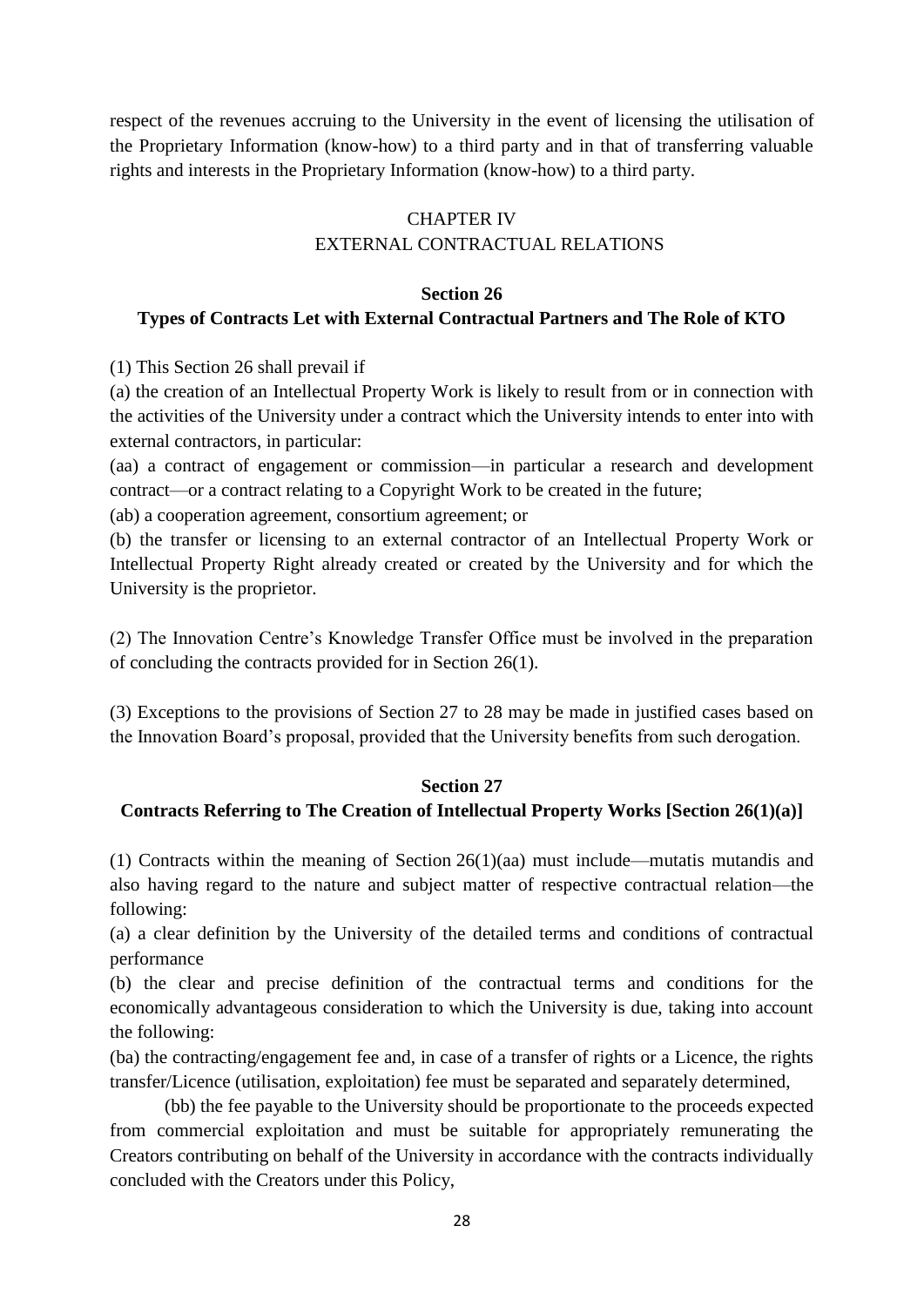(c) the University has an application for protection in respect of Intellectual Property Works created by it in the course of its activities, which it will transfer against separate consideration

(d) consistently with the specificities of the respective contract: The transfer or licensing of Intellectual Property Works, Intellectual Property Rights, protection applications created in the course of the University's activities to an external contractual partner, the scope and conditions of the Licence rights, and in the case of a transfer of rights, the scope and conditions of the vested rights

(e) in the case of a Licensing contract, the provisions relating to the protection of the Intellectual Property Works or Intellectual Property that is the object of the contract

(f) the condition that the University excludes any implied warranty of the Intellectual Property Work or Intellectual Property in respect of feasibility not provided for in the descriptions containing them, moreover the cost-effective feasibility of the Intellectual Property Work or Intellectual Property

(g) to seek to exclude, to the fullest extent permitted by law, the possibility of a warranty as to the protectability of the Intellectual Property Work, whether the Intellectual Property Work exists at the time of the conclusion of the contract or during the entire term of the contract, and whether the Intellectual Property Work infringes the rights of third parties

(h) a provision that, where possible, the caption "Designed at MOME" should appear on articles and designs created in the course of activities pursued by the University

(i) non-disclosure provisions

(j) the definition of the rules and legal consequences (in particular: liquidated damages, stipulation termination/right of rescission) in case of breach of contract by the external partner (k) provisions relating to termination and expiry of the contract.

(2) Contracts within the meaning of Section 26(1)(ab) must include—mutatis mutandis and also having regard to the nature and subject matter of respective contractual relation—the following:

(a) the definition of the contractual obligations of the parties, the precise terms and conditions of contractual performance by each party

(b) any Background IP created independently of the contract prior to its conclusion but likely to be necessary for the performance of the contractual obligations or the exploitation of the results of the activity under the contract should be identified by each Party as appropriate, and a separate written authorisation to exploit such Background IP must be provided, in writing, for the tasks/projects and business exploitation subject to the cooperation

(c) the sharing or otherwise dealing with the rights in the Intellectual Property Work created in the course of the cooperation ("Foreground IP") and the rules for the use or exploitation of the Intellectual Property Work, taking into account that

(ca) the University will be due a right to protection in respect of Intellectual Property it creates in the course of its activities, which it may only transfer in warranted cases if expressly provided for in the contract and for a separate consideration,

(cb) in the absence of an express agreement to the contrary, the University will be entitled to a share in the Intellectual Property Works and Intellectual Property Rights in proportion to the activity and actual contribution provided in relation to the Intellectual Property Works and Intellectual Property Rights,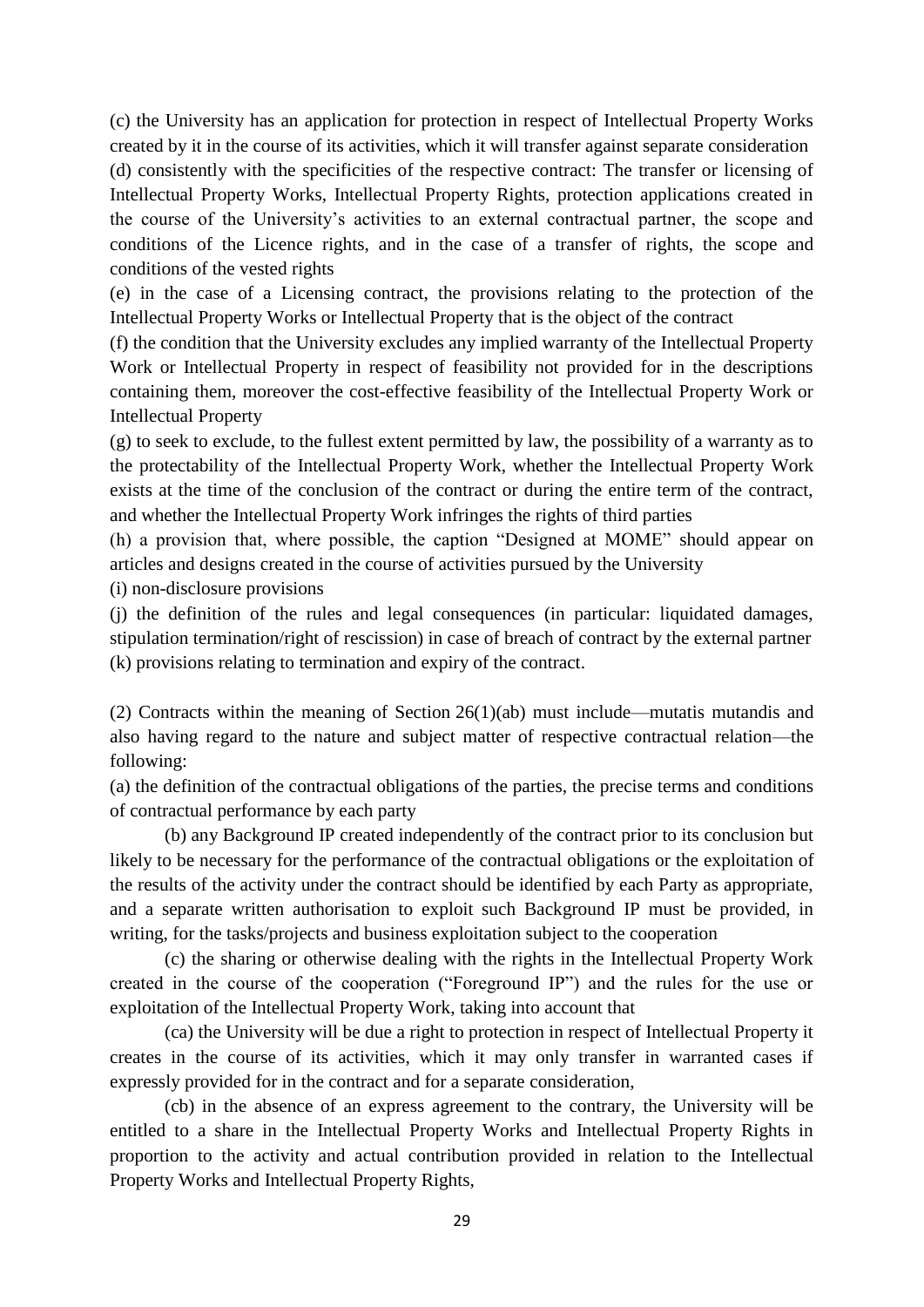(d) the remuneration payable to the University, in respect of which:

(da) the contracting/engagement fee and, in case of a transfer of rights or a Licence, the rights transfer/Licence (utilisation, exploitation) fee must be separated and separately determined,

(db) the fee payable to the University should be proportionate to the proceeds expected from commercial exploitation and must be suitable for appropriately remunerating the Creators contributing on behalf of the University in accordance with the contracts individually concluded with the Creators under this Policy,

(dc) the University should, where possible and justified in the contractual relationship, seek to generate revenue on an ongoing basis rather than a lump sum,

(e) if necessary, the parties must lay out provisions regarding matters associated with joint eligibility in the contract, but no later than before the initiation of the procedure for obtaining protection of joint Intellectual Property Rights or the start of any planned action for exploitation, utilisation or use, thus in particular in respect of the following:

(ea) strategy and fronting costs related to the protection of Intellectual Property Works,

(eb) matters relating to the assertion of rights,

(ec) where it is to the University's advantage, providing onerous transfer of rights or onerous Licence, whether exclusive or non-exclusive, to a party or third party,

(f) the University may grant to parties to its contracts access or preferential rights in respect of the Intellectual Property Rights which it retains in order to exploit the results for the specific field of application, the terms of which will need be set out in the contract

(g) the University shall seek to obtain free-of-charge access rights for itself in respect of educational and research purposes for the results controlled by the contracting cooperating parties

(h) non-disclosure provisions

(i) the conditions relating to the warranty within the meaning of Section  $27(1)(f)$  and (g) hereunder

(j) the definition of the rules and legal consequences (in particular: liquidated damages, termination/right of rescission) in case of breach of contract by the external partner

(k) a dispute resolution mechanism between the Parties (with the assistance of external experts as necessary) in relation to any disputes concerning Intellectual Property Works, Intellectual Property Rights

l) provisions relating to termination and expiry of the contract.

(3) Where a contract under Section 27(1) to (2) is a contract for the acquisition or use of public funding and is concluded in the course of a tender procedure, the provisions of Section 27(1) to (2) will only apply in the framework of options available in the tender procedure.

(4) In view of the fact that the contracts provided for in Section (1) to (3) are concluded by the University and that only the University is entitled to transfer applications related to Intellectual Property or Intellectual Property Rights in respect of Intellectual Property Works that are created at the University based on individual contracts, and to grant a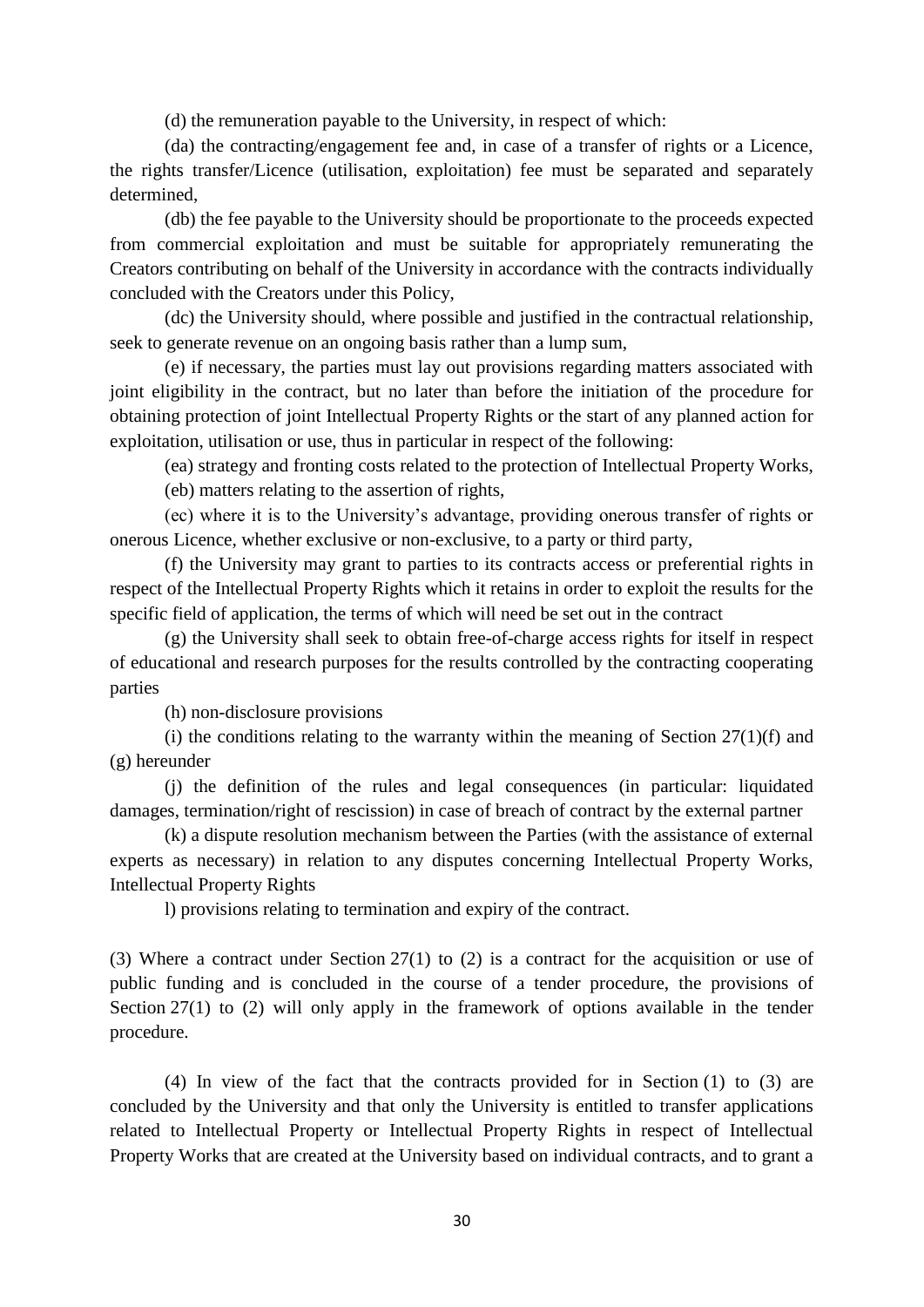Licensing Rights in respect thereof, the University shall see to it that in compliance and consistently with the provisions of Section 21 and 24 of the Policy,

(a) to acquire the Intellectual Property Works and Intellectual Property Rights necessary for the performance of its contractual obligations under Section  $27(1)$  to (3), by the Creators (employees, students, other contributors) who contribute to the contractual activities on behalf of the University in accordance with this Policy, in particular Section 6, 21, 24 and 25(1), and to

(b) The contractors under Section 27(1) to (3) should, in all respects, be consistent with this Policy and with the contracts concluded with the Creators on its basis, including in particular the acquisition of rights by the University to the Intellectual Property Works and also the individual remuneration of the Creators.

#### **Section 28**

## **Transfer or Licencing of the University's Intellectual Property Work or Intellectual Property [Section 26(1)(b)]**

Contracts under Section 26(1)(b) must include—mutatis mutandis and having regard to the nature and subject matter of the contractual relationship in question—the following:

(a) the designation of the Intellectual Property Work or Intellectual Property that is the subject of the contract

(b) in the case of a Licence Agreement, the scope and terms of the Licence rights granted by the agreement, and in the case of a transfer of rights, the scope and terms of the transferred rights

(c) in the case of a licensing contract, the provisions relating to the protection of the Intellectual Property Work or Intellectual Property that is the subject of the contract

(d) the clear and precise definition of the contractual terms and conditions for the economically advantageous consideration to which the University is entitled, taking into account:

(da) the fee payable to the University should be proportionate to the proceeds expected from commercial exploitation and must be suitable for appropriately remunerating the Creators contributing on behalf of the University in accordance with this Policy and/or the contracts individually concluded with the Creators,

db) the University should, where possible and justified in the contractual relationship, seek to generate revenue on an ongoing basis and not as a lump sum,

(e) the condition that the University excludes any implied warranty of the Intellectual Property Work or Intellectual Property in respect of feasibility not provided for in the descriptions containing them, moreover the cost-effective feasibility of the Intellectual Property Work or Intellectual Property

(f) in the case of a Licence agreement, a common assurances commitment whereby the University will take the necessary measures to maintain the Intellectual Property (in particular: payment of maintenance and renewal fees), moreover that no third party has a compulsory licence in respect of the Intellectual Property

(g) to seek to exclude, to the fullest extent permitted by law, common assurances as to the protectability of the Intellectual Property Work, whether the Intellectual Property Work is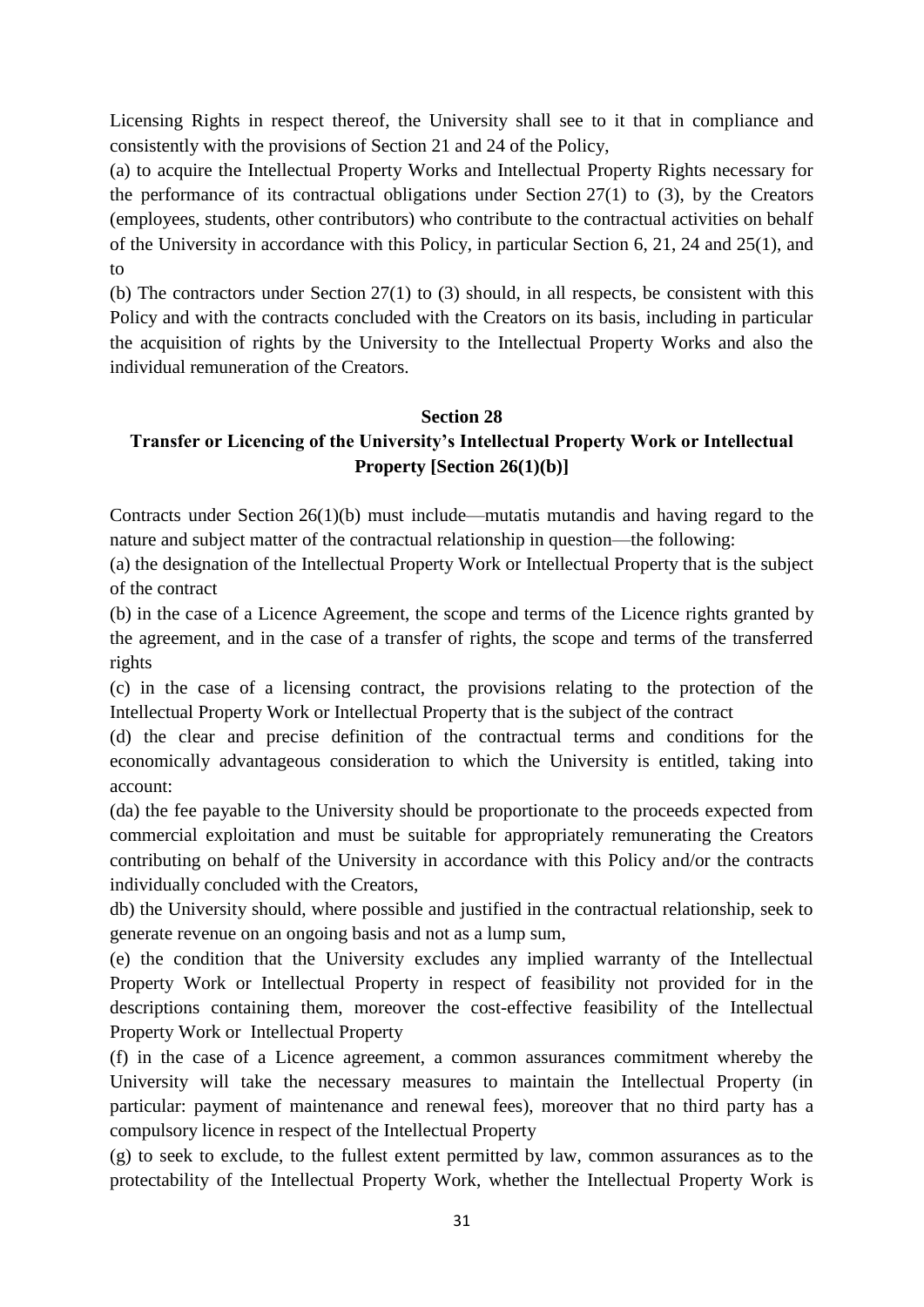suitable for protection, the Intellectual Property exists both at the time of the conclusion of the contract or during the entire term of the contract, and whether the Intellectual Property Work, Intellectual Property infringes the rights of third parties

(h) non-disclosure provisions

(i) the definition of the rules and legal consequences (in particular: liquidated damages, termination/right of rescission) in case of breach of contract by the external partner (j) provisions relating to termination and expiry of the contract.

# CHAPTER V.

# PROVISIONS REFERRING TO EXPLOITATION

#### **Section 29 The Concept of Use and Exploitation**

(1) In the case of Copyright Works, the use of a Copyright Work includes in particular: reproduction, distribution, communication to the public, communication to the public, retransmission to the public, adaptation.

(2) In particular, the exploitation of Intellectual Property Works suitable for obtaining industrial property protection and of protected Industrial Property Rights will be understood to include all acts and activities in the course of which the invention or other product which is the subject of an industrial property right is produced, marketed or sold, offered for marketing, stocking such a product or importing it to the respective country for such purposes, as well as the exploitation of the process and the manufacture, use, putting on the market or offering for sale, stocking or importing for such purposes, of a product obtained directly by a process which is the subject of an invention.

#### **Section 30**

# **Modes of Utilising the University's Intellectual Property Works, Intellectual Property Rights**

(1) The University will be entitled, in particular, to the following in respect of the use of the Copyright Works to which it is eligible and the exploitation of any invention, patent, utility model (protection), design (protection) or any other industrial property work or intellectual property right, moreover the utilisation of Proprietary Information (know-how):

a) to disregard Intellectual Property Work or Intellectual Property Rights in order to create or maintain an advantageous market position,

b) to grant the right of exploitation, right of use/licence to a third party by concluding a Licence Agreement for consideration, or exceptionally, if an economic advantage for the University can be demonstrated: free of charge (see Section 31 of the Policy);

c) the industrial property rights protection application or the industrial property rights or, where legally possible, the onerous transfer of copyright related valuable rights and interests (see Section 31 of the Policy);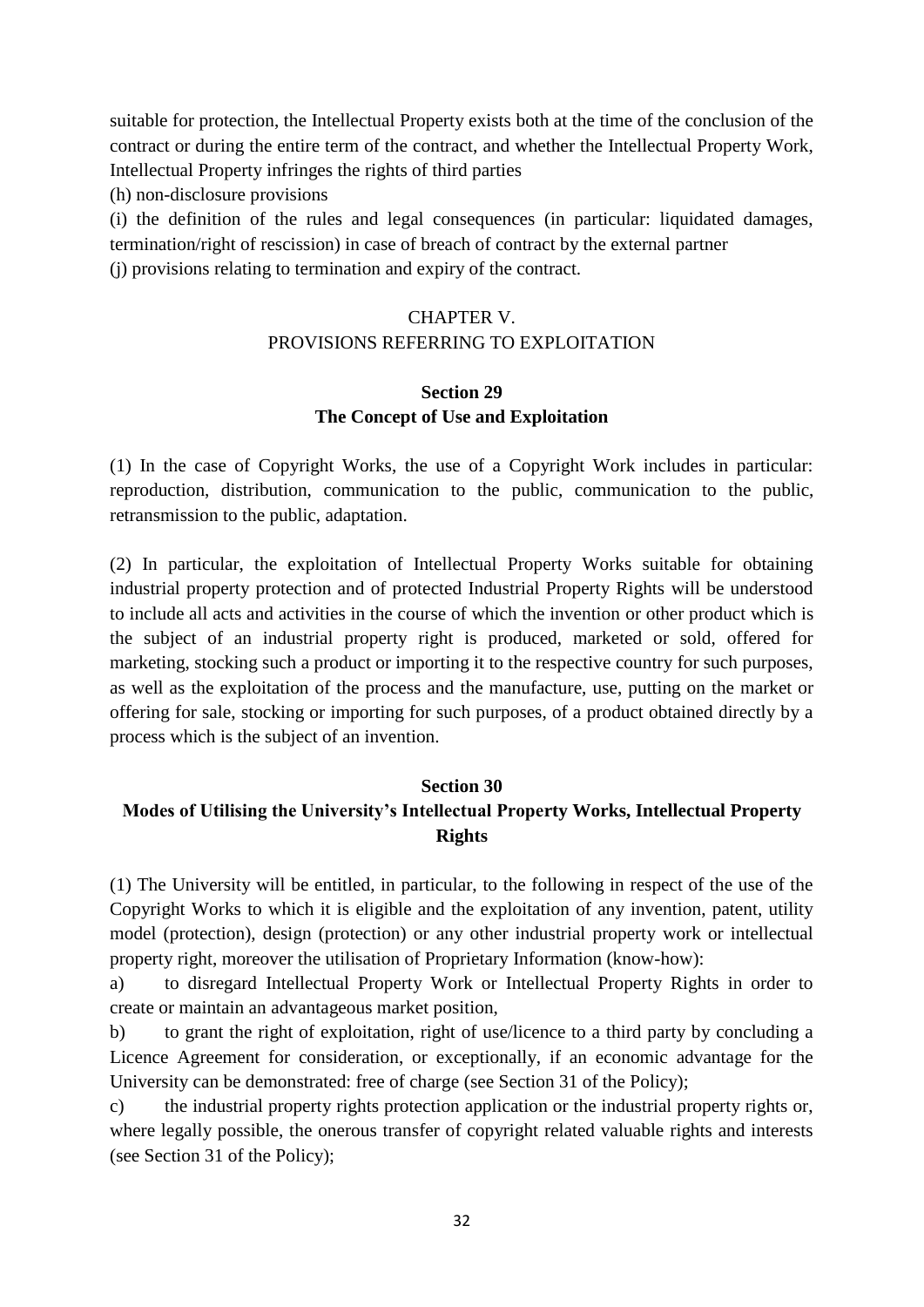d) the establishment of an exploiting undertaking by acquiring a share in it, by way of inkind contribution of Intellectual Property Work, Intellectual Property Rights or the grant of a licence or transfer of rights in respect of an Intellectual Property Work, Intellectual Property Right (see Section 32 hereunder);

e) the exploitation (e.g. production), utilisation of Intellectual Property Works, Intellectual Property in the University's own activities, and/or the application thereof for internal operations.

(2) On the recommendation of the Innovation Board and subject to the decision of the Rector and the Chancellor the University will decide on exploitation under Section 30(1) hereunder, and on the manner of exploitation (use or transfer for use by the University itself or by means of a Licence Agreement, or the establishment or transfer of rights to an exploiting enterprise, etc.), and will act after careful consideration and preparation, in accordance with economic justification and within the applicable legal framework (in particular: civil law, public finance legal regulations, the mandatory provisions of the RDI Act), moreover in accordance with the University's asset management guidelines and policy as may be effective at the time.

# **Section 31 Licensing and Transfer of Rights Contracts**

Section 26(2) to (3) and Section 28 will be applicable to Licence Agreements and rights transfer agreements under the provisions of Section 30(1)(b) and (c) above.

# **Section 32 Undertaking for Exploitation**

(1) In the case of such a proposal by the Innovation Board, the University may, based on the Rector and the Chancellor's decision, make the Intellectual Property Work and Intellectual Property Rights to which it is entitled available to enterprises for exploitation. The undertaking that implements exploitation may be

(a) a commercial enterprise established or owned by the University or

(b) a spin-off companies established without the participation of the University.

(2) The typical methods of making available Intellectual Property Works and Intellectual Property Rights that are the property of the University are as follows:

(a) for an exploiting undertaking established by or with the business share of the University,

(aa) the University makes the Intellectual Property Works and Intellectual Property Rights available to the exploiting undertaking as a non-monetary contribution (in-kind), in which case the University establishes membership in the exploiting undertaking and will receive a share of the proceeds from exploitation by the exploiting undertaking in accordance with the rules of company law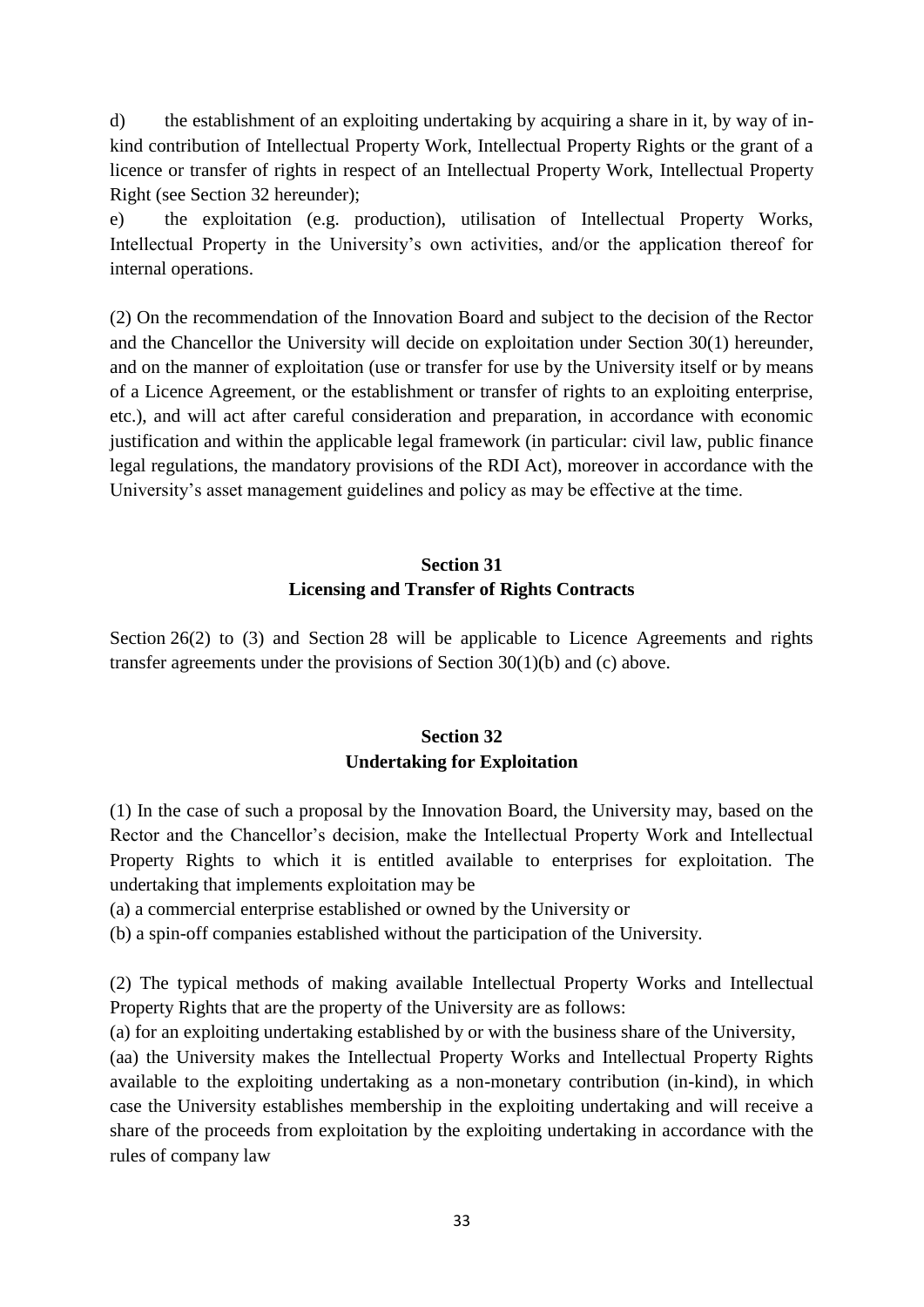(ab) the University makes only a monetary contribution to the exploiting undertaking and grants the undertaking a licence to exploit the Intellectual Property Works, Intellectual Property Rights in a Licence Agreement. In this case, a legal relationship for membership will be established for the University, and it will be entitled to a share in the proceeds of the exploitation by the undertaking in accordance with the rules of company law and to the Licence Fee set out in the Licence Agreement.

(b) The University will grant a licence for the exploitation of Intellectual Property Works and Intellectual Property Rights to the spin-off company established without its participation. In this case, the University will share in the proceeds of exploitation by the enterprise in the form of a Licence Fee.

(3) An employee of the University may, with the prior written consent of the employer, become a member or manager of a commercial enterprise or enter into an additional legal relationship aimed at work with such an enterprise.

(4) The rules applicable to an exploiting undertaking established or operated with the participation of the University are as follows:

The Rector and the Chancellor will decide jointly on establishing an commercial enterprise for exploitation and the acquisition of a share in it, on the proposal of the Innovation Board, with the involvement of the University's Maintaining Entity if necessary. An exploiting undertaking may be established for a limited or an unlimited period. An exploiting undertaking, if established for a fixed term, may not be established for a period of less than three years. The University's liability may not exceed the amount of its contribution and its share of the dividend may not be less than that amount. The articles of association of the exploiting undertaking may not provide for any additional capital contribution to be made by the University. The University may terminate or reduce its membership status or business share in, a user undertaking only after the value of its valuable rights and interests has been determined by the auditor, and by way of onerous transfer at such determined value as the minimum. If the exploiting undertaking establishes or acquires a share in an additional enterprise, it may not further assign the intellectual property work acquired as an in-kind contribution at the time of its establishment.

The same conditions shall also prevail mutatis mutandis to establishing an additional economic operator or acquiring a share in an economic operator by an exploiting undertaking established by the University, furthermore, to all cases where an economic operator operating with the indirect participation of the exploiting undertaking establishes an economic operator or acquires a share in an economic operator.

The University may provide the use of the University's infrastructure to an exploiting undertaking established by or with the participation of the University on the basis of a separate contract for the purpose of the exploiting undertaking.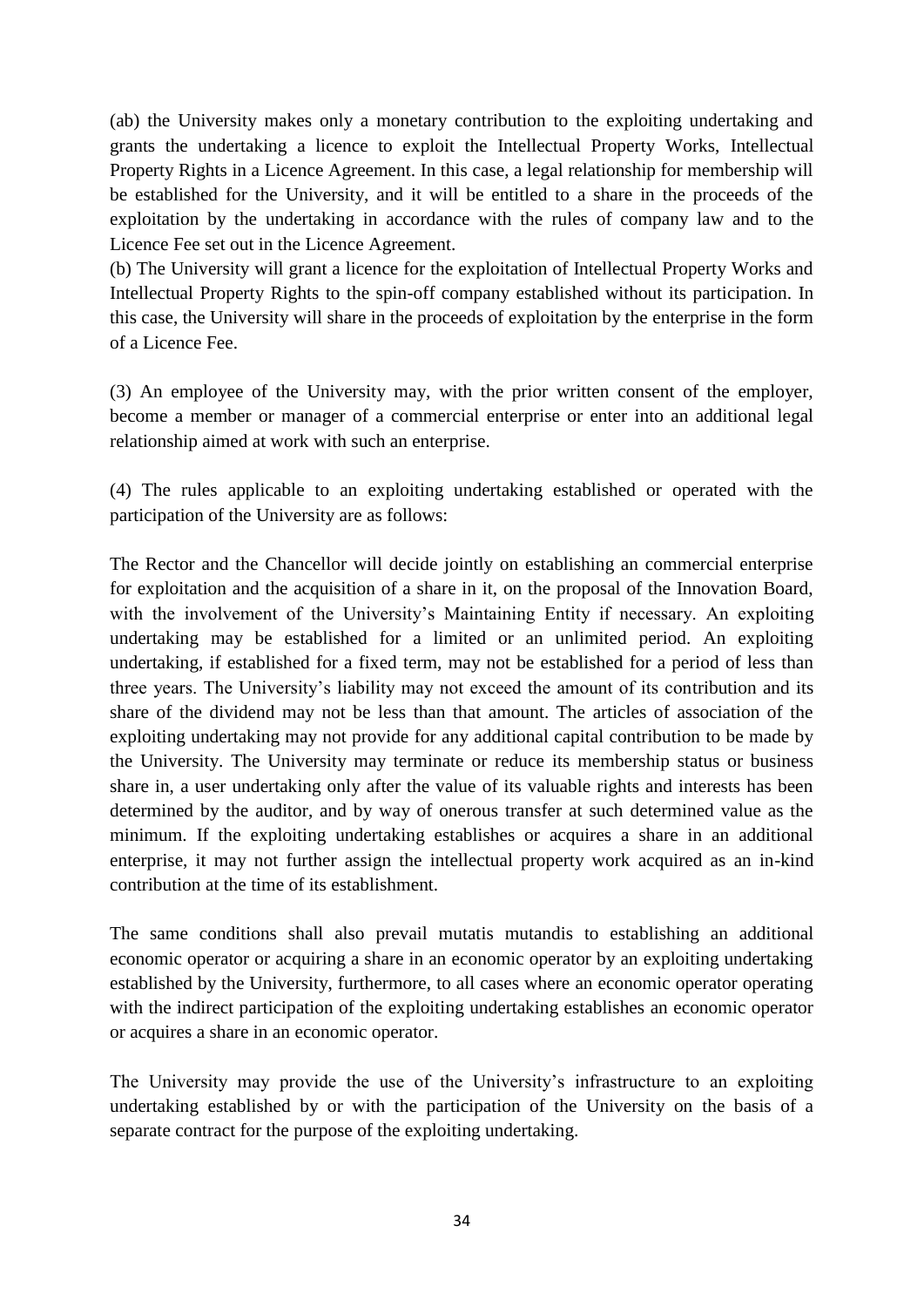## CHAPTER VI

#### THE KNOWLEDGE TRANSFER OFFICE AND THE INNOVATION BOARD

#### **Section 33 The Knowledge Transfer Office**

(1) The University's duties related to the transfer of knowledge are performed by the Knowledge Transfer Office ("KTO") that operates in the framework of the University Innovation Centre.

(2) The tasks of the KTO will cover those provided for in the OOR and its own by-laws, and will include, in particular, the following in relation to the management of intellectual property:

(a) to act as the University's point of contact for Intellectual Property Works and Intellectual Property Rights

(b) to serve as a general information point for the University's citizens on Intellectual Property Work and Intellectual Property Rights and provides business and legal advice, information and information to the University's citizens (including all students, teachers, researchers and other Creators)

(c) contributing to raising awareness on Intellectual Property Works and Intellectual Property and knowledge transfer, including by organising and conducting training programmes

(d) perform the organisational, coordination, administrative and management tasks related to the exploitation of university Intellectual Property Works and Intellectual Property Rights subject to the Policy, and participates in the preparation of decisions related to exploitation; and performs the following activities: facilitating the exploitation process, partner search, technology marketing

(e) participate in the preparation of Innovation Board decisions, assist the Innovation Board in its work

(f) participate in the evaluation and protection of the University Intellectual Property Works and Intellectual Property Rights subject to the Policy

(g) to act as an intermediary between the University, its citizens (including all students, instructors, researchers and other Creators) and the business community, helping to establish, develop and maintain these relationships; to organise events, partner meetings, to assess the innovation needs of the business community and to communicate these to Creators; to seek investors

(h) searching for and identifying Intellectual Property Works and receiving notification forms

(i) to keep and administer the records relating to Intellectual Property Works and Intellectual Property Rights pursuant to Section 35

(j) conducting the negotiations on the utilisation, preparing and commenting the contracts under Chapter IV

(k) monitoring the exploitation of the Intellectual Property Works and Intellectual Property Rights licensed to the University, and collecting the fees due to the University

(l) conduct industrial property rights protection related proceedings.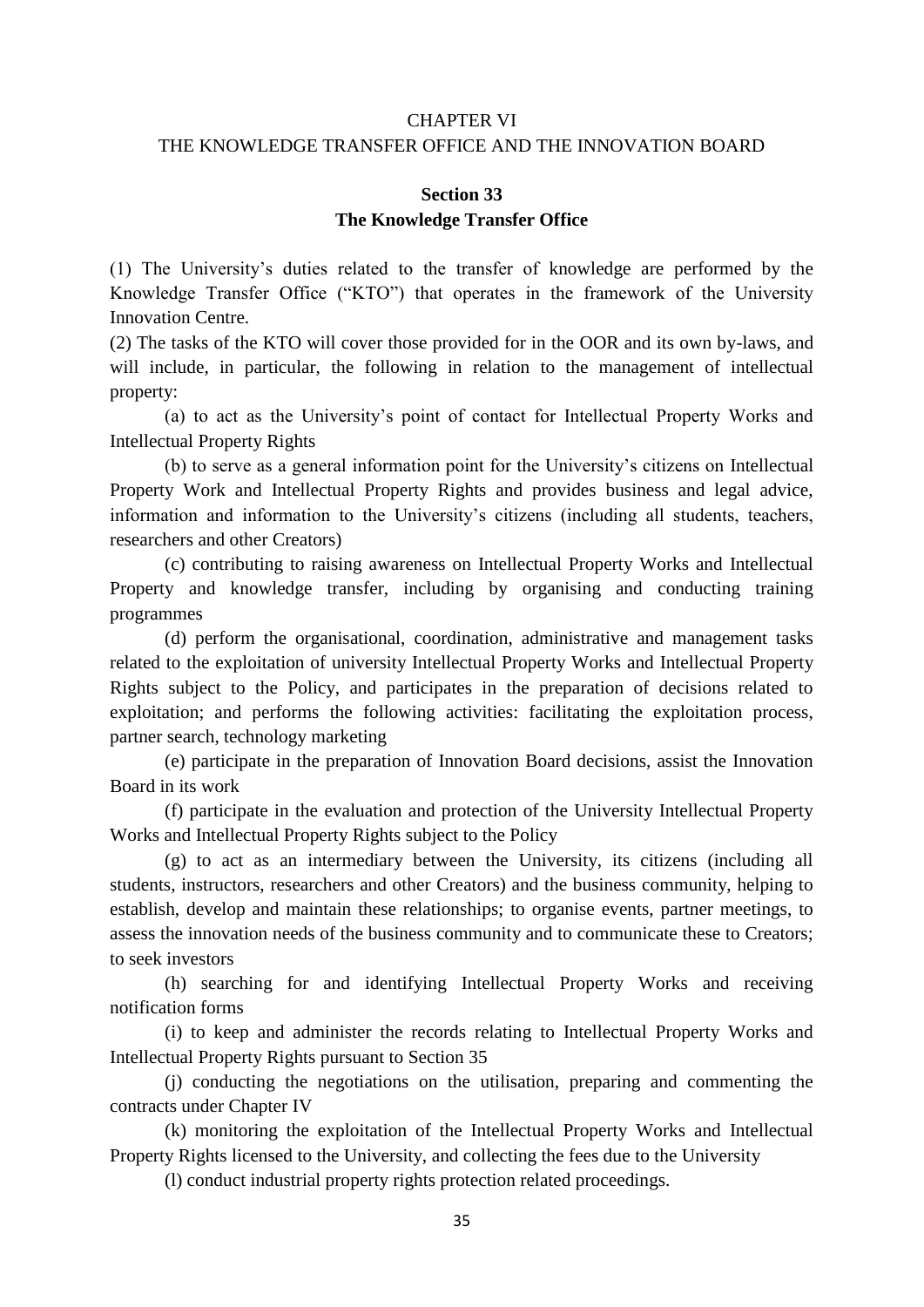# **Section 34 The Innovation Board**

(1) The Innovation Board will be the decision-making and proposing body of the University in relation to Intellectual Property Works and Intellectual Property Rights, which will act and make decisions in the scopes of matters specified in certain provisions of this Policy, thus in particular

(a) it will decide on the admission or rejection of Intellectual Property Works

(b) it will decide on matters concerning publications and disclosure linked to such

(c) it will decide on the proposed forms of Intellectual Property Rights, in particular industrial property rights protection

(d) it will make proposals and recommendations to the Rector and the Chancellor for final approval concerning the use of Intellectual Property Works and Intellectual Property Rights (e) monitor university innovation and technology-transfer processes.

(2) The members of the Innovation Board include:

(a) the University's Vice Rector for Strategy and Innovation,

(b) the Innovation Centre's Deputy Director for Business Development,

(c) the Chief of Staff to the Chancellor.

(3) The Innovation Board's secretariat and decision-preparation duties are performed by the KTO.

(4) The Innovation Board will be in session and take decisions as needed. The Innovation Board will adopt its decisions by a simple majority of votes cast, either in session or by written vote without a session. The Innovation Board may also hold its meetings by video conference, written votes may also be taken by email. Members may engage senior University employees (e.g. institute directors, and invited external industry/professional actors) as advisors in preparing decisions, on an incidental basis.

(5) Each year, by no later than 31 January of the year following the year in review, the Innovation Board shall provide the Chair of the Board of Trustees of the Foundation for Moholy-Nagy University of Art and Design with a written strategic management summary of the management of Intellectual Property Works and Intellectual Property Rights within the meaning of this Policy, with the following content:

(a) the promotion, protection, and exploitation, furthermore, the achievement of the set of objectives of this Policy, the identification of trends and specificities

(b) an itemised, structured overview and evaluation of intellectual property assets generated by the University during the year under review and of their exploitation

(c) an analysis of the effectiveness of the rules and institutional units responsible for IP management, including possible planned changes.

(6) The Knowledge Transfer Office shall be obliged to do the following for the preparation of the strategic executive summary under Section 34(5):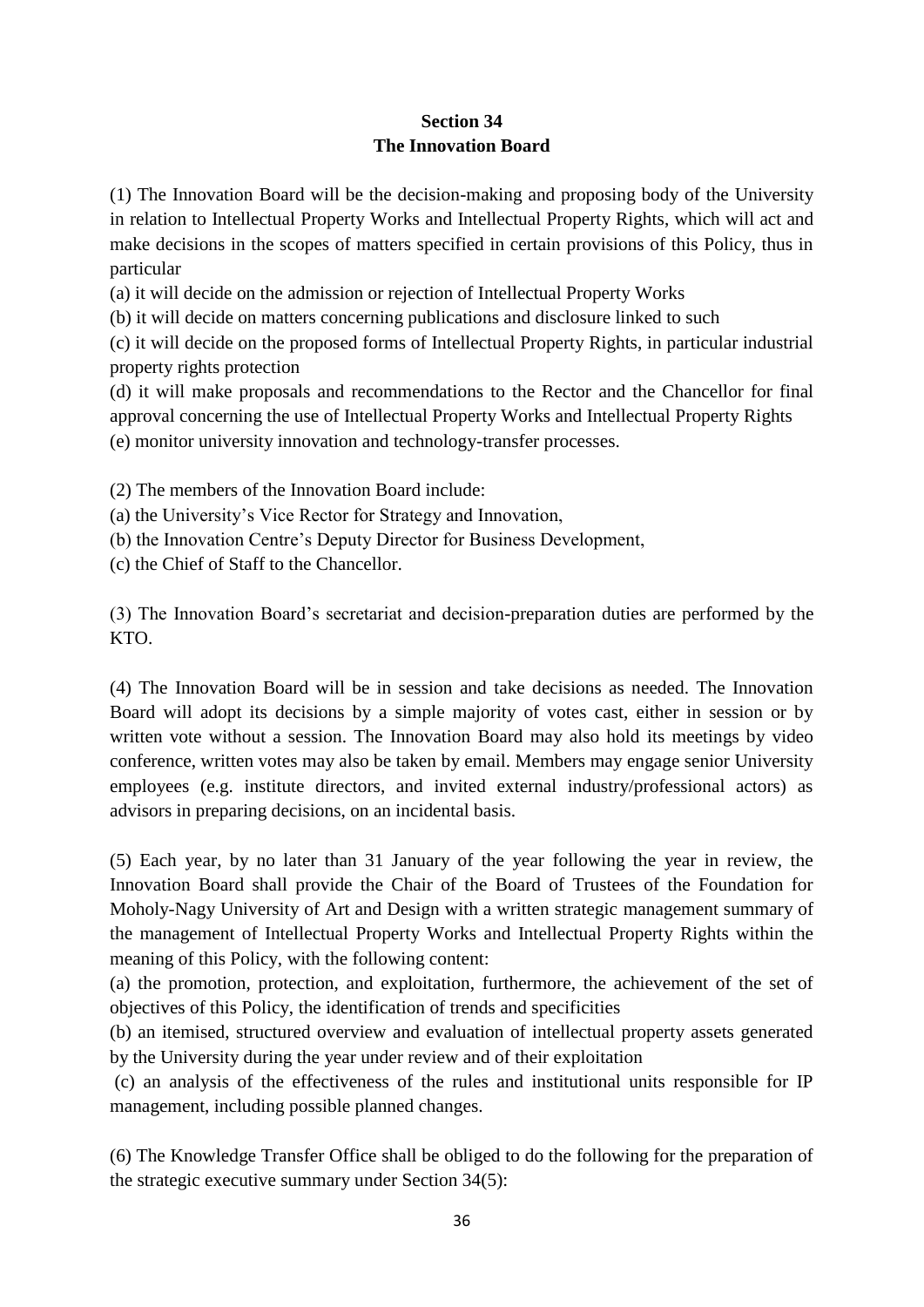(a) provide all information and analysis requested by the Innovation Board, continuously during the year under review, but by no later than 10 January of the year following the year under review

(b) support the Innovation Board in any other way in the preparation of the strategic executive summary.

#### CHAPTER VII.

## REGISTRATION AND EVALUATION OF INTELLECTUAL PROPERTY WORKS AND INTELLECTUAL PROPERTY RIGHTS

#### **Section 35**

## **The Student and The University Intellectual Property Register**

(1) The KTO will keep two types of registers in relation to Intellectual Property Works and Intellectual Property Rights subject to this Policy:

(a) works and creations created in connection with the Students' academic obligations, including the keeping of records on Intellectual Property Works under Section 5 hereunder (b) the registration of Intellectual Property Works and Intellectual Property Rights subject to the eligibility of the University.

(2) The student register within the meaning of Section  $35(1)(a)$  contains the following:

(a) the unique case identification number assigned by the University

(b) the title of the work, work, Intellectual Property Work, Intellectual Property, the names and addresses of its creators, the shares of creators in the case of several creators, their contact details and the name of the organisational unit, as well as the information contained in Annex 1 to this Policy and the completed notification forms;

(c) The date of filing notification with the University of the Intellectual Property Work, Intellectual Property Rights under Section 10 hereunder,

(d) pictures, videos that comply with Section 11 hereunder.

(3) The university register under Section 35(1)(b) will contain the following, as appropriate and mutatis mutandis:

(a) the unique case identification number assigned by the University

(b) the name of the Intellectual Property Work, Intellectual Property, the title of the work in the case of copyright protection, the title of the application or protection in the case of industrial property protection, the title of the solution, in the case of protected knowledge, its summary title, the form of protection, the names and addresses of its creators, in the case of several authors, the proportions of authors, their contact details and the name of the department, as well as whether the Intellectual Property was created as a work or whether it is a Service Industrial Property or an Employee Industrial Property;

(c) the dates and deadlines relating to the Intellectual Property Work, Intellectual Property (in particular: date of transfer, date of disclosure, date of decision, date of filing, date of protection, date of payment of maintenance fee, date of expiry of protection/opportunity for renewal);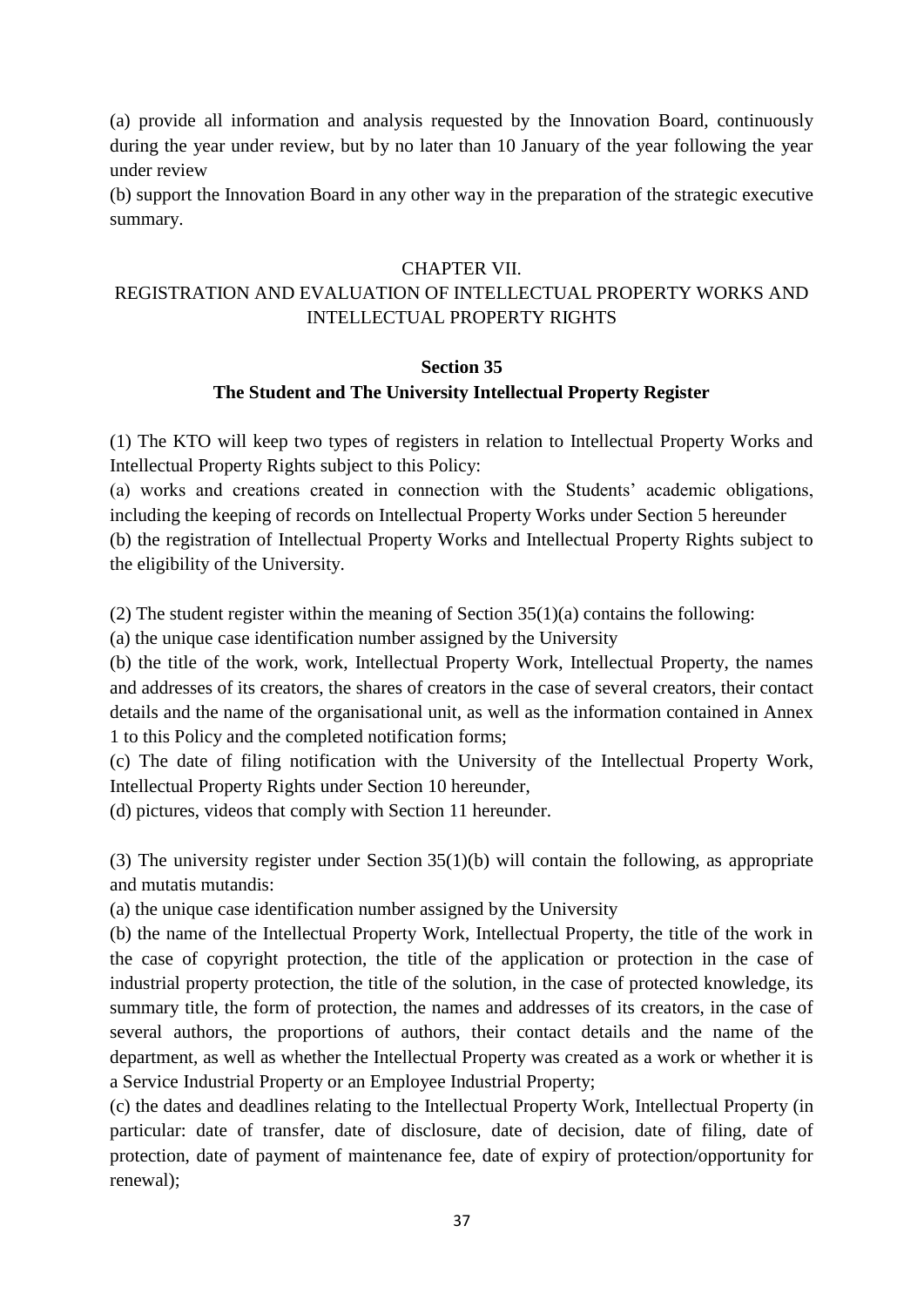(d) documents relating to the procedure for obtaining protection and to protection (in particular: public authority and court decisions), as well as relevant rights and facts

(e) contracts (e.g. licensing contracts) and other documentation (including in particular the notification forms set out in Annexes 2 to 3 to the Policy) concerning the Intellectual Property Work, Intellectual Property and the data contained therein

(f) remuneration and financial documents relating to the Intellectual Property Work, Intellectual Property

(g) data on the publications related to Intellectual Property Works and Intellectual Property, suitable for identification.

#### **Section 36**

#### **Valuation of Intellectual Property Works, Intellectual Property Rights**

(1) The University will—in accordance with accounting legislation—provide for, in an appropriate form and in sufficient detail, the valuation of Intellectual Property Works created and of Intellectual Property as intangible assets (including the recognition of expenses used to create Intellectual Property Works), and for keeping records on the same in its accounts, and for the recognition of expenses used to create Intellectual Property Works.

(2) The Knowledge Transfer Office, involving the Administration Office and the University's Economic Directorate where necessary, will valuate Intellectual Property Works and Intellectual Property Rights using qualitative methods, including in particular:

(a) the professional, technological aspects of Intellectual Property Works, the technological "maturity" of the work, its advantages relative to the state of the art

(b) the forms, routes, territorial extensions, expected costs and return on investment of obtaining industrial property rights protection

(c) the need to engage a representative (patent agent or lawyer)

(d) the market aspects of the Intellectual Property Work, marketability, analysis of competitors, opportunities and conditions for exploitation and business development (e) the rights of third parties

(f) the financial aspects of the Intellectual Property Work; the professional and financial contributions of the creators and the University; expected results

(g) possibilities for further development, their costs and return on investment.

An external valuation expert should be engaged in the case of exploitation actions or consistently with accounting standards when determining market value is required or warranted.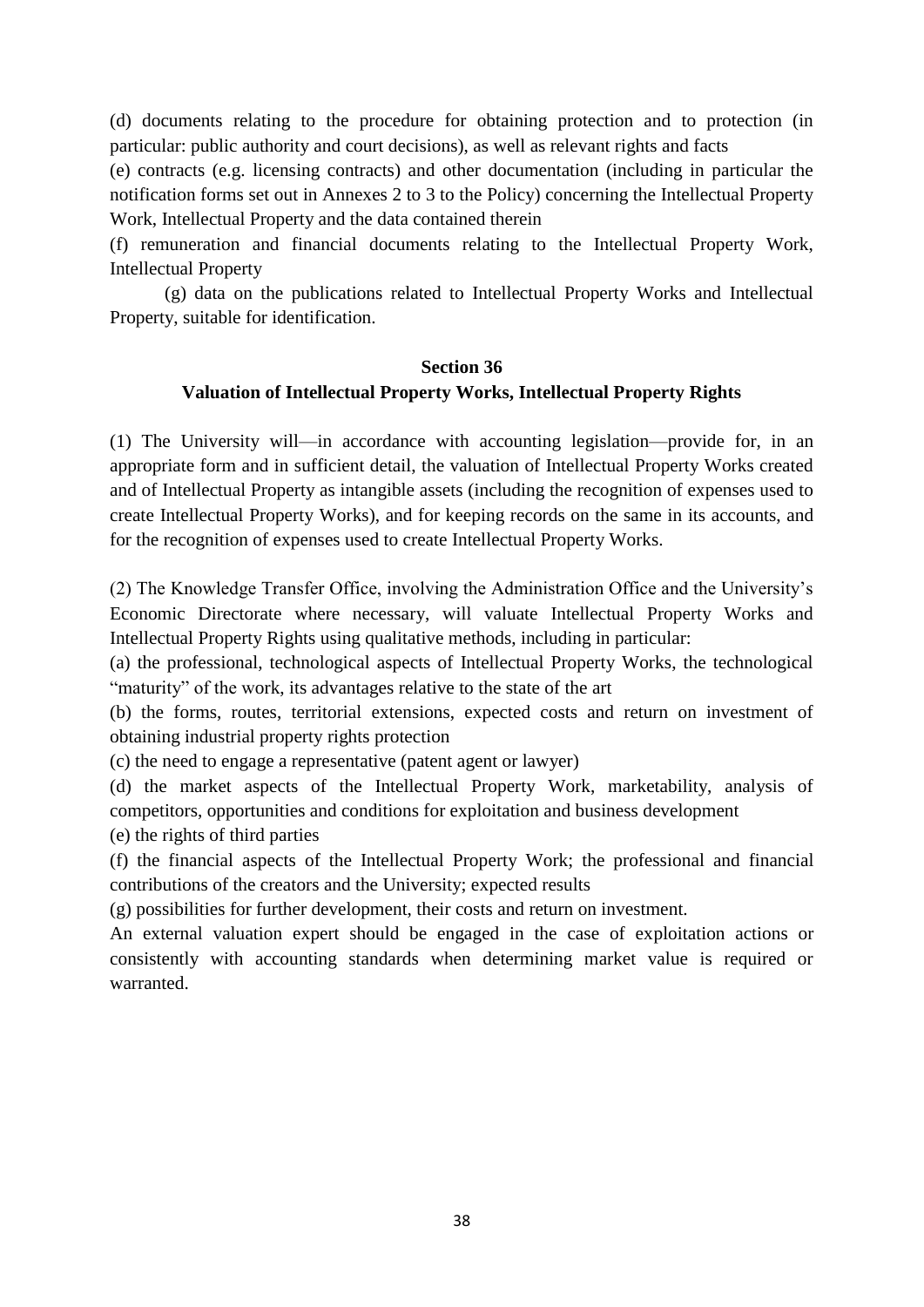## CHAPTER VIII BASIC RULES RELATED TO USING THE UNIVERSITY'S BRANDING

#### **Section 37 Basic Rules for the Use of Branding**

(1) The registered trademarks of the University, as well as the diagrams, names, indications appearing in its Image Manual and not registered as trademarks, moreover the official name of the University and indications that may be confused with the said may only be used for economic or communications purposes subject to the prior written consent of the University and based on a written contract. No specific written permission is required if the use of the name is required by this Policy as mandatory, and the manner of use is in full compliance with this Policy.

(2) In the written agreement mentioned in Subsection (1), it will be necessary to specify in particular the scope, manner, extent, duration and price of use, furthermore, the legal consequences related to any breach of the rules applicable to use, and the rules applicable to the termination of the contract. The use permit may only be non-exclusive and nontransferable.

(3) The name referred to in Subsection (1) above may not be used by University instructors, researchers and their groups, as well as in the context of statements, opinion statements and other works subject to copyright protection nor in respect of such, as if the respective statement, opinion or Copyright Work were the official position or opinion of the University, except in the case where the University has given its prior written consent to the said.

#### CHAPTER IX THE CONSEQUENCES OF BREACHING THE POLICY, REMEDIES

## **Section 38 Legal Consequences**

(1) If Creators or persons subject to this Policy do not notify the University of their Intellectual Property Work subject to this Policy, fail to offer it or do not deliver it within the time limit, or otherwise violate the provisions of this Policy, they will be liable, in particular for damages and disciplinary action, under the law applicable to the legal relationship in question, the employment contract or other contract and/or the applicable Employment Requirements System, as well as employment contracts or other contracts.

(2) Furthermore, any act that allows the unauthorised disclosure or publication of confidential or secret information concerning an Intellectual Property Work or Intellectual Property Right belonging to the University or that allows unauthorised persons to have access to it, including premature publication or disclosure that adversely affects the protection or exploitation of the Intellectual Property Work, will be considered a violation of the Policy.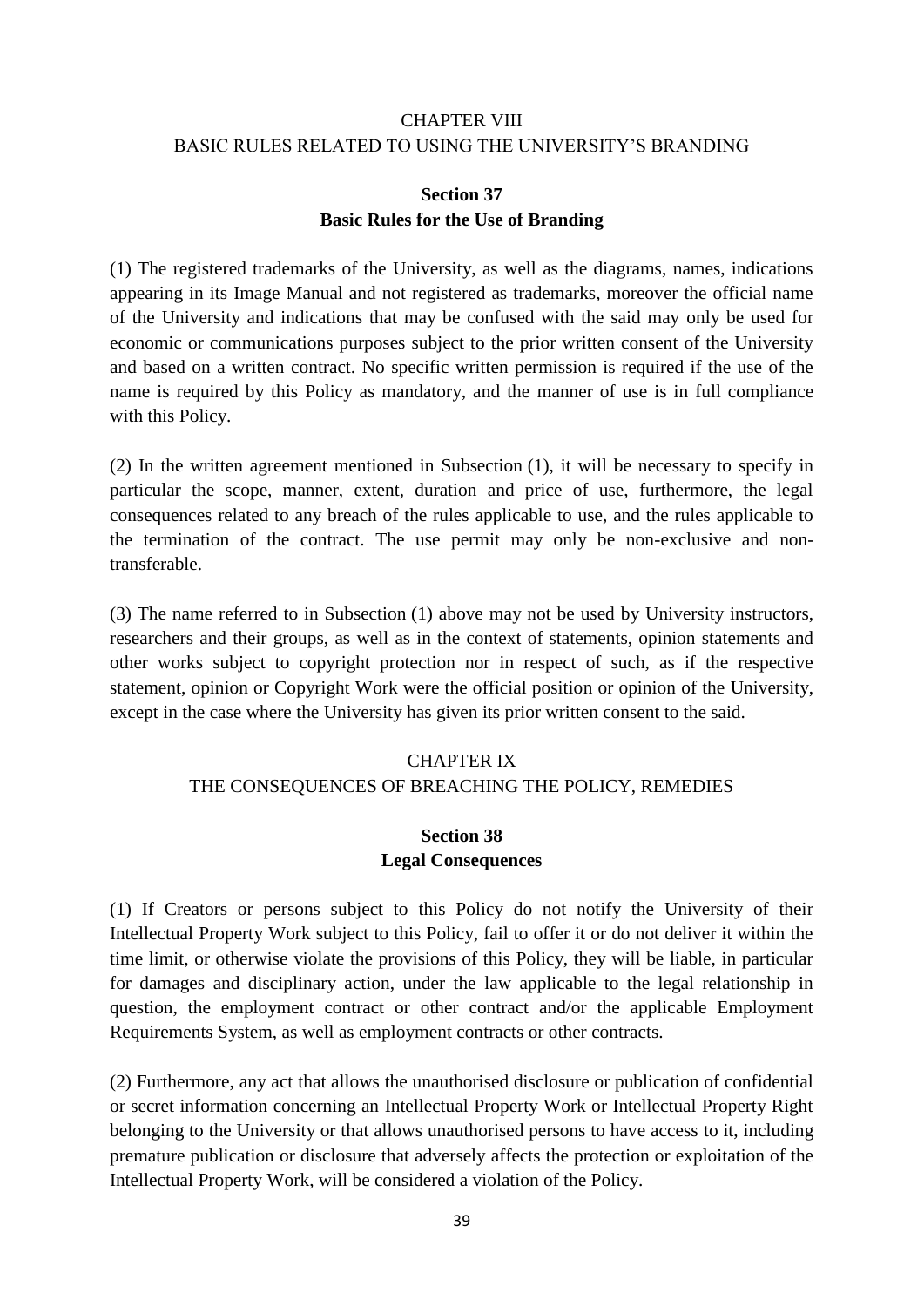(3) In addition to the foregoing, the University may require that the Creator who fails to disclose or otherwise violates the Policy

(a) vest all of their rights in the Intellectual Property Work to the University for no consideration, provided that the University would otherwise own the valuable rights and interests in the Intellectual Property Work and may require the University to sign all relevant documents; and

(b) promptly pay to the University that portion of its taxable profits from any exploitation of the Intellectual Property Work up to the date of the claim in excess of the remuneration due to the Creator under this Policy.

#### **Section 39 Remedies**

(1) If a person subject to the personal scope of this Policy considers any decision or resolution of the University concerning them to be prejudicial in a proceeding under this Policy, they may, within fifteen (15) days of learning about the same, request, in writing and stating detailed reasons, a review by the Rector. The Rector will investigate the request and either initiate a new procedure or reject the request.

(2) In addition to and notwithstanding Subsection (1) above, the applicable statutory provisions shall prevail to disputes relating to this Policy and its implementation. The parties may turn to the courts to decide any disputed matters arising between the University and the Creators in connection with the Intellectual Property Works and to resolve any disputes.

#### CHAPTER X CLOSING PROVISIONS

#### **Section 40 Entry into Force**

(1) This Policy will enter into force on 1 September 2021, with the proviso that

(a) the Policy must also be applied to pending matters and activities in progress,

(b) in respect of Intellectual Property Works created, disclosed or notified prior to the effective date of the Policy, the provisions in force on the date of creation, disclosure or notification must be applied.

(2) This Policy is to be applied unconditionally to first-year students in the 2021/22 academic year. For all other Students of the University who are students on 1 September 2021, the University Policy on Intellectual Property Works Produced by Moholy-Nagy University of Art and Design's Students and Teachers, as adopted on 26 May 2008, will be applicable, however, for these Students and for students graduating from the University and taking their final examinations in academic year 2020/2021, will have the option until 31 December 2020 to voluntarily and retroactively subject themselves to this Policy by signing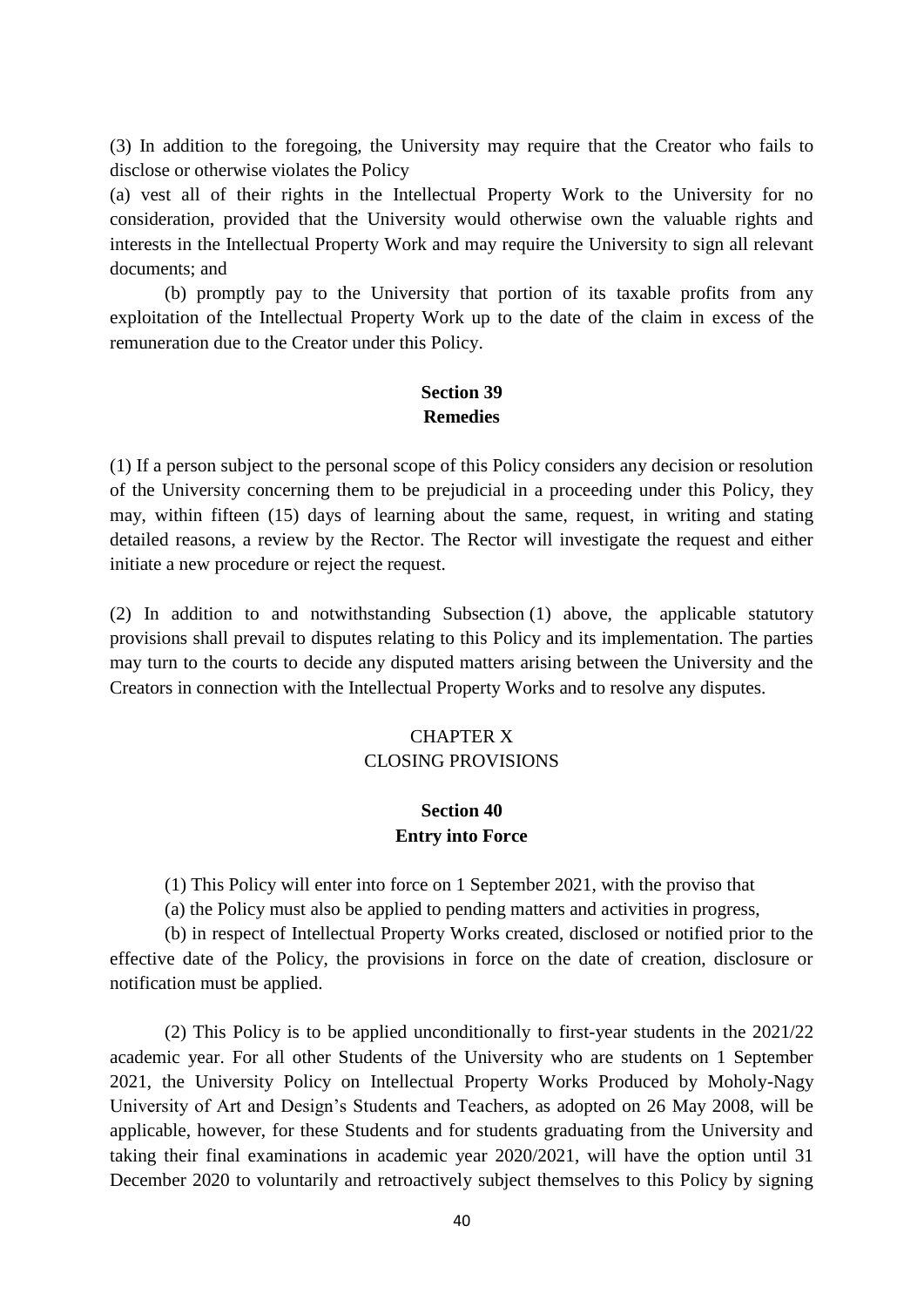the declaration set out in *Annex 4* to this Policy, and submitting the same to the Knowledge Transfer Office. If the Student signs the declaration attached as *Annex 4* to this Policy and submits the signed declaration to the Knowledge Transfer Office, the Student's student status in full, their entire period of study at the University and all their works, works of art, Intellectual Property Works and Intellectual Property Rights created during their entire period of study will be governed by this Policy.

(3) Fee agreements concluded between the University and the Creators of Intellectual Property Works prior to the entry into force of the Policy, as well as licence, rights transfer, contracting/engagement and other agreements already concluded by the University, will be governed by the provisions in force at the respective time of conclusion.

(4) With the entry into force of this Policy, the University's policy on intellectual property works produced by Students and Teachers at Moholy-Nagy University of Art and Design, adopted on 26 May 2008, will be repealed.

# **Section 41 Availability and Contract Templates**

(1) This Policy is available electronically on the following website: <https://mome.hu/ip-pont>

(2) In seeking to ensure that the basic provisions of this Policy are made as widely and as clearly known as possible to the persons subject to this Policy, the University will use various types text based and visual means of communication.

Budapest, 20 July 2021

József Fülöp DLA habil Dr Zsombor Nagy Rector Chancellor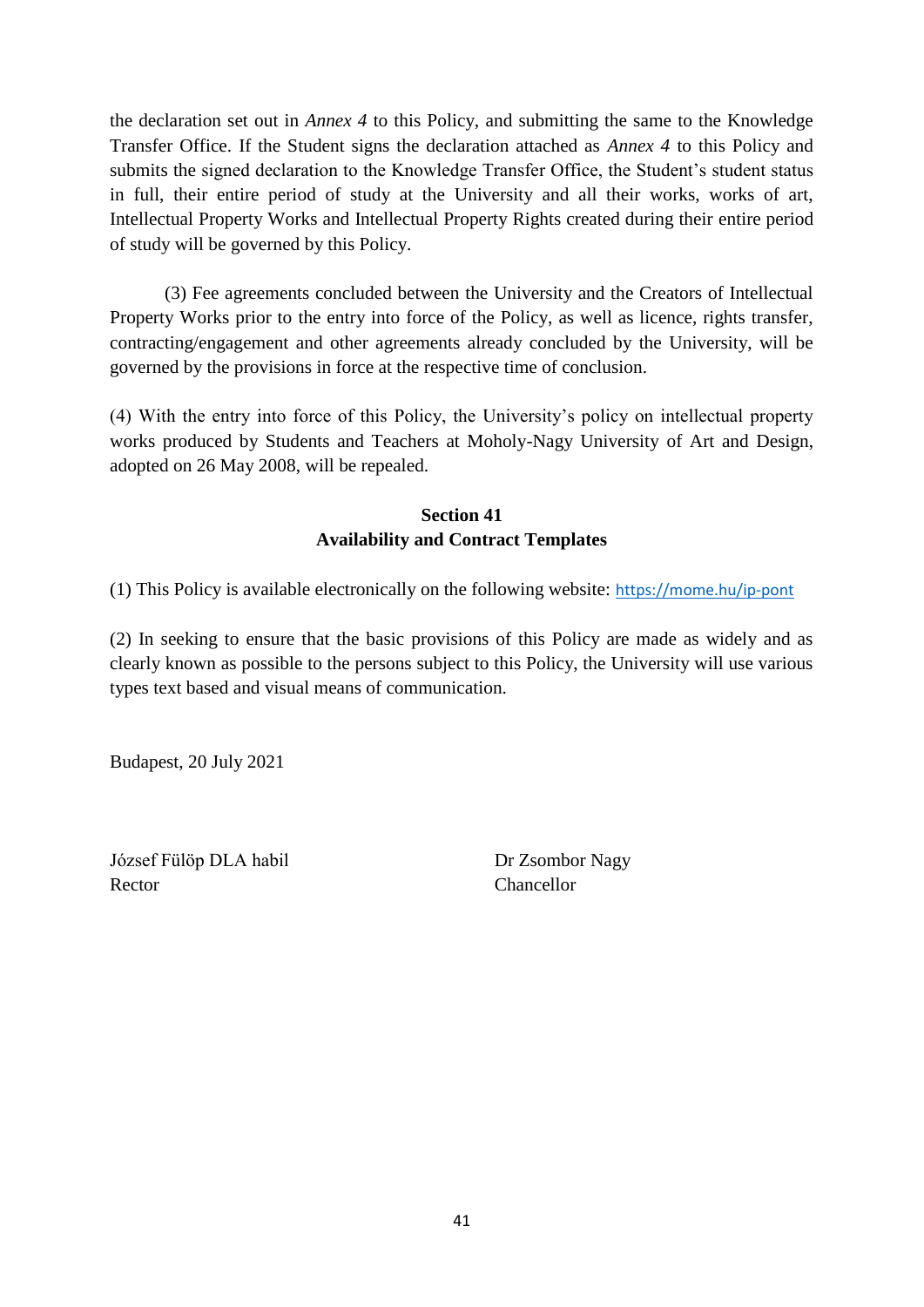## **Annex 1: Student Work, Creation Notification Form**

I/we, the undersigned, .............................................................., have created the following work as part of my/our obligations derived from my/our student status.

- 1. Title of the creation or work:
- 2. Nature of the work<sup>1</sup>
	- [Animation](https://mome.hu/terulet/animacio)
	- [Theory](https://mome.hu/terulet/elmelet)
	- [Jewellery design](https://mome.hu/hu/terulet/targyalkotas)
	- [Architecture](https://mome.hu/terulet/epiteszet)
	- [Design](https://mome.hu/terulet/formatervezes)
	- [Photography](https://mome.hu/terulet/fotografia)
	- [Media design](https://mome.hu/terulet/media-design)
	- [Ceramic design](https://mome.hu/hu/terulet/targyalkotas)
	- [Creating objects](https://mome.hu/terulet/targyalkotas)
	- [Graphic design](https://mome.hu/terulet/tervezografika)
	- [Fashion and textile design](https://mome.hu/terulet/textiltervezes)
	- Other: …………….
- 3. Details of the creator(s):

Name(s):

Neptun code(s):

For more than one creator, each creator's shares will be: ……

Please indicate if there is any person among the creators who is not a student of the University: ………………

- 4. Name of organisation unit:
- 5. Name of the teacher(s):
- 6. Do you intend to file for industrial property rights protection, and if so, which<sup>2</sup>:
- (a) Invention
- (b) Utility model
- (c) Design

1

7. Do you wish to keep your creation/work secret?

<sup>&</sup>lt;sup>1</sup> Underline as appropriate

<sup>2</sup> Underline as appropriate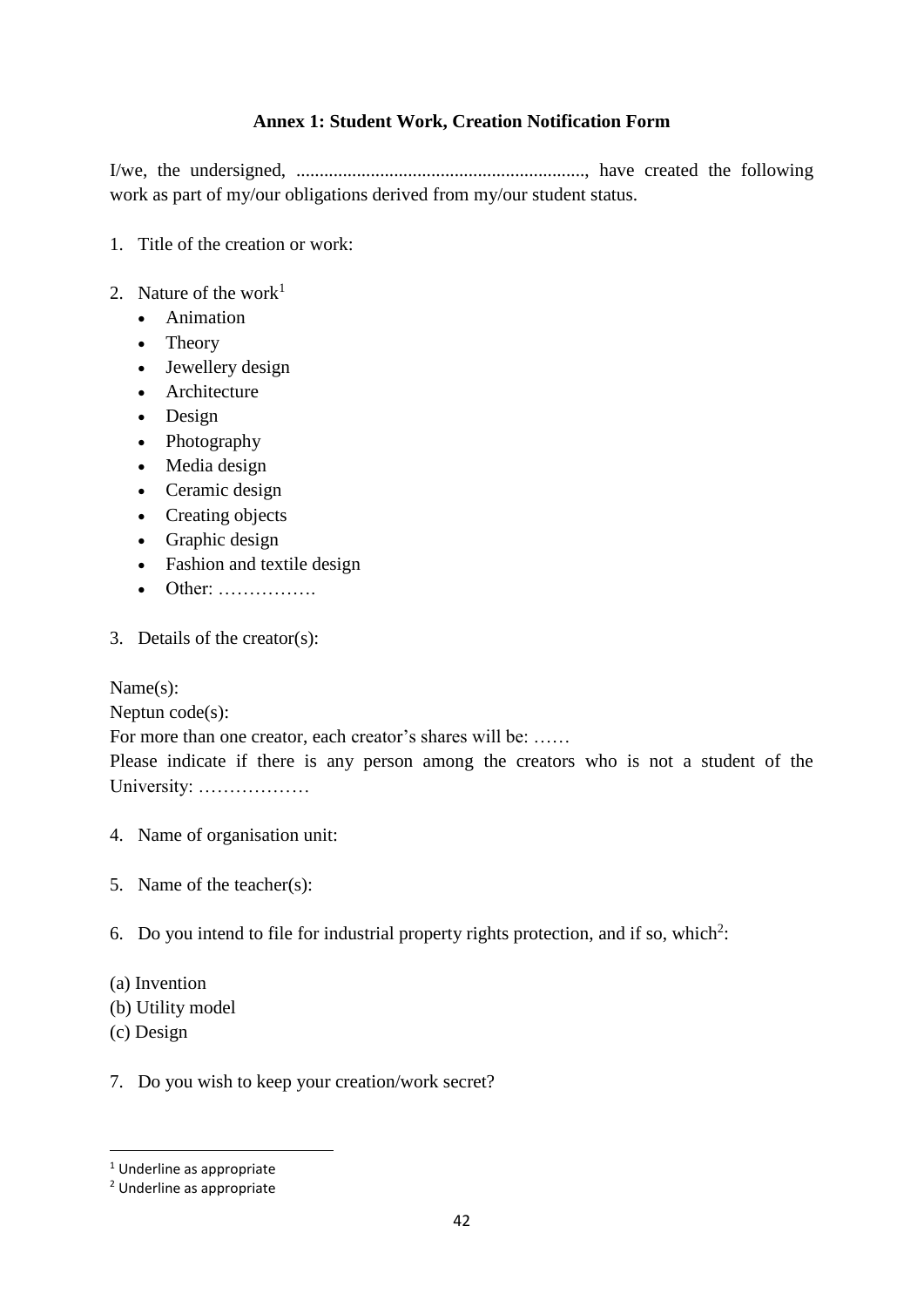8. In the case of a paper, essay, exam work, diploma work, master's work, thesis or dissertation stipulated or necessary for the discharging of academic or examination obligations or for the completion of studies or the award of a degree:

whether its confidential treatment is warranted on account of its eligibility for industrial property rights protection and/or maintaining its secrecy<sup>3</sup>

(a) Yes

(b) No

I, the undersigned, declare that the information provided on this form is correct and that I will immediately notify Moholy-Nagy University of Art and Design's relevant department of any changes to the same.

Budapest, ....... (year) .......... (month) ...... (day)

signature of notifier(s)

Attachments:

- pictures or videos of the creation/work, or its details

**.** 

<sup>3</sup> Underline as appropriate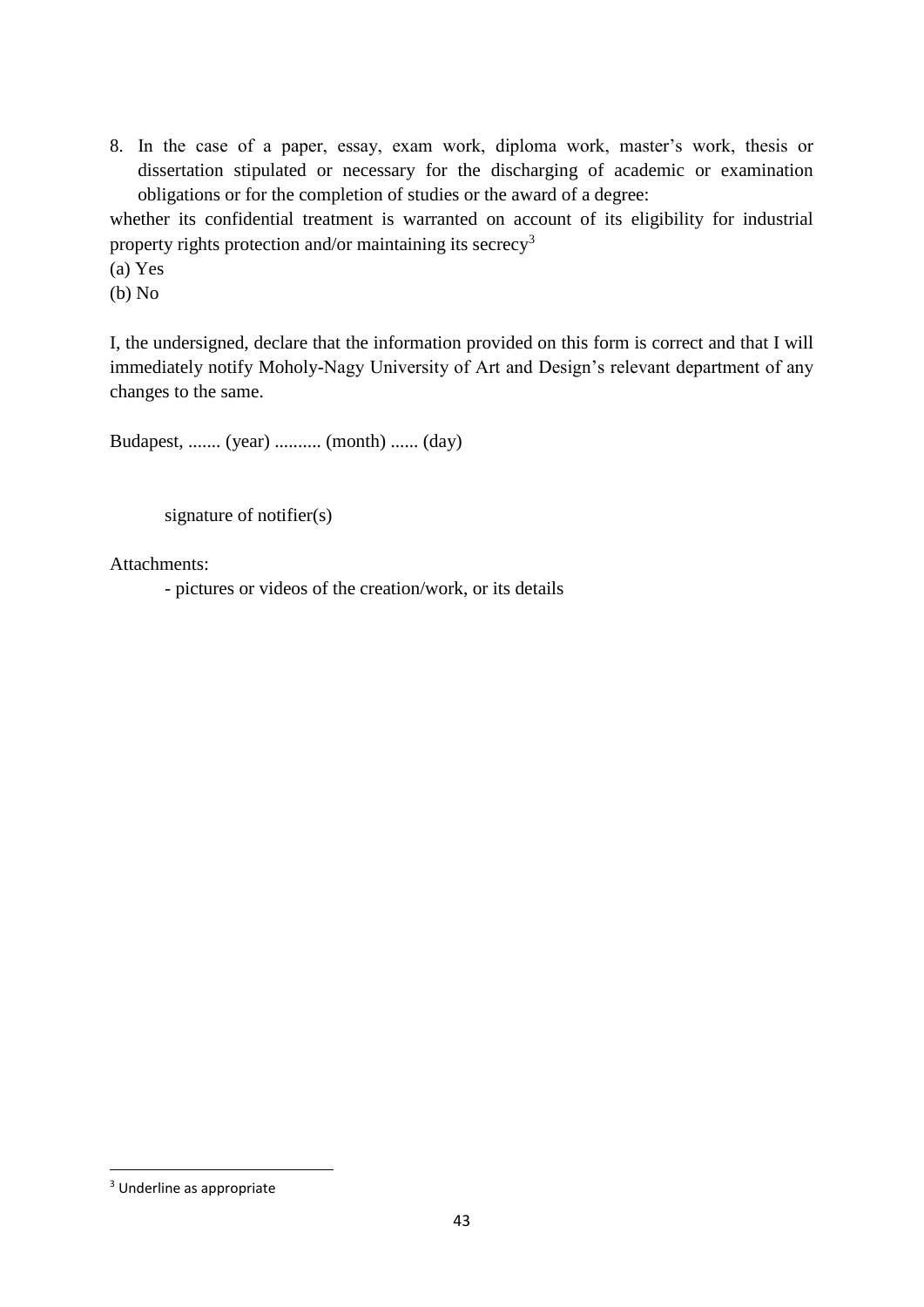## **Annex 2: Notification Form for Copyright Work Created Under Employment**

I/we, the undersigned author(s) of .............................................................., declare that I/we have created the following copyright work in the context of my/our obligations arising from my/our legal relationship with Moholy-Nagy University of Art and Design.

- 1. Title of the copyright work:
- 2. Nature of the copyright work (underline as appropriate):
	- educational or scientific or other literature (e.g. teaching notes, teaching aids, individual textbook chapters, journalistic material)
	- works of applied arts and their designs
	- industrial design artwork
	- works created by drawing, painting, sculpture, engraving, lithography or other similar means, and their design drawings
	- costumes, sets and their designs
	- photographic artwork
	- cinematographic and other audio-visual works
	- software, program
	- design for architectural works, building complexes urban planning ensembles and technical facilities
	- databases qualifying as anthological works
	- public speaking
	- related legal performance, indicating its type (e.g. database)
	- Other: …………
- 3. Details of the author(s):

#### Name(s):

Contact details, address, phone, email:

In the case of co-authors, the person acting as representative:

If the co-authors include a person who is not employed by the University, please indicate this:

- 4. Does the Copyright Work include a result which may be the object of industrial property rights protection or exploited as such? (If yes, please fill in the Intellectual Property Work Notification Form.)
- 5. Describe the inputs that went into the creation of the copyright work.

I, the undersigned, declare that the information provided on this form is correct and that I will immediately notify Moholy-Nagy University of Art and Design's relevant department of any changes to the same.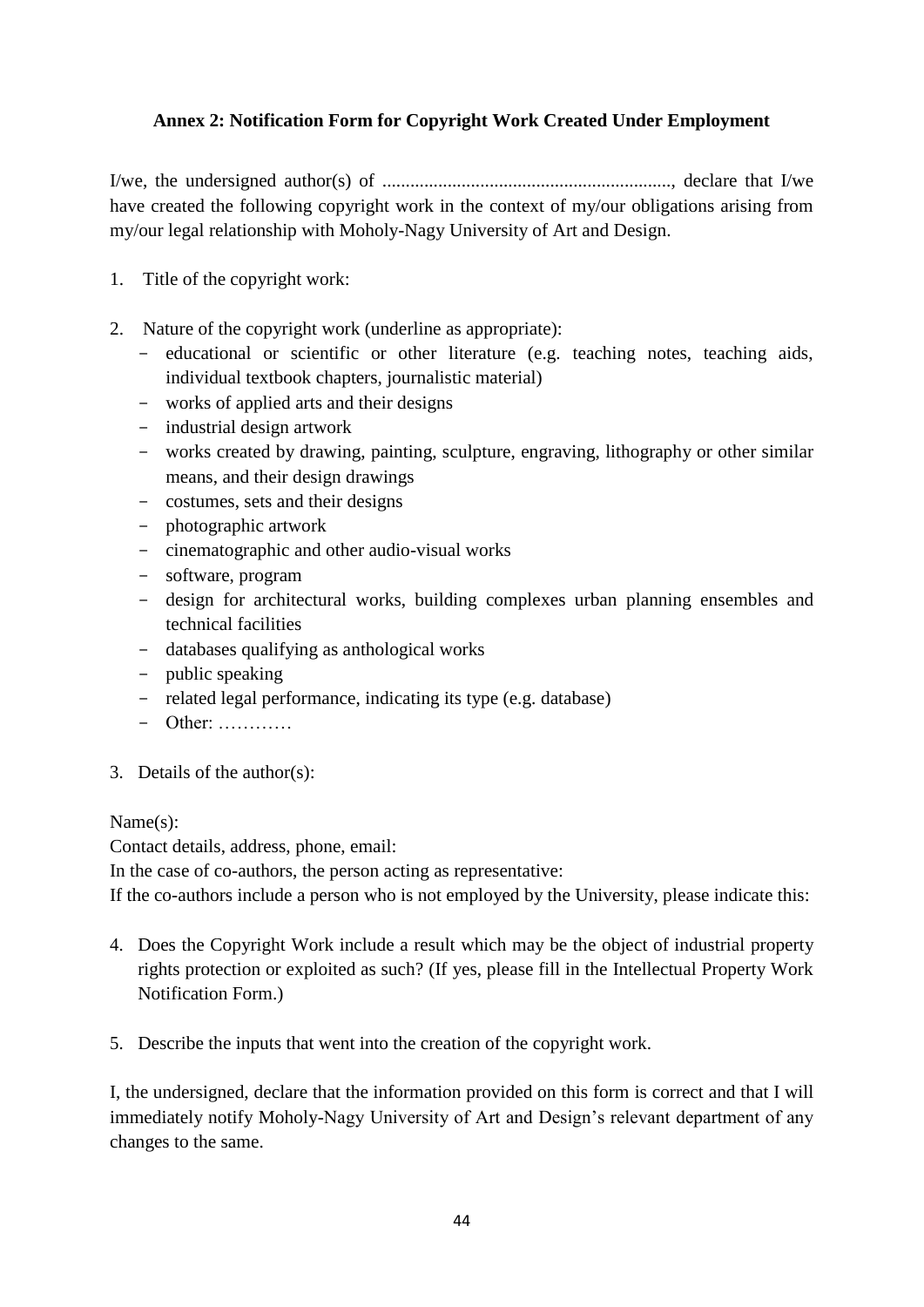Budapest, ....... (year) .......... (month) ...... (day)

signature of notifier(s)

## Attachment:

a detailed description of the work, enclosed in a sealed envelope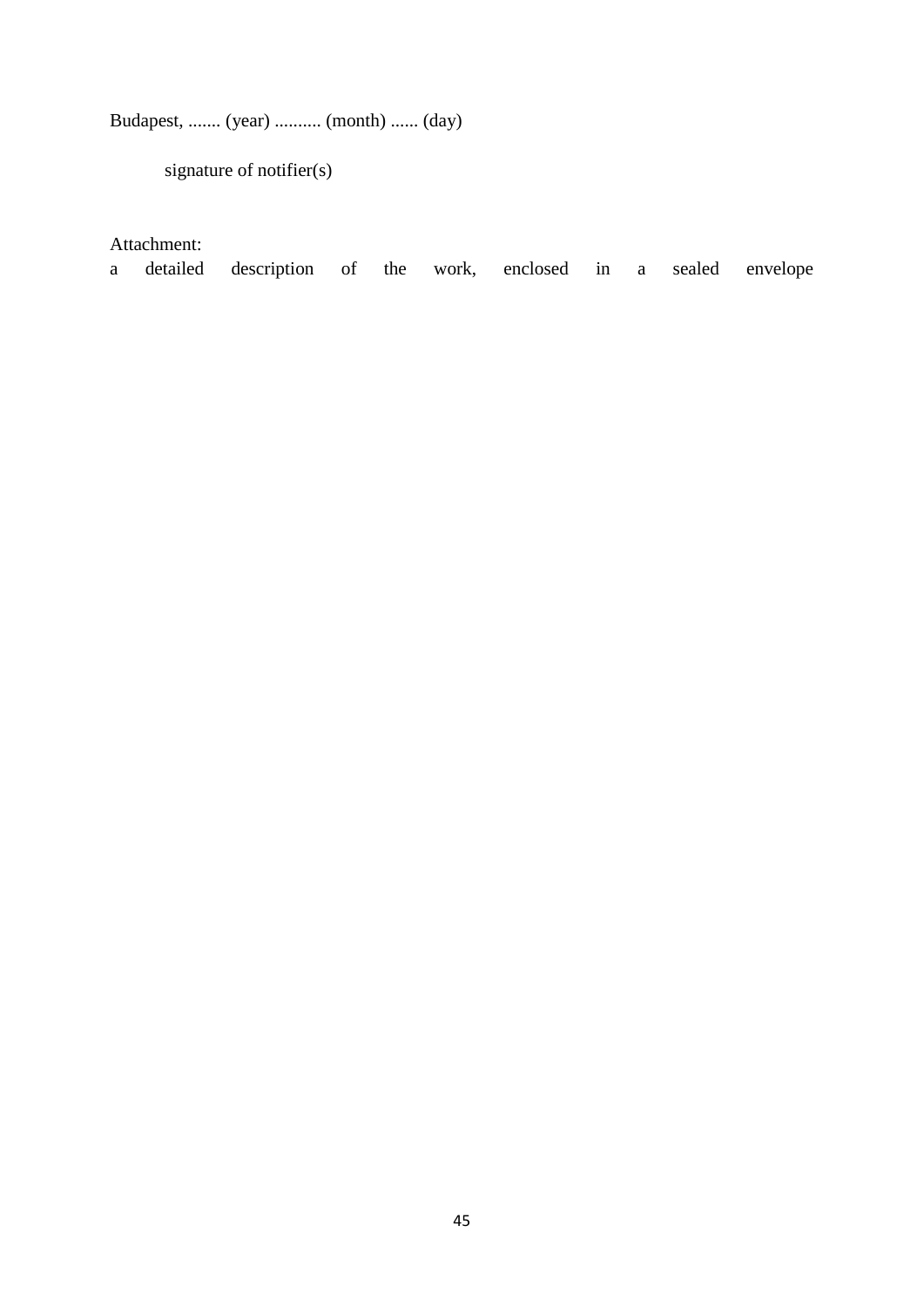# **Annex 3: Notification Form for Intellectual Property Work or Proprietary Information (Know-How) Suitable for Industrial Property Rights Protection, on the Basis of Employment**

I/we, the undersigned .............................................., declare that as a result of my/our work at the Moholy-Nagy University of Art and Design, I/we have developed the following work.

**1.** Title and brief description of the work (without confidential information):

The proposed form of protection (e.g. patent, utility model, design, know-how, etc.) to safeguard the above work:

- **2.** Is it justified to file a protection application in another country? If so, which countries?
- **3.** Please indicate the nature of the work by underlining per the below:
	- Industrial property work through service obligation (invention, utility model, design)
	- Employee industrial property work (invention, utility model, design)
	- Proprietary information (know-how)
- **4.** Please describe the keywords related to the work.
- **5.** Please list the researchers who, as far as you know, are working on developing solutions in subject matter of the solution.
- **6.** Describe the literature research you have carried out, and provide accessibility details for the nearest literature references found.
- **7.** Describe how the developed solution differs from currently known solutions: What is innovative in or the novelty of the solution; what insight led to developing the solution; what was the objective that the developers intended to achieve?
- **8.** Please list the companies and firms that, as far as you know, are involved in the development or use of technologies and solutions that fall within the scope of the work.
- **9.** Describe your ideas on the market exploitation of the invention and its areas of use.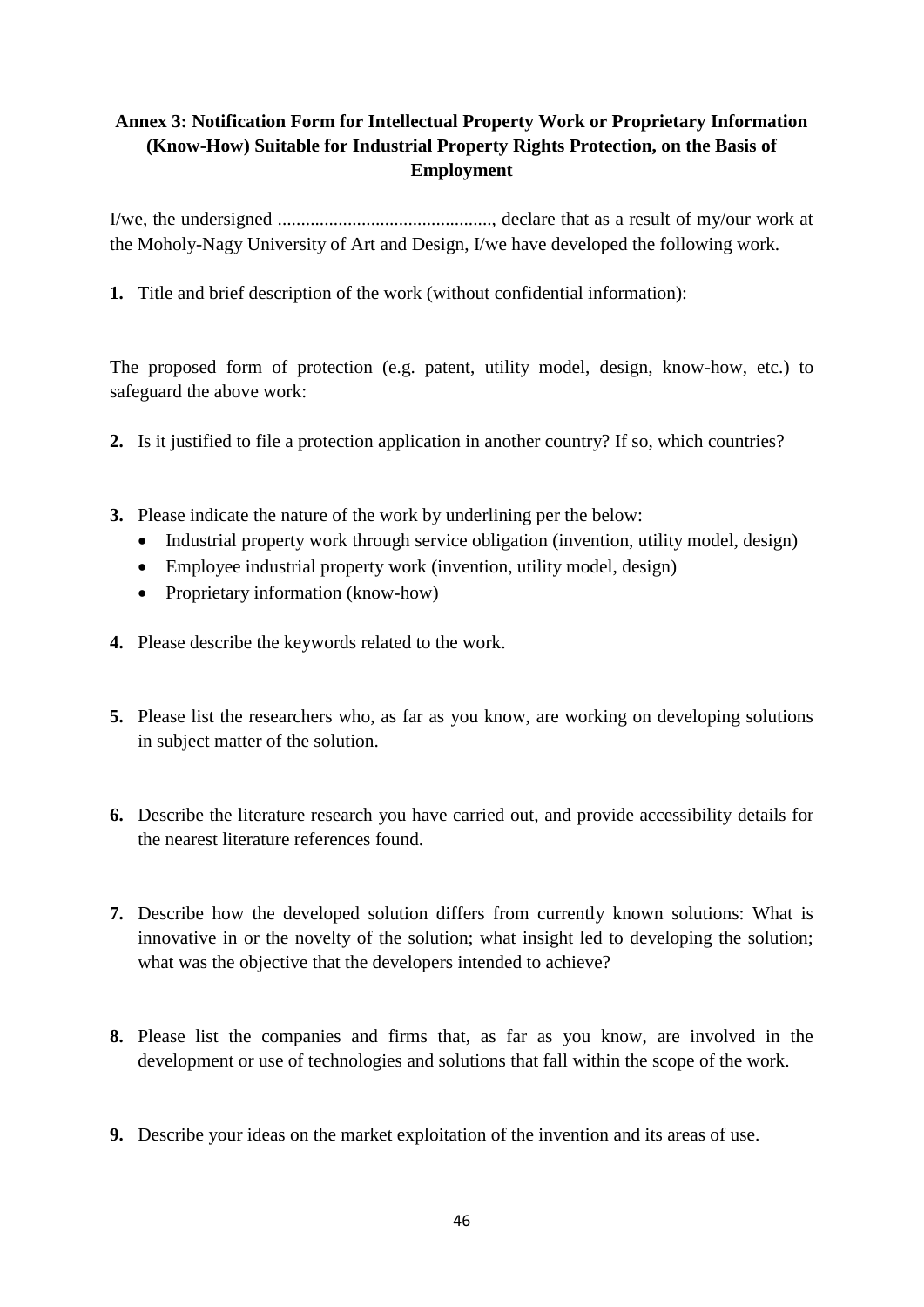**10.** Details of the inventor(s)/developer(s):

- a) Name(s):
- b) Share as inventor, creator/Ratio of contribution:
- c) Organisation unit(s), position(s):………………..……………………………………………………………  $\mathbf{L}$
- d) Contact details address, phone, email:
- e) The representative of the creators (in case of multiple creators):

If the creators include a person who is not employed by the University, please indicate this:

- **11.** Was an employee of another university, institution or business organisation involved in developing the intellectual property work? Was any material or equipment from an outside person/third-party organisation used in producing the intellectual property work?
- **12.** Describe the inputs that went into creating the intellectual property work.
- **13.** What data and information about the intellectual property work have been made public by the creator up to the date of the notification?
- **14.** Do you plan to present or publish the work in the future? If so, how and when?
- **15.** Are there any contracts or other obligations that may affect your intellectual property rights? If so, please describe.
- **16.** Have you received any inquiries, offers or market interest in the exploitation of your intellectual property work? If so, what was the essence of the request?

I, the undersigned, declare that the information provided on this form is correct and that I will immediately notify the relevant department of Moholy-Nagy University of Art and Design of any changes.

I will provide KTO with the documents supporting the factual accuracy of the information provided. I acknowledge that the documents provided may be accessed by members of the KTO.

I commit to playing an active role in understanding and exploring the technical aspects of the notified intellectual property work, both in discussions with the KTO and with the patent administrator or lawyer.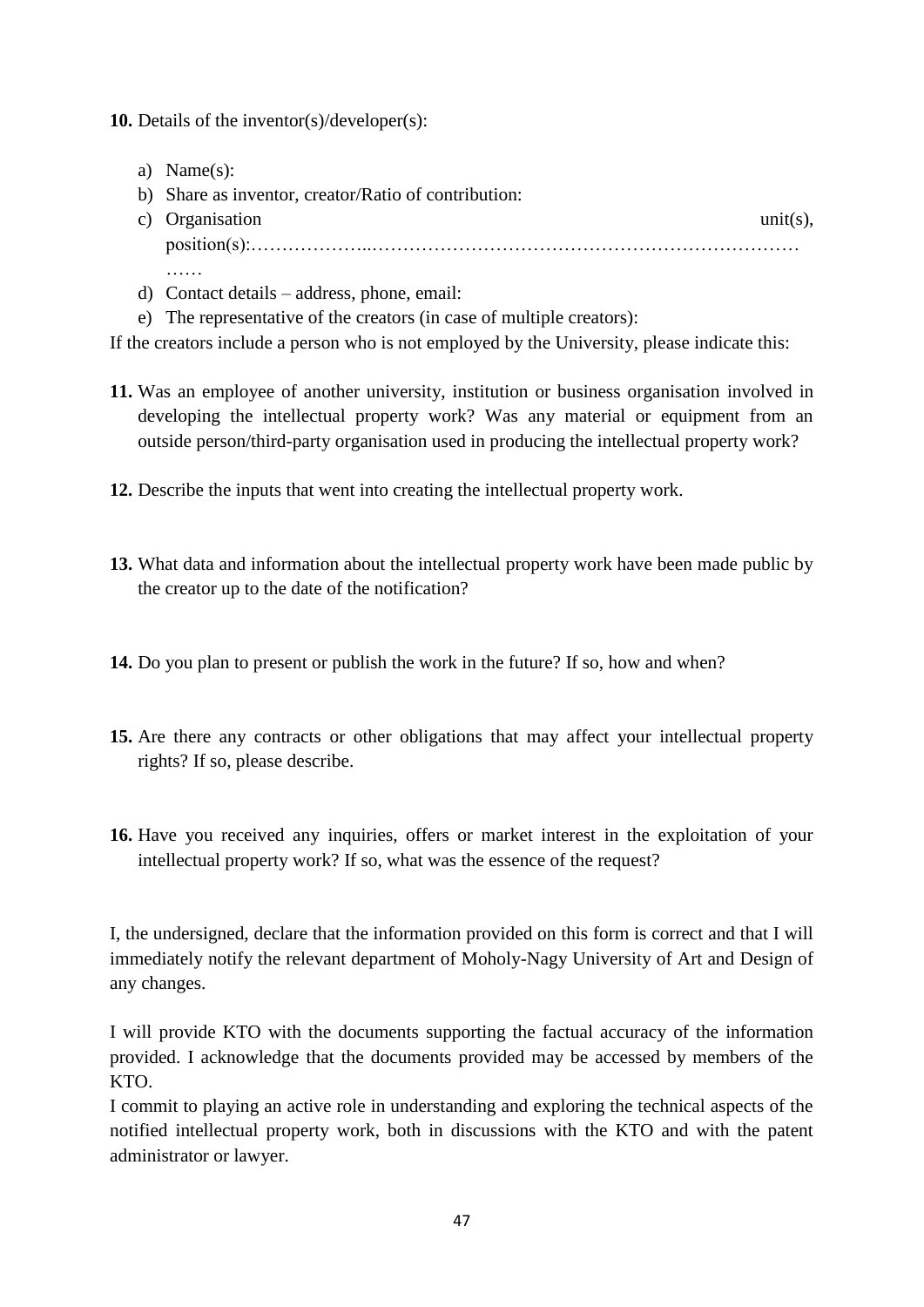I/we declare that I am/we are the sole inventor(s) or creator(s) of the invention or other industrial property work, and that I/we have not knowingly excluded any person from the circle of creators who has made a substantial contribution to developing the invention. I will not provide third parties with any information about the work or solution.

Budapest, ....... (year) .......... (month) ...... (day) ………………………………………………………………………………………….. signature of notifier(s)

Moholy-Nagy University of Art and Design commits to keeping the above data confidential.

Attachment:

- 6. a detailed description of the work, enclosed in a sealed envelope
- 7. where there is any obligation that may affect rights linked to the intellectual property work, a copy of the underlying document (e.g. research contract, grant agreement, etc.)